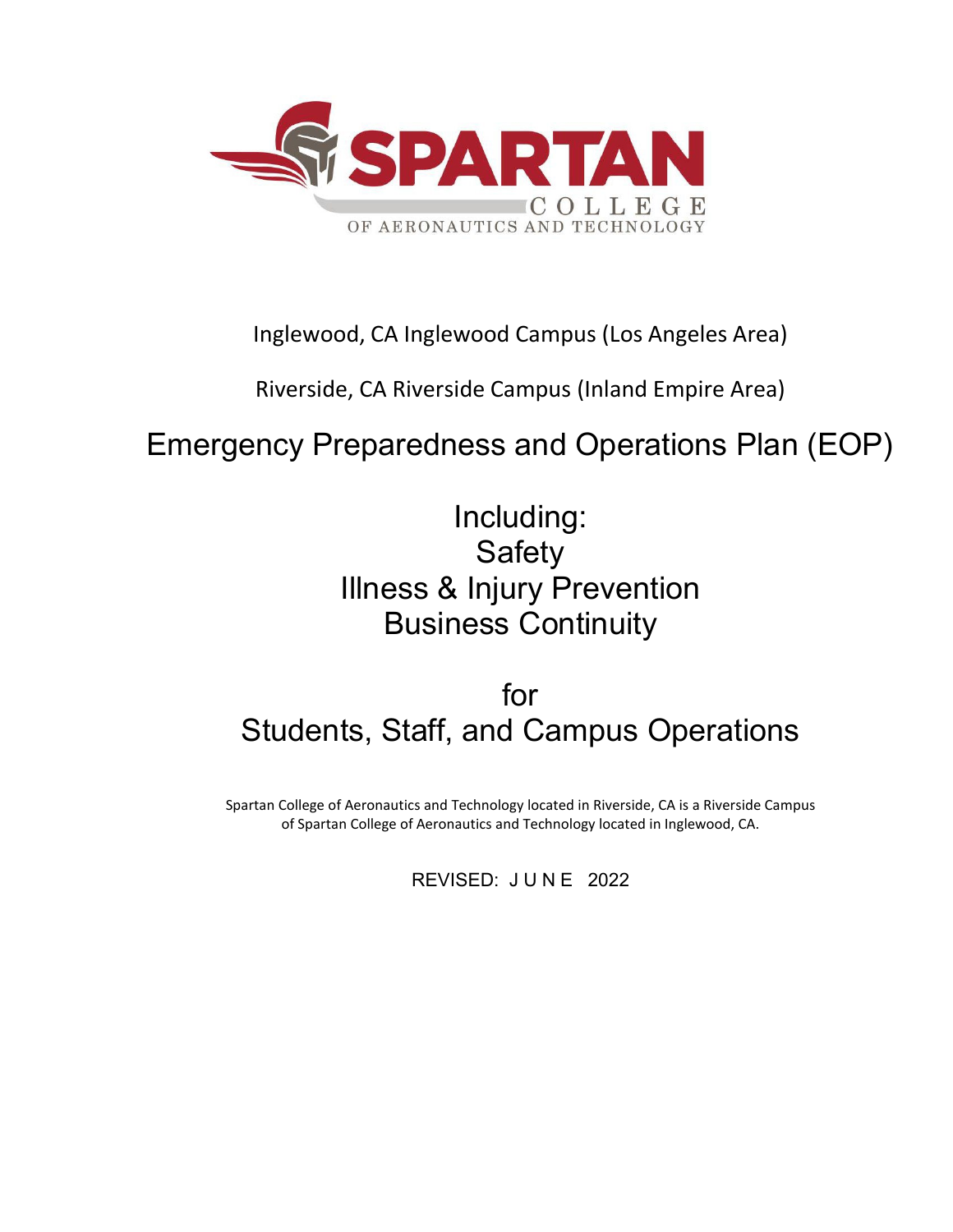# **Table of Contents**

| <b>MANUAL OVERVIEW</b>                                | $\overline{3}$ |  |  |
|-------------------------------------------------------|----------------|--|--|
| <b>SAFETY COMMITTEE</b>                               |                |  |  |
| ROLES AND RESPONSIBILITIES                            | $\overline{5}$ |  |  |
| CAMPUS SECURITY AND SAFETY PROGRAM                    | 9              |  |  |
| EMERGENCY OPERATIONS/ACTION PLAN (EOP/EAP)            | <u> 10</u>     |  |  |
| <b>EMERGENCY RESPONSE TEAM</b>                        | 11             |  |  |
| <b>MEDICAL EMERGENCY</b>                              | 11             |  |  |
| <b>FIRST AID</b>                                      | 12             |  |  |
| <b>BLOOD BOURNE PATHOGENS</b>                         | 13             |  |  |
| CPR / AED                                             | <u>16</u>      |  |  |
| <b>MEDICAL FACILITIES</b>                             | 17             |  |  |
| <b>FIRE RESPONSE</b>                                  | <u>18</u>      |  |  |
| SEVERE WEATHER AND NATURAL DISASTERS                  | 23             |  |  |
| PANDEMIC OR EPIDEMIC                                  | 27             |  |  |
| UNAUTHORIZED PERSON ON CAMPUS                         | 28             |  |  |
| THREATENING, VIOLENT BEHAVIOR / MENACING              | 28             |  |  |
| <b>ACTIVE SHOOTER / INTRUDER / CAMPUS THREAT</b>      | $\frac{30}{2}$ |  |  |
| <b>BOMB THREATS AND EXPLOSIONS</b>                    | 33             |  |  |
| <b>CHEMICAL SPILL</b>                                 | 35             |  |  |
| TIMELY NOTIFICATION AND ALERT SYSTEMS                 | $\frac{36}{5}$ |  |  |
| <b>FIRE SAFETY PLAN</b>                               | $\frac{36}{5}$ |  |  |
| <b>SEXUAL ASSAULT</b>                                 | <u>38</u>      |  |  |
| WORK RELATED INJURY AND ACCIDENT REPORTING PROCEDURES | <u>39</u>      |  |  |
| <b>HAZARD COMMUNICATIONS PLAN</b>                     | 40             |  |  |
| LADDER SAFETY AND FALL PROTECTION PLAN                | 42             |  |  |
| PERSONAL PROTECTIVE EQUIPMENT PLAN                    | 43             |  |  |
| <b>LOCKOUT / TAGOUT POLICY</b>                        | 46             |  |  |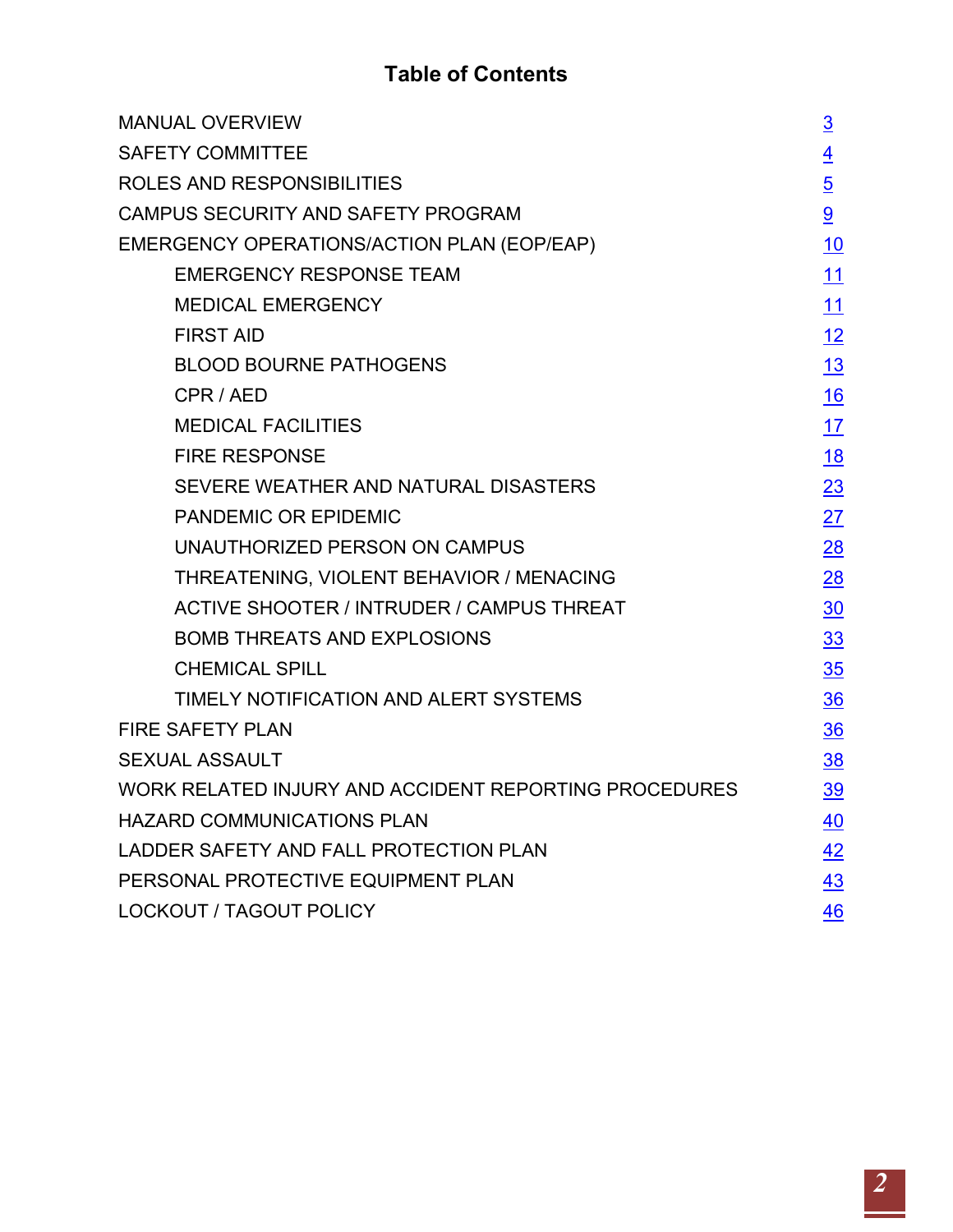# **MANUAL OVERVIEW**

# <span id="page-2-0"></span>**PURPOSE**

- To provide policies, organizational structure, and appropriate administrative practices for the protection of the life and health of Spartan personnel as well as promote sound environmental injury and illness prevention practices.
- To ensure compliance with the Requirements for Safety and Security, Spartan College provides a healthful, safe, and secure environment for all members of the campus community.
- To ensure Spartan gives special attention to the requirements and use of safety equipment in various campus shops, laboratories, and other hazardous areas.
- To provide prompt response in the event of a fire, weather, medical or other emergencies.
- To train all building occupants proper emergency evacuation procedures.
- To assure compliance with Federal and State legislation, including the Federal Occupational Safety and Health Act (OSHA).

### **SCOPE**

The safety procedures apply to all operations, properties, faculty, employees, and students at all locations while on official college business.

### **POLICY**

The ultimate responsibility for establishing and maintaining health and safety rests with the Dean of Academic Affairs and Operations. However, the responsibility to provide and maintain a healthy and safe campus environment on a day-to-day basis lies at the operational department level. The Safety Committee is the means to facilitate safety issues through meetings and to enforce the established safety rules and regulations.

Everyone on campus is responsible for compliance outlined in the Spartan Injury and Illness Prevention Program on a day-to-day basis. Noting that all requirements shall take precedence over any conflicting instructions.

Due to the wide diversity of operations within Spartan College and the differences in campus operations and their various departments, certain responsibilities and expressed procedures cannot be uniformly applied. Some requirements may be irrelevant, impossible, or impractical to implement; therefore, a program of study, department, or campus has the latitude to implement alternative methods, when necessary, if the health and safety objectives are met and have the approval of the Spartan Safety Committee.

Accident reports and written complaints about unsafe practices or conditions should be directed to Spartan's Safety Officer or any committee member. The Safety Officer is responsible for recording and investigating all safety issues, injuries or occupational illness and complaints within a timely manner.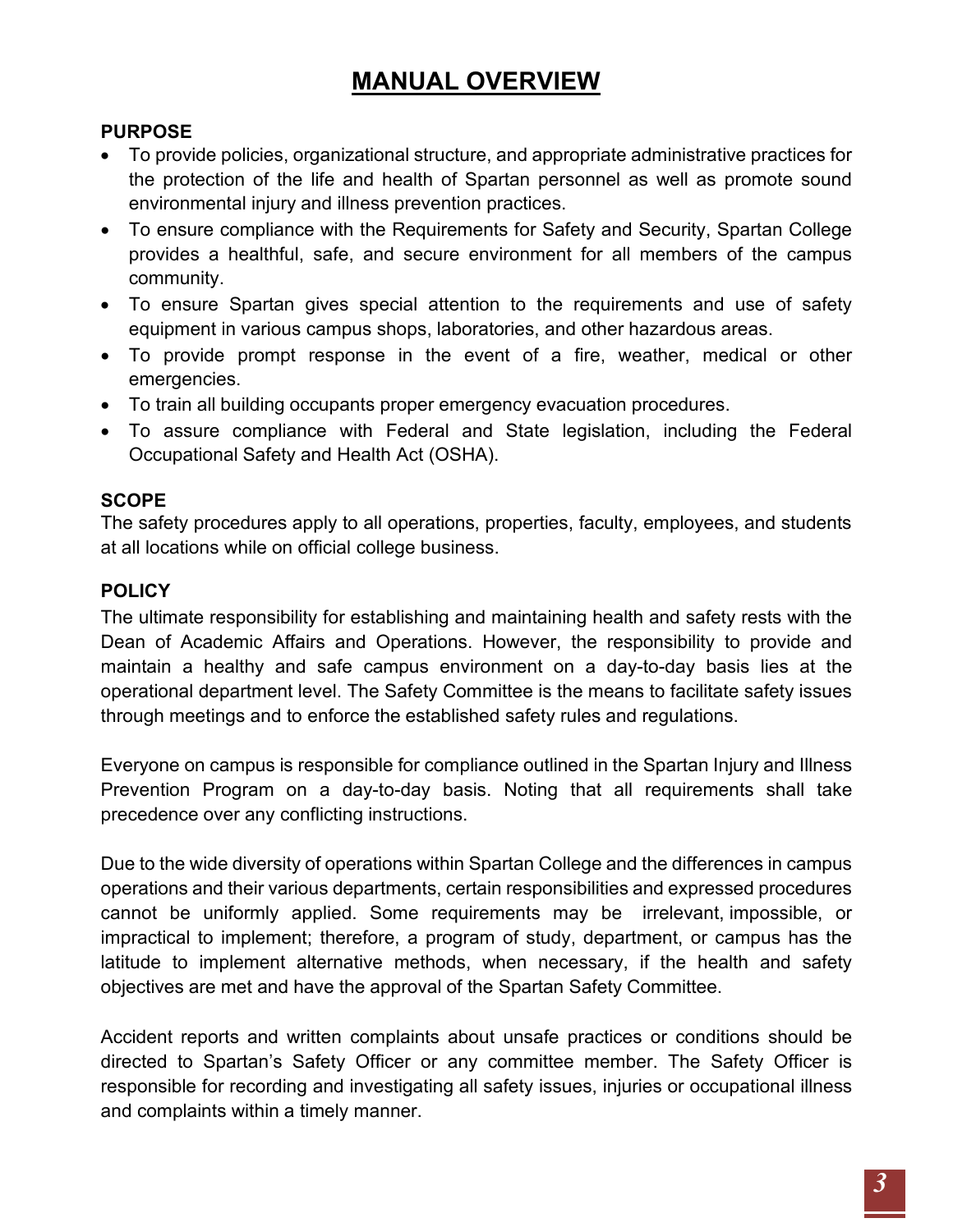If it is not feasible due to financial or technical reasons to correct a safety hazard, or if someone refuses for other reasons to correct a safety hazard after having been notified to do so in writing, Spartan's Safety Officer will write a letter of noncompliance to the Campus President of Spartan College. The letter of noncompliance will describe all the details, including the personnel, space, equipment, and any other relevant details regarding the noncompliance. The Safety Officer will make recommendations to the Campus President.

# **SAFETY COMMITTEE**

<span id="page-3-0"></span>The Spartan College Safety Committee shall be appointed by and report to the Campus President. It shall have all rights and authority to act and protect the safety of all personnel of Spartan College of Aeronautics and Technology. The Safety Committee shall include one Safety Officer.

The safety committee is to provide a healthful, safe and secure environment for all members of the campus community. Administrative responsibility for environmental healthand safety programs must be assigned. A comprehensive safety plan must be developed, implemented, and evaluated regularly. The plan should give special attention to the adequate provision and use of safety equipment in classrooms, shops, and laboratories and other hazardous areas; for easy exit in the event of fire or other emergency; and to familiarizing all building occupants with emergency evacuation procedures.

The safety committee will provide a forum and clearing house for the common discussion and mutual coordination of the activities of all the campus committees concerned with the campus environment in matters that affect personal health, safety, or physical security, including but not limited to on-going safety arrangements and matters of general maintenance and operations that effect safety and security. It will publish information to enable members of the campus community to direct complaints and recommendations regarding safety matters to the Safety Officer and committee members. It will serve as a resource for informal committees that the administration may form to consider plans for new facilities. It will review, evaluate, and make recommendations concerning the College Security and Safety Program and monitor its implementation.

Spartan's Safety Committee will hold regular meetings but may also delegate to subcommittees or other working units as it may see fit to focus on specific issues. The purpose of the regular meeting is to review any difficulties that may have arisen since the previous meeting, evaluate complaints and suggestions, and formulate and implement new safety issues.

Additional meetings will be called by the Safety Officer when necessary to address items which need immediate attention and action by committee members.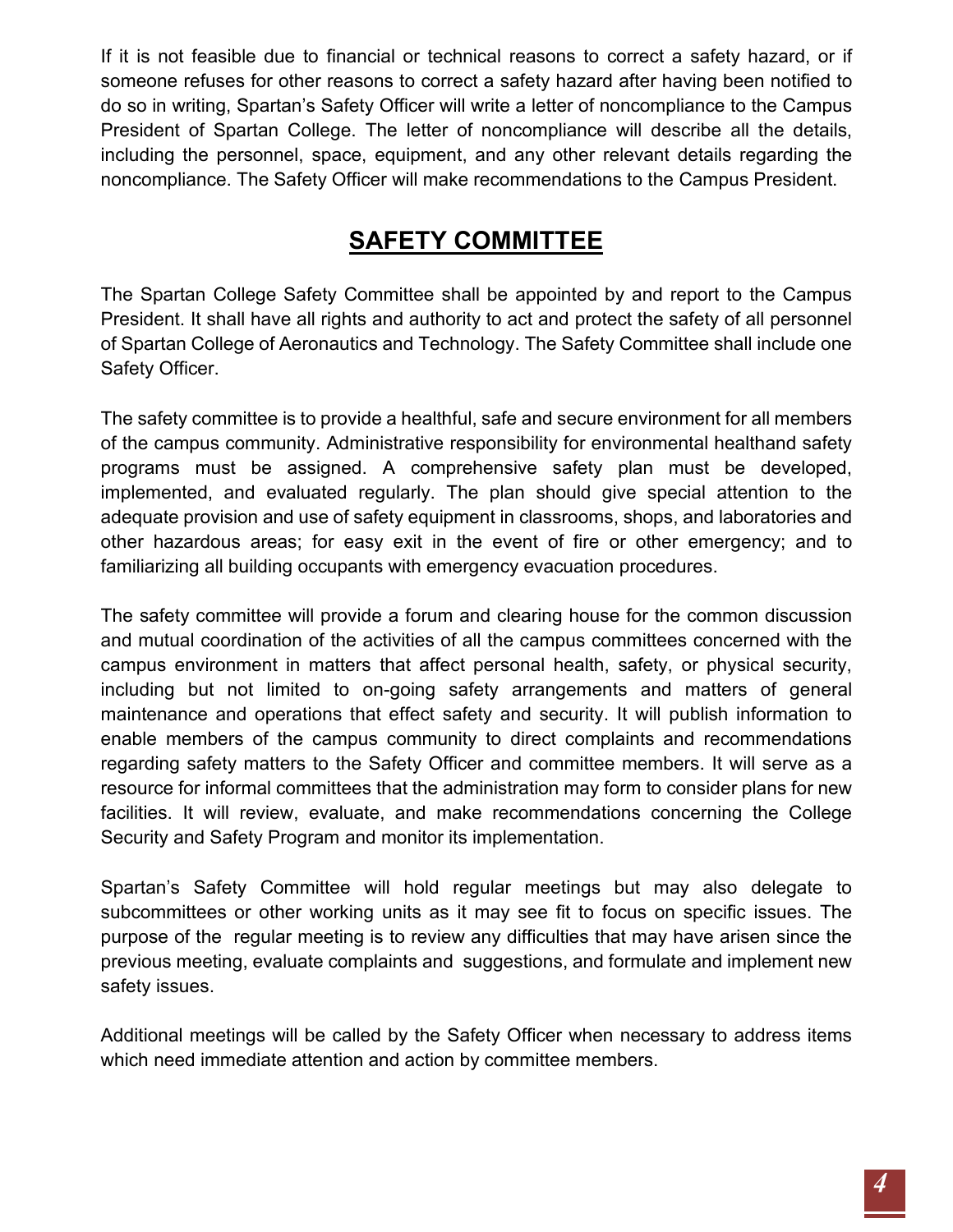### **SPARTAN SAFETY COMMITTEE MEMBER CHART**



### **Inglewood Campus**

# **ROLES AND RESPONSIBILITIES**

### <span id="page-4-0"></span>**Campus President/Campus Director**

Spartan College's Campus President/Campus Director is responsible for:

- A. Directing compliance with the requirements of the policies and procedures in this manual.
- B. Providing support for required safety improvements.
- C. Providing final authority on all safety issues related to school campuses and school personnel.

### **The Safety Chair**

Spartan's Safety Officers will:

- A. Administer the safety program including correspondence, record keeping and required reports to comply with Federal and/or State regulations.
- B. Assist the responsible committee members to establish, organize, and maintain comprehensive safety training programs within the Spartan Campuses.
- C. Keep current on safety techniques, keep updated on any new applicable State and Federal regulations, and notify the Campus President of new requirements.
- D. Collect chemical inventories and compile a master list by shops.
- E. Conduct semi-annual safety committee meetings.

### **The Safety Officer**

Spartan's Safety Officers will:

- F. Assist the administration, faculty, and students in the avoidance, control, and reduction of risk exposures.
- G. Initiate safety recommendations to expedite corrective action for safety and health hazards that are immediate problem areas, make recommendations to the Campus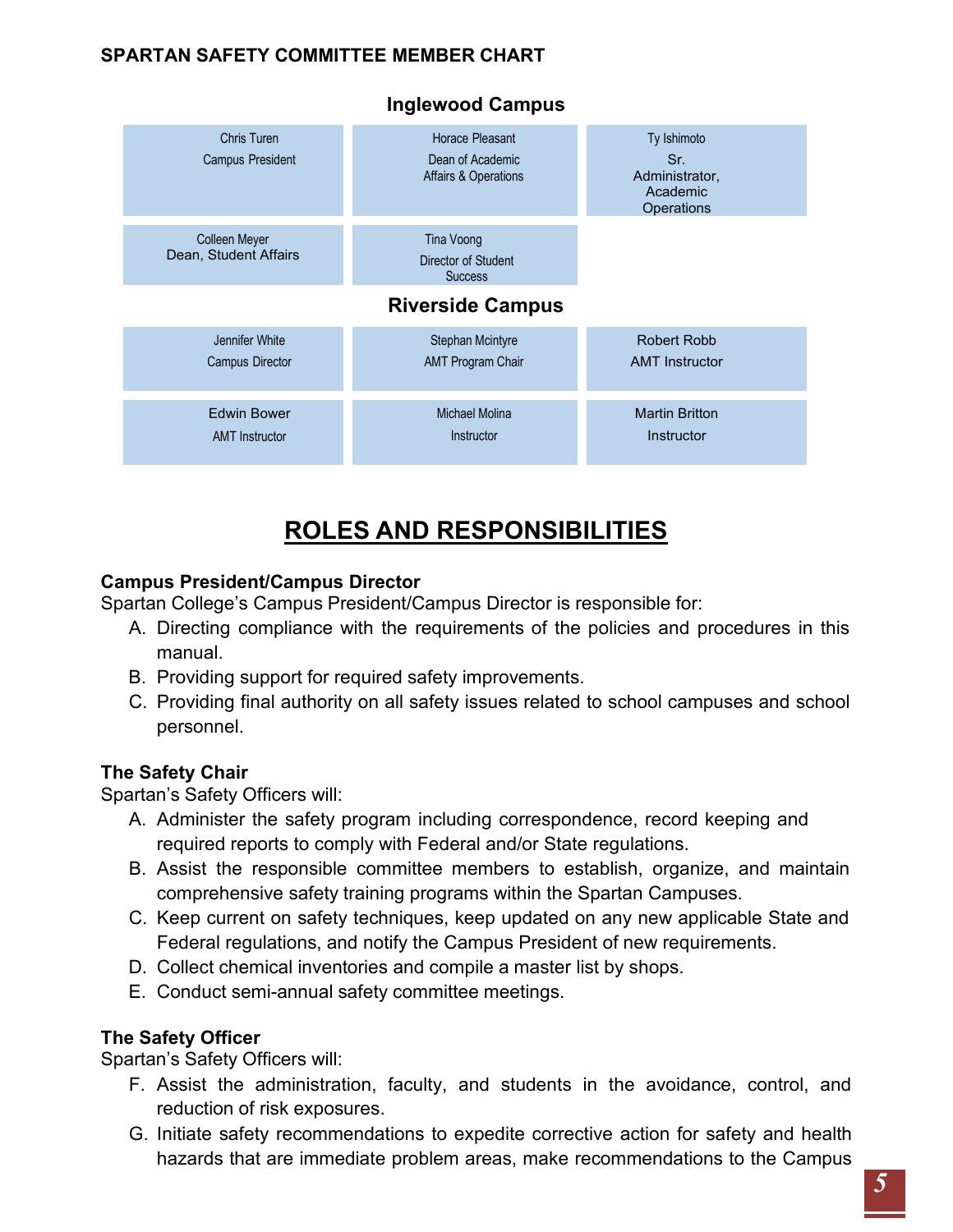President and the safety committee personnel, and follow up on recommendations to assure all situations are investigated and remedied.

- H. Prepare reports of safety discrepancies with recommendations for corrective actions, routing all reports to responsible supervisors and the Campus President of Spartan College.
- I. Ensure the contents of first aid kits are complete and maintained.
- J. Maintain the system of accident/incident investigation and reporting.
- K. Maintain up-to-date listing of the names and telephone numbers within this manual of individuals responsible for assigned safety issues.
- L. Conduct or arrange safety training seminars as appropriate.
- M. Review accidents involving Spartan personnel and provide written documentation and proposed corrective action to the Campus President.

# **Vice Campus Presidents, Deans, Chairs, Directors and Supervisors**

Spartan's Vice Campus Presidents, Deans, Directors and Supervisors are required to:

- A. Provide detailed training for employees prior to assignment of duties and equipment.
- B. Explain to employees' safety procedures relevant to their specific duties and enforce compliance with the standards in this manual.
- C. Instruct personnel under their direction in the procedures required to ensure facilities and equipment are maintained in a safe condition.
- D. Conduct regularly scheduled training meetings for all employees to ensure safe operation of equipment.
- E. Provide personnel with appropriate safety equipment, devices, and clothing, and demonstrate proper usage prior to operation of equipment or performance of hazardous tasks.
- F. Control unsafe practices and actions of employees.
- G. Inspect work areas for hazardous conditions and initiate prompt corrective action(s).
- H. Maintain good housekeeping practices in work areas.
- I. Report on unsafe conditions, equipment, and practices observed to the Safety Officer or committee member.
- J. Investigate accidents promptly and complete necessary forms.
- K. Seek prompt medical treatment, including transportation, if necessary, for employees who are injured.
- L. Ensure employees are familiar with police and fire emergency procedures.
- M. Notify the immediate supervisor if any employee appears to be physically or emotionally incapable of performing duties in a safe manner.
- N. Provide and explain the location of Safety Data Sheets (SDS) to all personswho may potentially be exposed to hazardous materials.
- O. Enforce the College's Designated Tobacco Use Areas.
- P. Enforce the College's I.D. Badge requirements. Everyone is required to wear and clearly display a Spartan-issued identification badge while on campus. All staff and students are expected to wear and clearly display their photo badges.
- Q. Encourage recommendations from employees to the department for improving safety and commend employees who maintain a safe environment and accident-free work record or who develop unique safety devices or practices for their work area.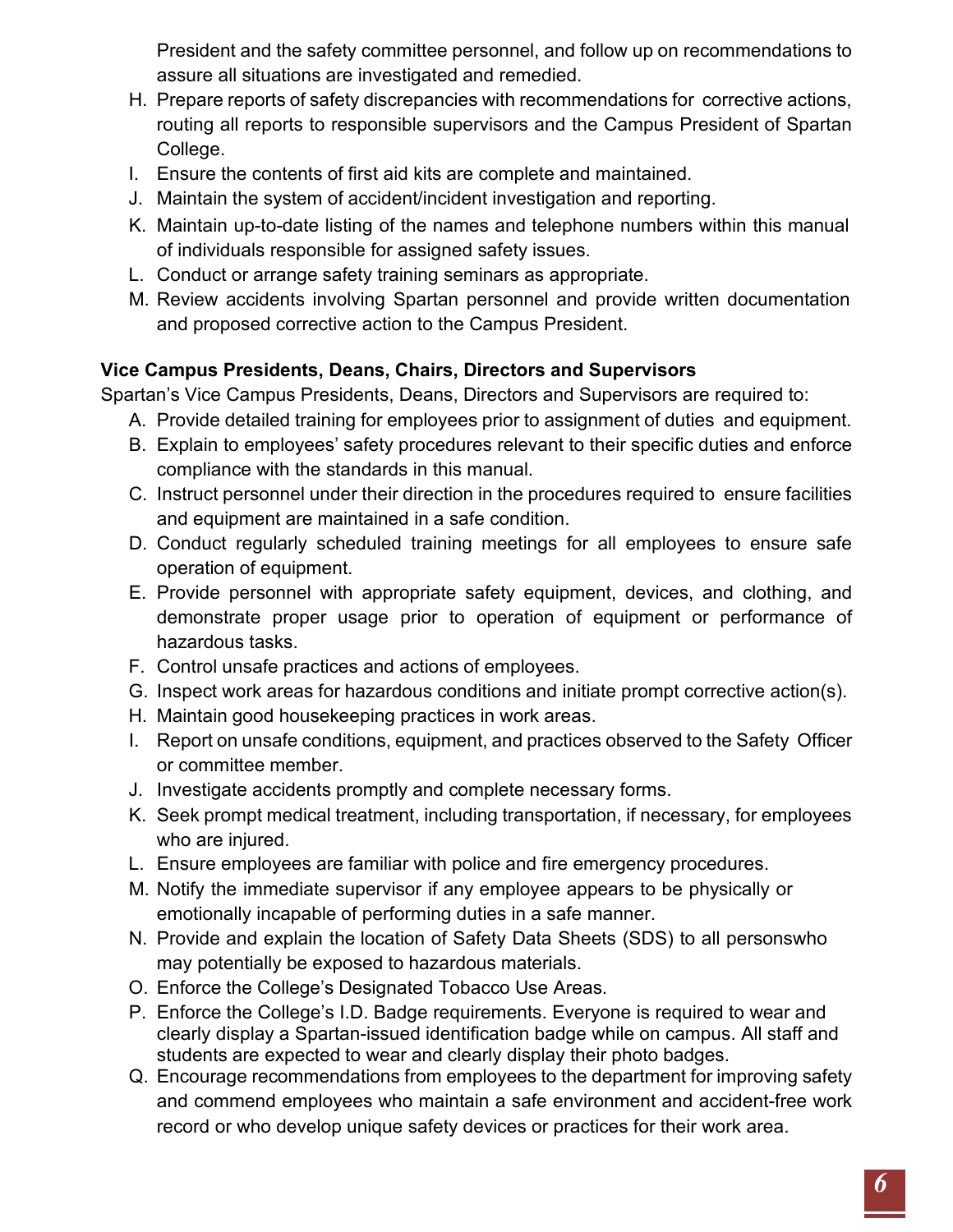### **Instructors**

Spartan's instructors are required to:

- A. Distribute safety information as appropriate and necessary to students under their supervision.
- B. Ensure the proper use of manual and powered equipment by first demonstrating the correct operation, then providing personal training, and thereafter maintaining periodic surveillance of individual user's safety performance.
- C. Ensure students use required personal protective equipment (PPE) and clothing for the proposed instruction or activity.
- D. Ensure equipment is in good repair and functional.
- E. Inspect instructional areas for identification of, and prompt elimination of, unsafe practices and conditions.
- F. Enforce the College's Designated Tobacco Use Areas.
- G. Enforce the College's I.D. Badge requirements. Everyone is required to wear and clearly display a Spartan-issued identification badge while on campus. All staff and students are expected to wear and clearly display their photo badges.
- H. Seek prompt medical treatment for an injured person and complete accident report and notify respective Department Head.
- I. Ensure students are familiar with police and fire emergency procedures and any work procedures and safety policies unique to each student's academic activities.
- J. Obtain permission from the Nondestructive Testing Safety Officer before purchasing or using radioactive materials or sources.
- K. Maintain and monitor the chemical inventories and properly label and protect from hazardous exposure to students.
- L. Ensure a copy of the Spartan Emergency Operations Plan is in their classroom.

# **Employees**

Spartan's employees are required to:

- A. Understand and comply with Spartan College and departmental safety instructions, whether written or oral, when performing assigned duties.
- B. Use only tools and equipment approved or provided by the supervisor.
- C. Use appropriate safety equipment, and work within established safety procedures.
- D. Use Safety Data Sheets (SDS) provided to all persons who maypotentially be exposed to hazardous materials.
- E. Report unsafe conditions, practices, or equipment to the supervisor when such deficiencies are observed.
- F. Inform supervisor immediately of injuries or accidents.
- G. Enforce the College's Designated Tobacco Use Areas.
- H. Enforce the College's I.D. Badge requirements. Everyone is required to wear and clearly display a Spartan-issued identification badge while on campus. All staff and students are expected to wear and clearly display their photo badges.

# **Students (This information is provided in the Student Safety Handbook)**

Spartan's students are required to: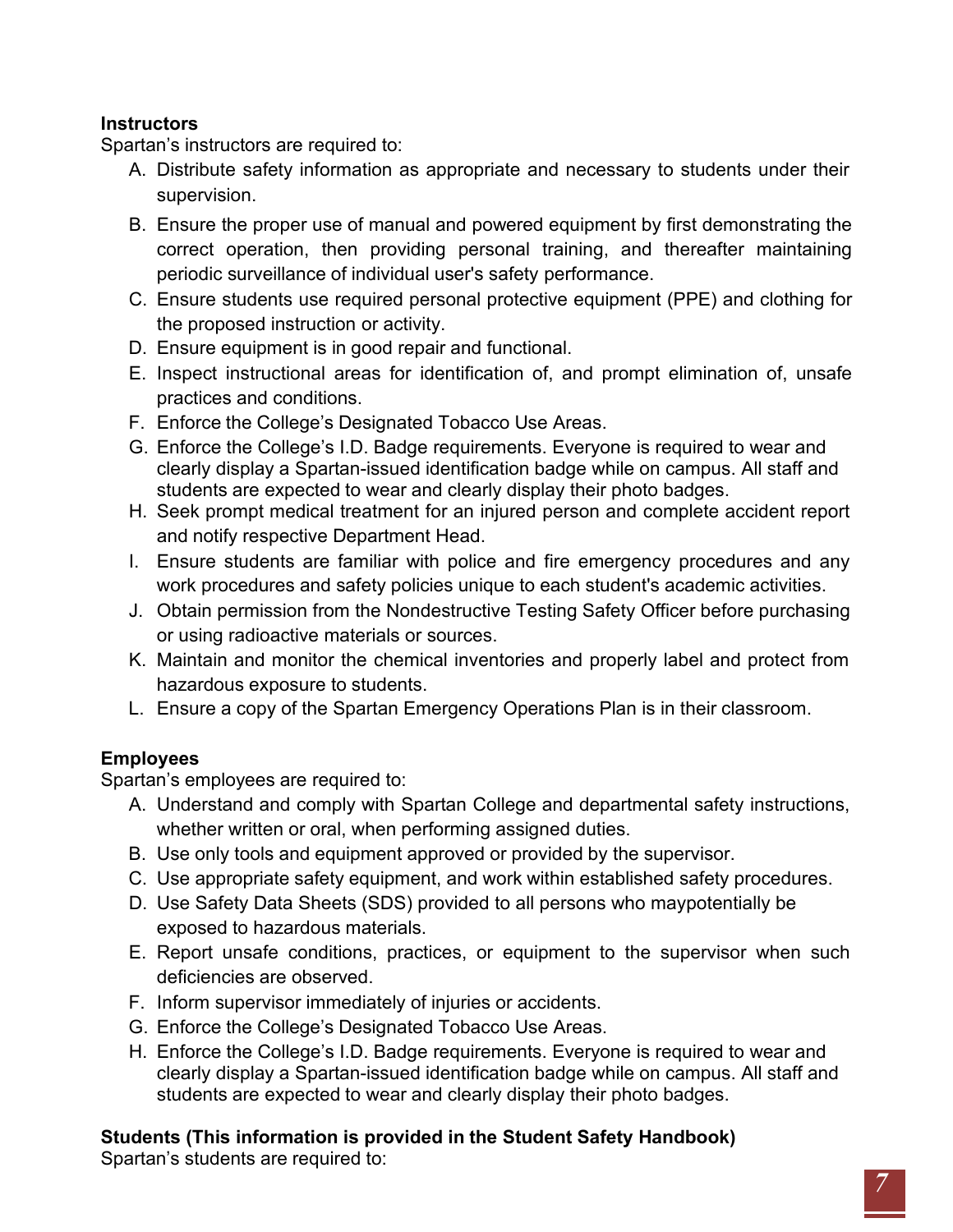- A. Consult with their instructor about safe operating procedures before performing any function or operation which is considered hazardous.
- B. Understand and comply with Spartan College and departmental safety instructions, whether written or oral, when performing assigned duties.
- C. Use only tools and equipment approved or provided by the instructor.
- D. Use appropriate safety equipment and guards, Personal Protective Equipment (PPE) and work within established safety procedures.
- E. Know the location and use of Safety Data Sheets (SDS); understand theproper handling of hazardous materials and the risk of exposure.
- F. Report unsafe conditions, practices or equipment to the instructor when such deficiencies are observed and as often as necessary to ensure their correction.
- G. Inform the instructor immediately of injuries or accidents.
- H. Observe the College's Designated Tobacco Use Areas.
- I. Observe the College's I.D. Badge requirements. Everyone is required to wear and clearly display a Spartan-issued identification badge while on campus. All staff and students are expected to wear and clearly display their photo badges.

### **Facilities Employees**

Spartan's Facilities employees are required to:

- A. Implement safety procedures as outlined in this manual and seek remedies when problems are encountered.
- B. Promote compliance with all relevant local, State, and Federal health and safety regulations.
- C. Ensure annual fire protection inspections are completed.
- D. Ensure periodic inspections of fire extinguishers and related safety devices.
- E. Repair or replace facilities or equipment, as necessary, to ensure safe working conditions.
- F. Conduct, in conjunction with the Safety Officer and his committee, annual safety inspections to identify deficiencies requiring correction.
- G. Ensure appropriate employees assigned to Facilities are briefed on safety procedures related to their jobs.
- H. Ensure procedures are in place to obtain prompt medical treatment upon notification that someone is injured.
- I. Review accident reports and the safety committee's recommendations and implement corrective actions as directed.
- J. Ensure attendance by appropriate Facilities staff at safety training seminars and document training completed by staff.
- K. Enforce the College's Designated Tobacco Use Areas.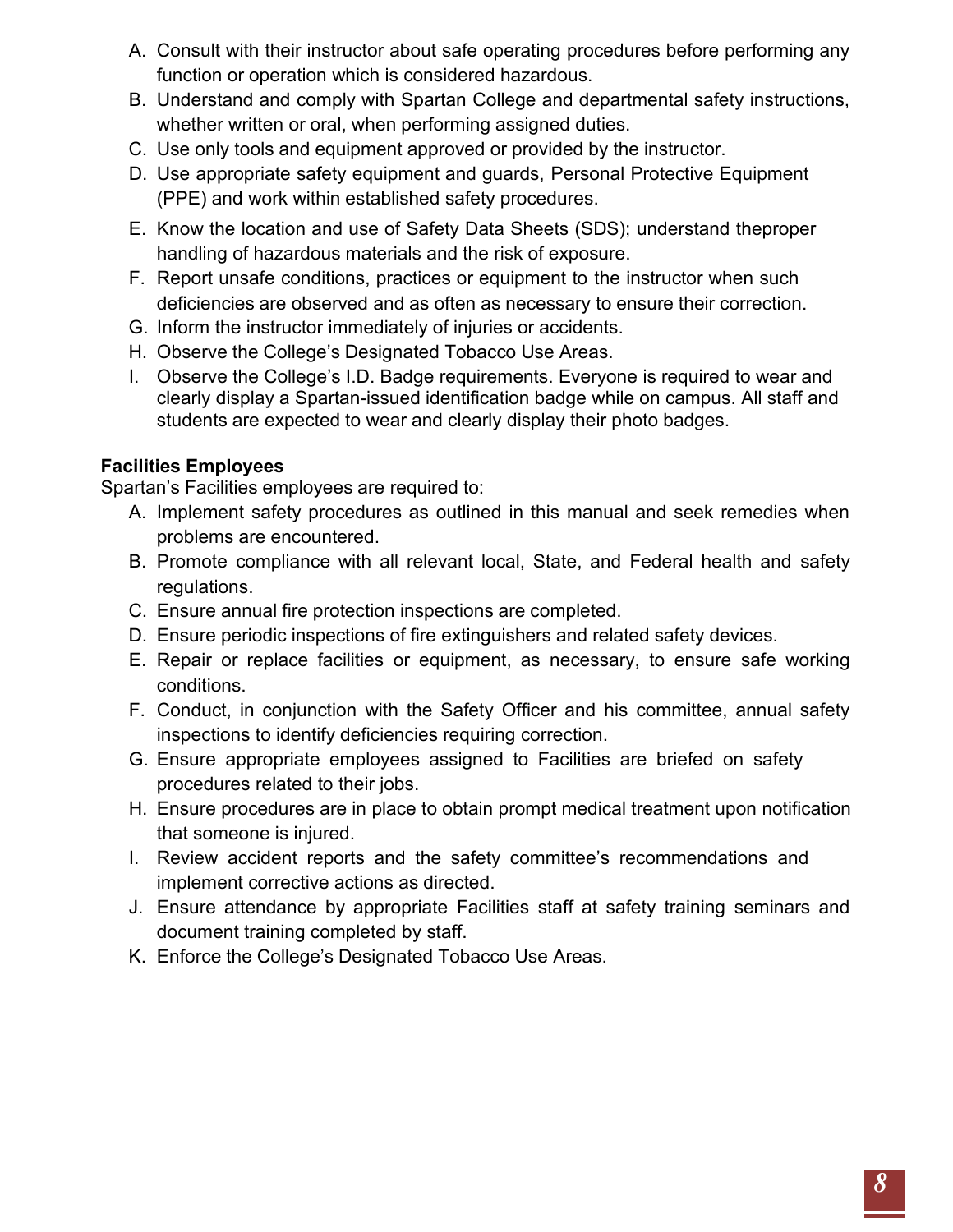# **CAMPUS SECURITY AND SAFETY PROGRAMS**

<span id="page-8-0"></span>Campus security and safety has taken on additional emphasis since the September 11, 2001, attacks and shootings at several colleges and universities. What was taken for granted several years ago by school officials regarding student safety, now has a "heightened awareness" by parents, students and concerned administration. In the past, security and safety was left to law enforcement and a few campus policies. But, today, everyone must be involved in safeguarding students, staff, and faculty from the threat of violence and enforcing safety policies to protect their property and lives. Safety must be a proactive endeavor by all persons rather than reactive when accidents, acts of terrorism or natural weather phenomenon occur.

Each student entering the educational programs at Spartan College is provided with safety and campus security information prior to and during their first day of class. Students are provided with:

- Campus Security and Clery Act
- Student Safety Handbook

The Safety Officer provides an orientation for each new class to emphasize the safety and security issues and the importance of compliance.

### **New employees are also provided with:**

- Campus Security and Clery Act
- Emergency Operations Plan
- Employee Handbook

**Each employee of Spartan College must be familiar with the following programs:**

- EMERGENCY OPERATIONS PLANS
- FIRE SAFETY PLAN
- ACTIVE SHOOTER CAMPUS THREAT RESPONSE PLAN
- SEVERE WEATHER/NATURAL **DISASTERS**
- BOMB THREAT AND EXPLOSIONS
- CHEMICAL SPILL
- EXTENDED POWER LOSS
- UNAUTHORIZED PERSON ON **CAMPUS**
- LOCKOUT/TAGOUT POLICY
- WORK RELATED INJURY, ILLLNESS AND ACCIDENT REPORTING PROCEDURES
- BLOODBORNE PROTECTION EQUIPMENT
- LADDER SAFETY AND FALL PROTECTION
- PERSONAL PROTECTIVE EQUIP
- HAZARD COMMUNICATION PROCEDURES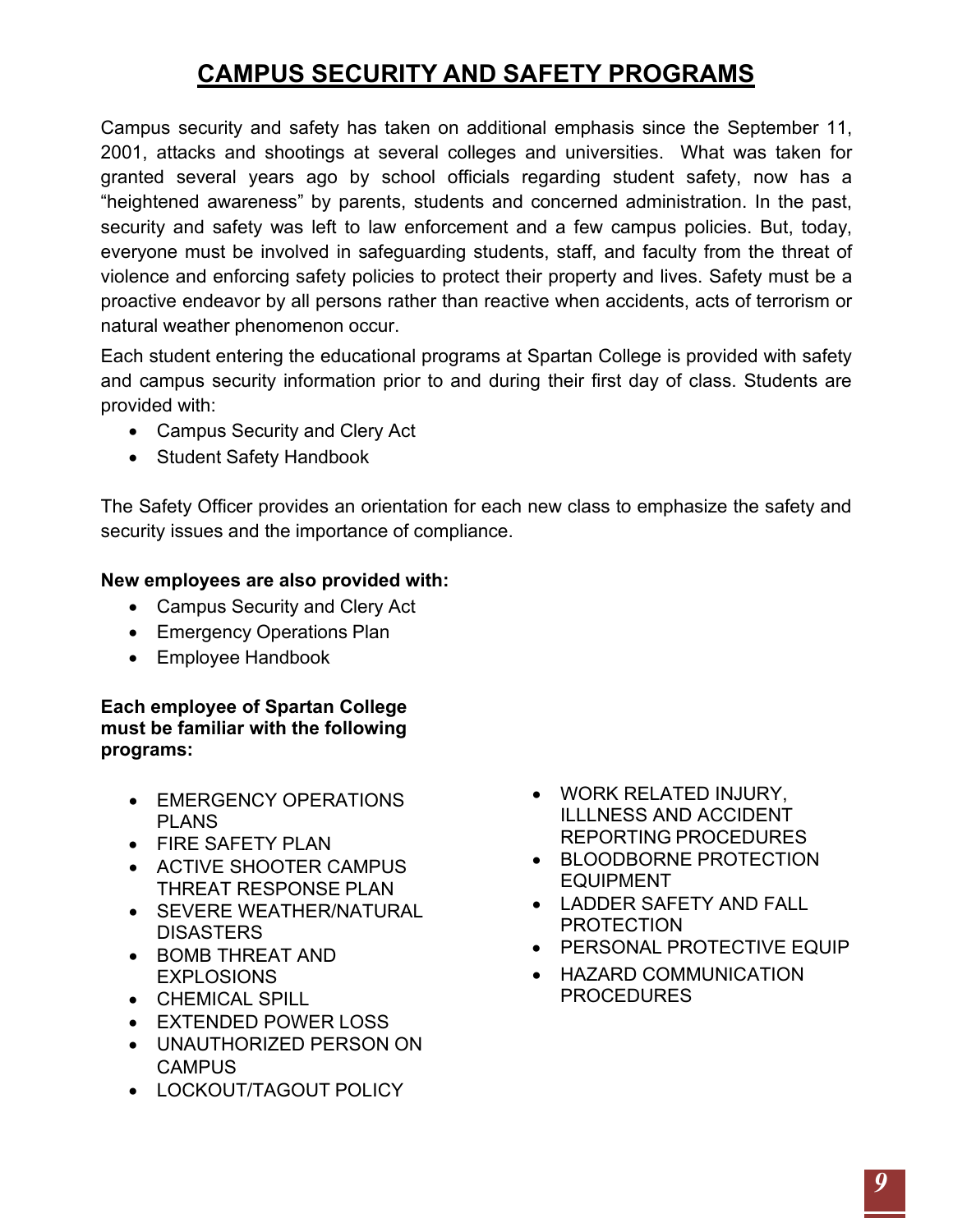General guidelines for each topic are provided within this manual. The appendix contains additional information related to safety and is referenced throughout the remaining portions of this safety manual. Should an incident or mishap occur; immediate response actions and notification procedures are provided and outlined with follow-on actions and steps, contained in Spartan's Emergency Operations Plan.

# **EMERGENCY OPERATION PLAN**

<span id="page-9-0"></span>All Spartan College employees must be notified of the elements of the Emergency Procedures contained in the Emergency Operation Plan. All Spartan College employees are required to fulfil those elements.

The emergencies outlined in this section are to identify Spartan College procedures and serve as a guide for all departments when developing their specific plans. Thesepotential emergencies are no more important than any other crisis events listed in Emergency Procedures, however they are more likely to occur or affect every department within Spartan.

The purpose of analysis is to establish the probability of a fire occurring in a department or building. Once hazards have been identified, preventive actions can be taken to ensure the safety of Spartan College students and employees. Additionally, to ensure operational capability, Spartan Facility Maintenance personnel will conduct a visual inspection of all College fire extinguishers each month. Spartan College Department Chairs will ensure that personnel conduct inspections and periodic evaluations of departments and buildings to assess their fire emergency readiness and prevention status.

All employees are expected to read and understand the information presented in the Emergency Operations Plan, particularly their responsibilities regarding identifying building exits, knowing when to activate a fire alarm and what action to take following activation of an alarm, i.e., identifying to the responding emergency response personnel the location of the alarm station activated and the location of the fire/smoke.

Spartan College will conduct a formal annual inspection for deficiencies found in a department or building that will be noted. Each deficiency is prioritized based on severity ina pre-established period ranging from immediate to thirty days. Corrective orders will then be issued to the appropriate Spartan College personnel. Department Heads in the affected area shall coordinate with their personnel to ensure that corrective actions are completed in a timely manner.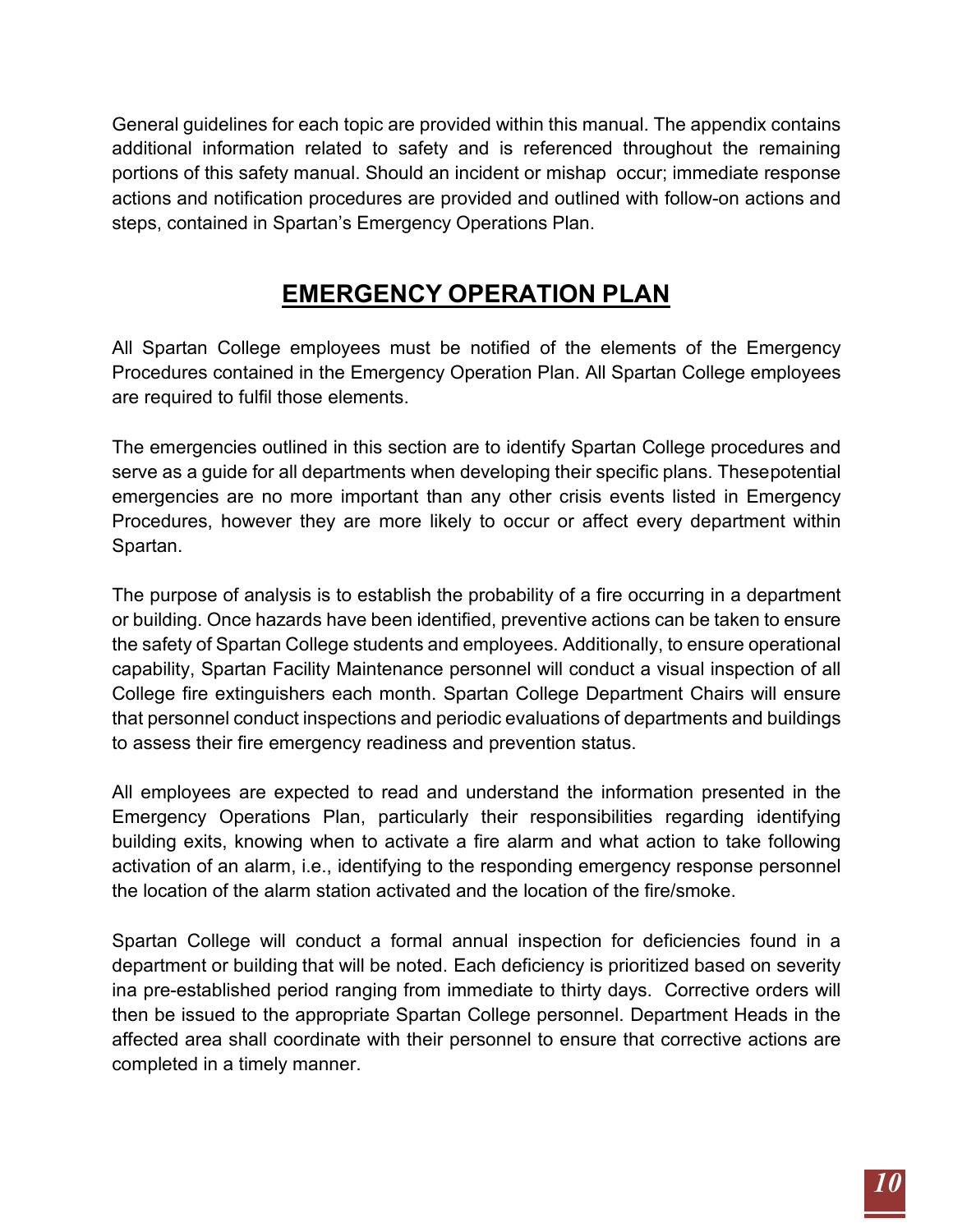The following individuals are responsible for the execution of this plan.

| Primary  | <b>Horace Pleasant</b>  | Dean of Academic Affairs and Operations |
|----------|-------------------------|-----------------------------------------|
|          | Secondary   Chris Turen | <b>Campus President</b>                 |
| Training | <b>Colleen Meyer</b>    | Dean, Student Affairs                   |

### **Inglewood Campus**

#### **Riverside Campus**

| Primary | Jennifer White | Campus Director                                |  |
|---------|----------------|------------------------------------------------|--|
|         |                | Secondary Stephen Mcintyre   AMT Program Chair |  |

### <span id="page-10-0"></span>**EMERGENCY RESPONSE TEAM**

Each campus will identify Emergency Response Team members to act as first responders for each campus. All effort is made to ensure a minimum of one ERT member is available on each campus during normal operating hours. In extreme circumstances, substitutes can be identified to cover absences. Each ERT member will be trained to follow appropriate procedures and protocols to respond to campus emergencies. ERT members will only provide evacuation directions, fire response, first aid, CPR and other services in which they are appropriately trained and qualified.

### **Current ERT Members identified by primary location of operations:**

### **Inglewood Campus**

Horace Pleasant, Dean of Academic Affairs and Operations Chris Turen, Campus President Colleen Meyer, Dean, Student **Affairs** 

### **Riverside Campus**

Robert Robb, AM Instructor Gregory Troehler, AM Instructor Cannon Asdot, PM Lead Instructor Martin Britton, PM Instructor

### <span id="page-10-1"></span>**MEDICAL EMERGENCIES**

In many cases of medical emergencies, appropriate actions taken within the first few moments can help mitigate further injury. The following information about bleeding, burns, breathing, and heart failure should serve as a quick- reference guide to help you respond to the more common medical situations. Your fast action is most important andmay save a life.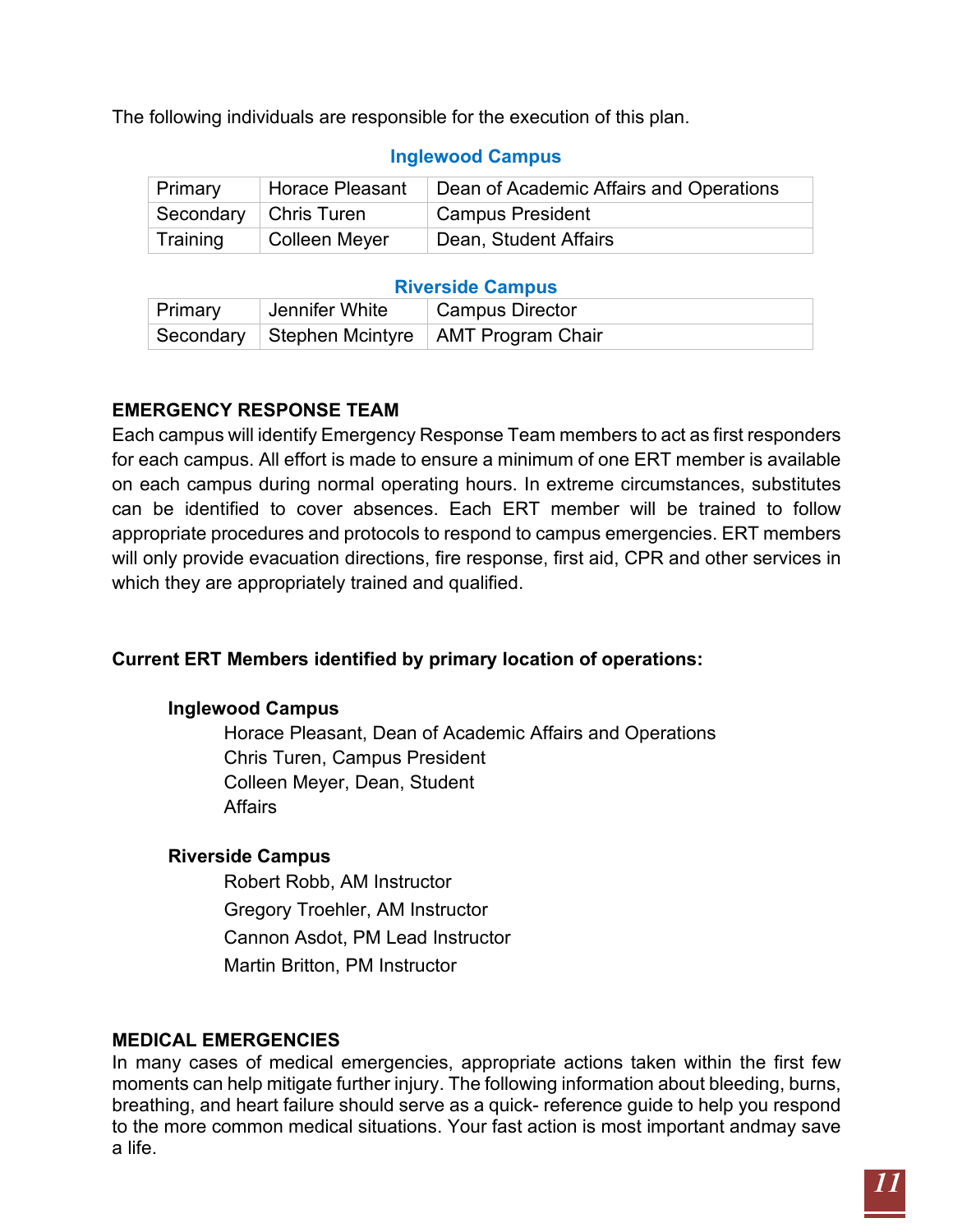### **ALL SERIOUS MEDICAL EMERGENCIES: DO NOT MOVE VICTIM UNLESS ABSOLUTELY NECESSARY.**

- 1. **CALL 911** to request emergency medical response. Provide the following information:
	- Nature of medical emergency
	- Your name and phone number from which you are calling
	- Location of the emergency:
		- **Inglewood Campus:** 8911 Aviation Blvd. Inglewood
		- **Riverside Campus:** 4130 Mennes Ave. Riverside
- 2. Call appropriate campus to report the emergency.
	- **Inglewood Campus:** 310-642-5440
	- **Riverside Campus:** 951-228-9922
- 3. Then notify Spartan College Campus Security.

### <span id="page-11-0"></span>**FIRST AID**

The following treatments are meant to provide you with emergency procedures to apply until qualified medical help arrives.

### **Bleeding - Deep / Extensive Wounds …Life-Threatening**

- 1. Always use non-latex rubber gloves (stored in first aid kits). Latex gloves are not allowed on Spartan premises due to the danger of allergic reactions.
- 2. Apply direct pressure, using a clean, thick pad or cloth to stop bleeding.
- 3. If there are no indications of a fractured bone and it does not cause pain, elevate the wound while you attempt to stop the bleeding.
- 4. Firmly apply bandage to further stop or control the bleeding. Do not remove this bandage and apply additional dressings.
- 5. Squeeze the artery against the bone.
- 6. If bleeding is from the leg, press with the heel of your hand where the leg bends at the hip.
- 7. If the victim has been impaled, DO NOT remove the object.
- 8. Keep injured person lying down with the injured parts elevated. Cover with a blanket or coat only to keep the person from losing body heat.
- 9. Obtain immediate professional medical care.

CAUTION: Communicable diseases may be transmitted by the exchange of body fluids. Be sure to use protective gloves and practice universal precautions.

### **Chemical Burns of the Skin**

- 1. Flood burn with running water for at least five minutes and as much as twenty minutes. **Do Not Scrub or use Soap**.
- 2. Remove clothing where chemical has spilled; also clothing that is touching the burn.

**Do Not** use ointments, cream, butter, etc. on burns. Encourage theinjured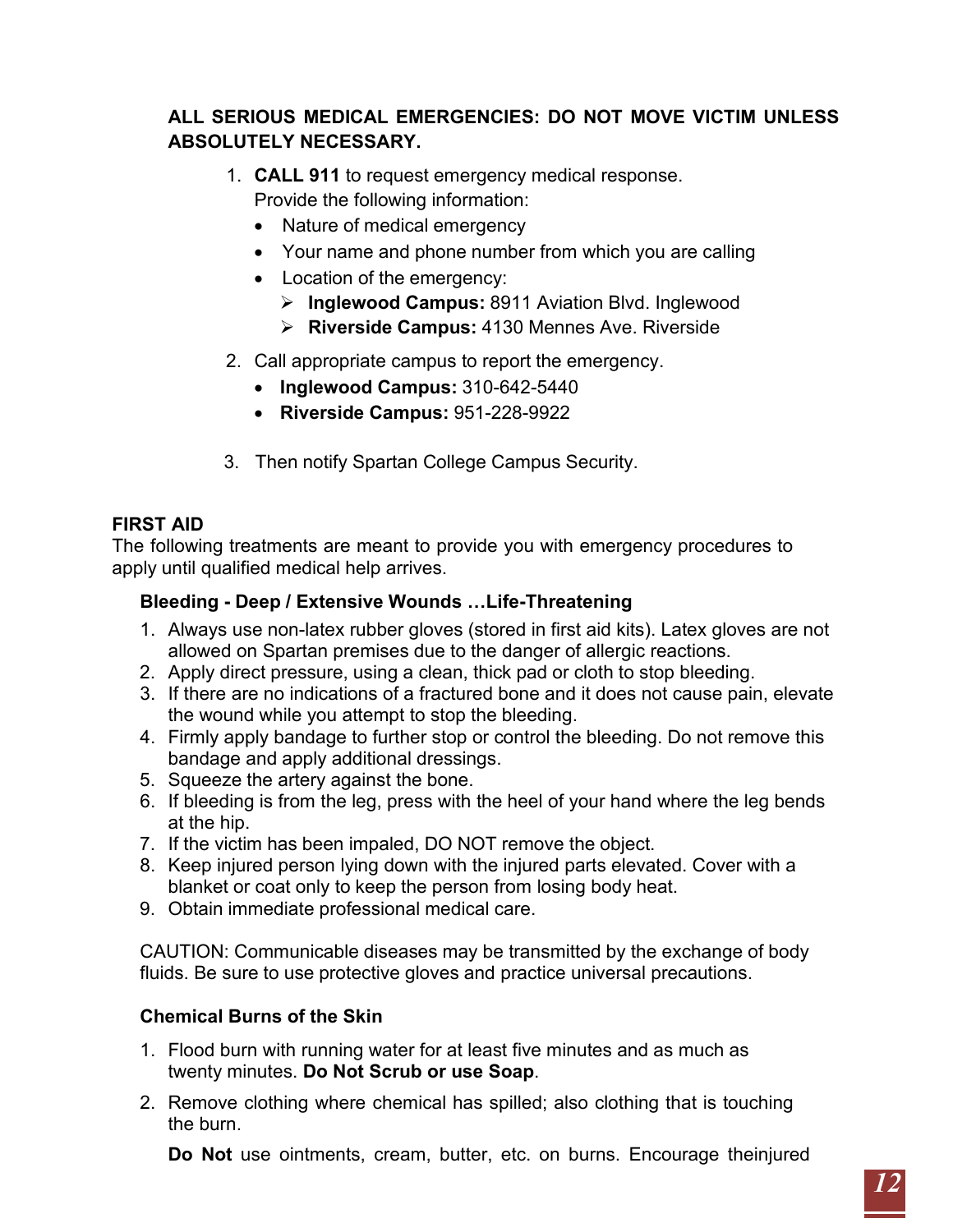person to receive immediate professional medical care.

### **Second Degree (Shallow) Burn**

- a) Use cool water immediately or immerse in water if possible. **Do Not Apply Ice to Burn.**
- b) Cool the burned area with water until pain subsides.
- c) Pat area dry. Cover area with dry, sterile dressing.
- d) Obtain immediate professional medical care.

### **Third Degree (Deep) Burn**

- a) **Do Not Put Water or Ice Directly on an Open Burn Wound**.
- b) Cover the wound with a thick, dry, sterile dressing.
- c) Only if it does not cause pain, insulated dry cold packs may be used over dressing. Keep your dressing dry.
- d) Ensure that the injured person receives immediate professional medical care.

In case of rendering assistance to personnel exposed to hazardous materials, consult the Safety Data Sheets (SDS) and wear the appropriate personal protective equipment. Attempt First Aid **ONLY** if trained and qualified.

### <span id="page-12-0"></span>**BLOODBORNE PATHOGENS**

OSHA does not consider "Good Samaritan" acts, such as assisting a co-worker or student with a nosebleed or administering a Band-Aid for small cut as occupational exposure. Therefore, a Blood borne Pathogen Standard is not necessary. However, it is necessary to be informed about Blood borne Pathogens and how to protect yourself if by chance you may be exposed to potential infectious material.

### **Precautions:**

Body fluids, which are directly linked to the transmission of HBV, and/or HIV to which Standard Precautions apply are blood, blood products, semen, vaginal secretions, cerebrospinal fluid, synovial fluid, pleural fluid, peritoneal fluid, pericardial fluid, amniotic fluid, saliva in dental procedures and concentrated HIV and/or HBV viruses. Standard Precautions also apply to body tissues and any other human body fluids visibly contaminated with blood.

If a procedure or situation is likely to generate splashing, splattering and generation of droplets of blood and/or body fluids beyond the protective barrier provided by gloves, then it is left to the individual employee's discretion to obtain the needed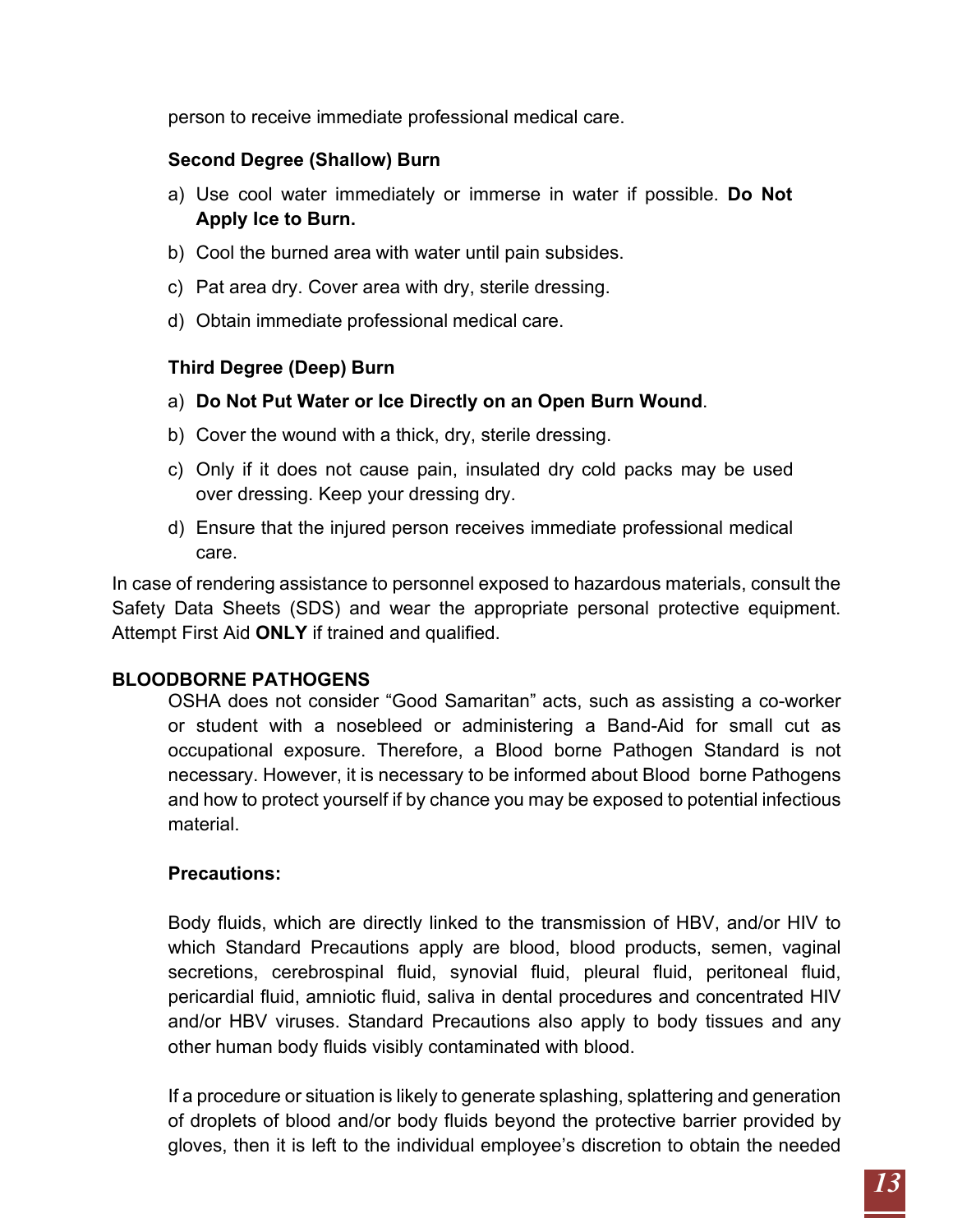protective equipment prior to undertaking the procedure.

Injured Person

- 1. If there is an injured or ill person who is the source of the blood spill. Have the injured person stay in one place, preferably over a surface that is easy to clean, like a tile floor, instead of on a rug or carpet.
- 2. Secure the contaminated area to prevent exposure to others. People who do not notice the spill can step in it and track the blood to other places.
- 3. If you make contact with blood or other bodily fluids, wash all contacted surfaces with soap and water. Take care not to contaminate sinks, faucet handles, and other washing facility surfaces. Use universal precautions and assume that the bodily fluids contain pathogens. Do not accidentally contaminate other parts of your body by scratching an itch before washing.
- 4. If clothing gets contaminated, change as soon as possible. Put clothing in a plastic bag to transport, and wash clothing in a separate load with a germicidal cleaner.
- 5. The Campus Emergency Response Team can do small cleanups, or they can call the Dean of Academic Affairs and Operations to arrange for a third party who specializes in cleanup procedures.

A Blood borne Pathogen kit that contains a face shield, apron and gloves is available in the following locations on campus:

 **Inglewood Campus:** North Hangar and South Hangar

**Riverside Campus:** North Wall of Hangar Floor 1<sup>st</sup> Aid Station Hands and other skin surfaces shall be washed immediately and thoroughly if contaminated with blood or other body fluids. Hands shall be washed immediately after gloves are removed. It is not acceptable to wash gloves instead of removing gloves, washing hands, and applying clean gloves.

All situations involving the use of the Pathogen kit as any exposure to bodily fluids as mentioned above must be reported to the Dean of Academic Affairs and Operations immediately. A person exposed to Blood borne Pathogens will be provided blood testing and Hepatitis B vaccination paid for by Spartan College.

# **CHOKING**

- If victim can speak or cough effectively, DO NOT interfere with his/her attempt to expel foreign objects.
- Check the victim's mouth and clear any foreign matter.
- Use abdominal thrusts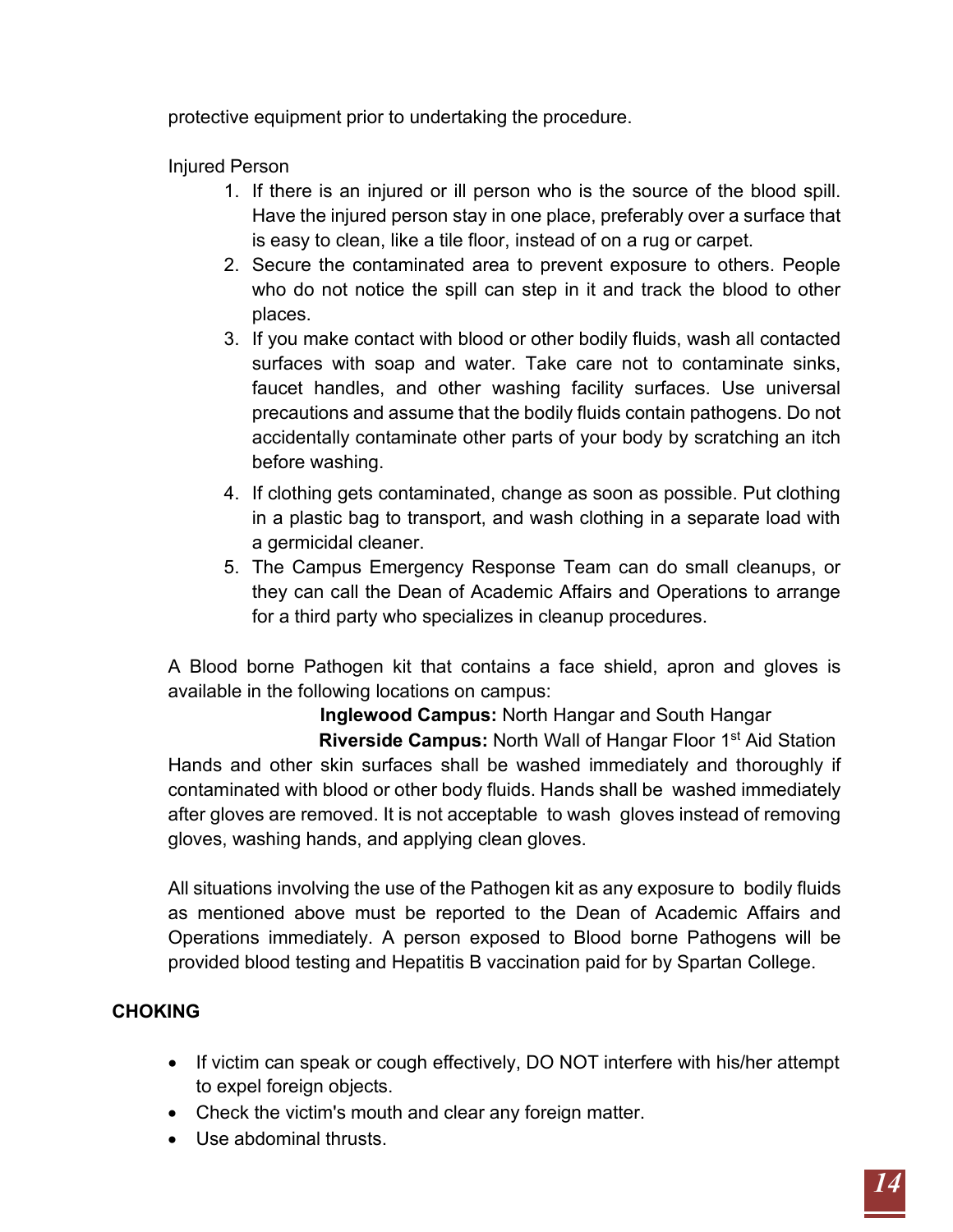### **ELECTRIC SHOCK**

- Do not touch the person who has been in contact with the electrical current until you are certain that the electricity has been turned off. This must be doneat a plug, circuit breaker, or fuse box.
- If the victim is in contact with a wire or a downed power line, use a dry stick to move it away.
- Check for breathing. If the victim's breathing has stopped or is very weak, start mouth-to-mouth resuscitation immediately (if certified).
- Call for help.
- While you are waiting for help to arrive:
	- o Keep the victim warm, covered with a blanket or coat.
	- o Do not give the victim anything to eat or drink until he/she has seen a doctor.
- Give the victim assurance that help is on the way.

### **FAINTING, UNCONSCIOUSNESS, AND SHOCK**

- Have the victim lie or sit down and rest.
- Keep the victim comfortable, not too hot or too cold, until help arrives.
- Ask for a medical emergency I.D.
- Treat other injuries as necessary.

### **FRACTURES AND SPRAINS**

- Keep the victim still.
- Keep injured area immobile.

CAUTION: If a victim is suspected of having head, neck, or back injuries, keep him/her still. Treat for shock, as necessary, and keep warm.

### **HEAD INJURIES**

- If there is bleeding from an ear, it might mean there is a skull fracture.
- Special care must be taken when trying to stop any scalp bleeding if a skull fracture is suspected. Bleeding from the scalp can be very heavy, even when the injury is not serious.
- Do not press too hard. Be extremely careful when applying pressure over the wound so that bone chips from the potential fracture will not be pressed into the brain.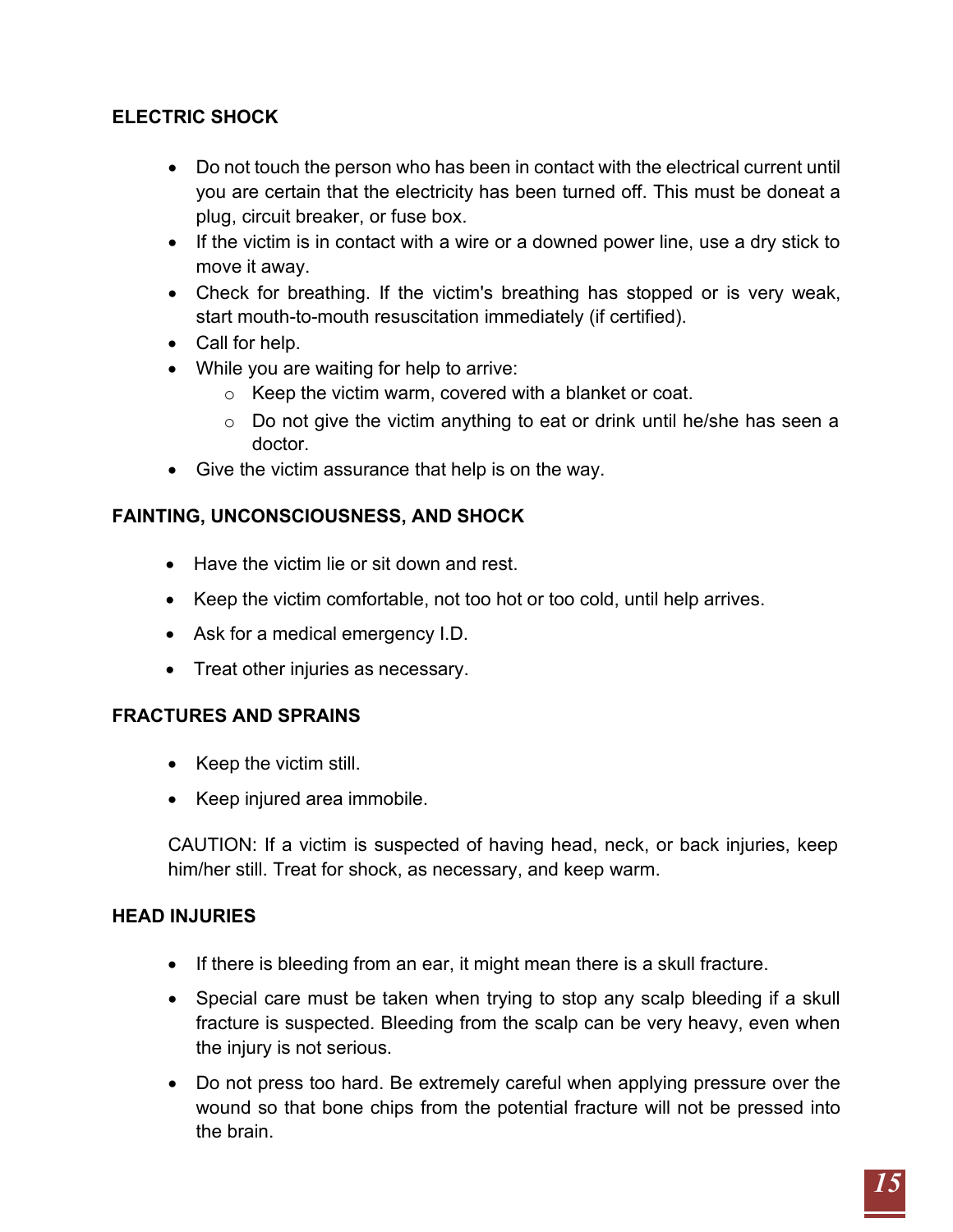- Try not to move the injured person or bend his/her neck, because it may be fractured.
- Call 911. Let a professional medical person clean the wound and stitch it if necessary. Do not give the victim alcohol. It may mask important symptoms.

### **HEART ATTACK**

- If the victim is conscious, he/she may be more comfortable sitting up.
- Place the victim lying on his/her back.
- Give resuscitation or CPR as necessary, if trained.
- Keep the victim comfortable, not too hot or too cold, until help arrives.
- Ask or look for a medical emergency I.D.
- Treat for shock.

### <span id="page-15-0"></span>**CARDIOPULMONARY RESUSCITATION**

### *CPR - No Pulse - Life Threatening Emergencies Only*

**If you or someone in your group is trained or certified in CPR have them perform the following procedure. If no one present is trained, the following steps are intended to aid in the administering of CPR until qualified personnel arrive!**

- 1. Have someone call 911.
- 2. Place victim on their back on firm surface, place hand position on about the center of the breastbone, position your shoulders over your hands
- 3. Rock forward exerting pressure down to force blood out of heart (About 2" of compression). Release pressure. Compress chest thirty times

### **INTERNAL BLEEDING**

- If the victim is coughing or vomiting blood or "coffee ground" material, he/she may have internal bleeding.
- Have the victim lie flat and breathe deeply.
- Call 911. Do not let the victim take any medication until a professional medical person arrives.

### **SEIZURES**

• During the seizure: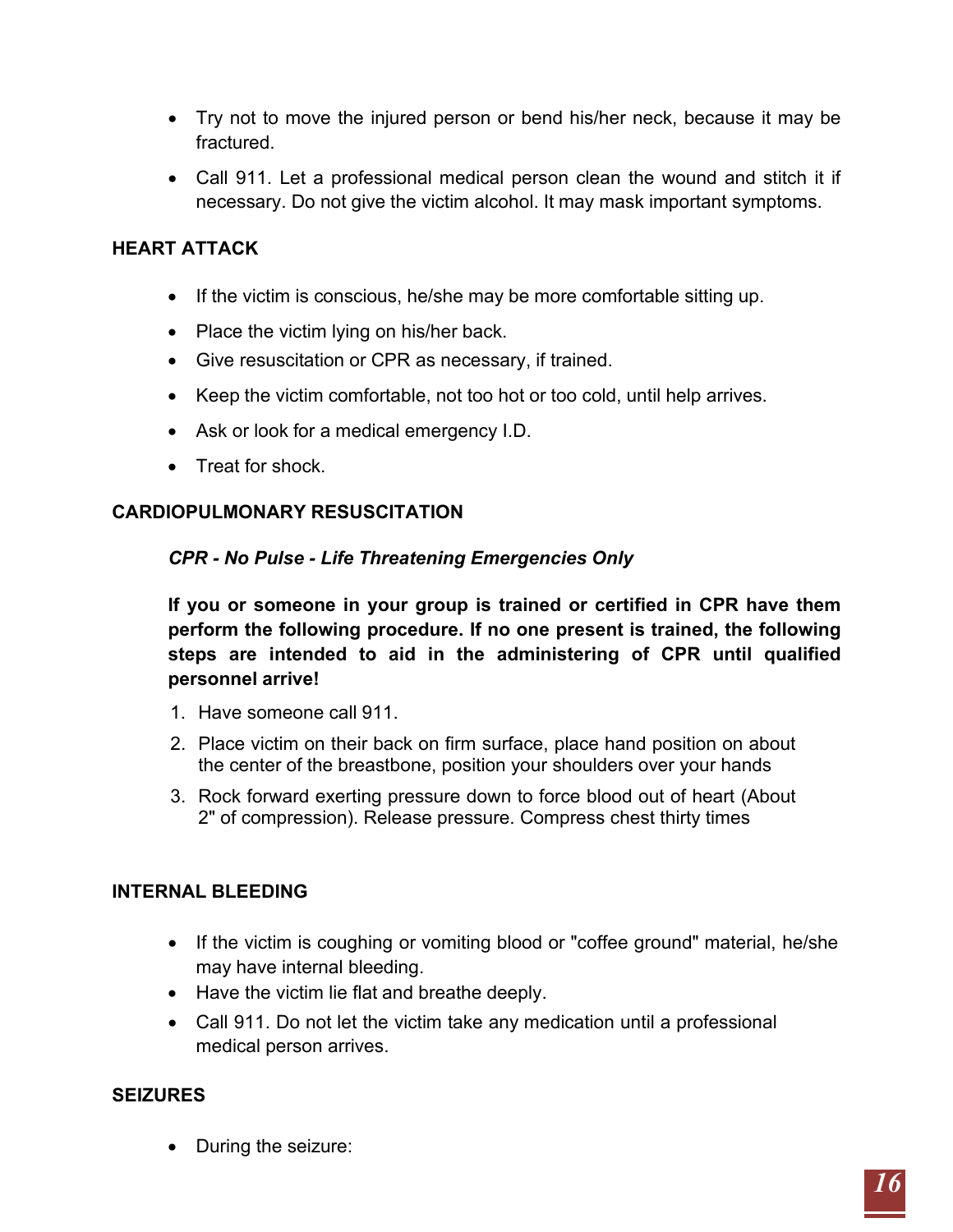- $\triangleright$  Let the seizure run its course.
- $\triangleright$  Help the victim lie down to avoid injury.
- $\triangleright$  Loosen restrictive clothing.
- $\triangleright$  Do not try to restrain a seizure victim.
- After the seizure:
	- $\triangleright$  Check to see if the victim is breathing; if not, give mouth-to-mouth resuscitation (if certified).
	- $\triangleright$  Check to see if the victim is wearing a medical emergency alert or similar communication of medical emergency requirement.
	- $\triangleright$  Check to see if the victim has any burns around the mouth, this might indicate poison.
	- $\triangleright$  Stay with the victim. The victim of a seizure or convulsion may be conscious but not talkative when the intense movement stops.
	- $\triangleright$  Be certain that breathing continues.
	- $\triangleright$  When the victim seems able to move, get help.

### <span id="page-16-0"></span>**MEDICAL FACILITIES**

### **Inglewood Campus:**

**Concentra Urgent Care:** 6033 W Century Blvd Ste. 200, Los Angeles, CA 90045. The phone number is 310-215-1600. Open 24 hours a day.

**Hospital: Centinela Hospital:** Inglewood. The phone number is (310- 673-4660. Open 24 hours a day.

### **Riverside Campus:**

**Urgent Care:** Riverside Medical Clinic – 7117 Brockton Avenue - Riverside. 951-683-6370

**Hospital: Riverside Community Hospital:** 4445 Magnolia Ave The phone number is 951-788-3000. They are open 24 hours.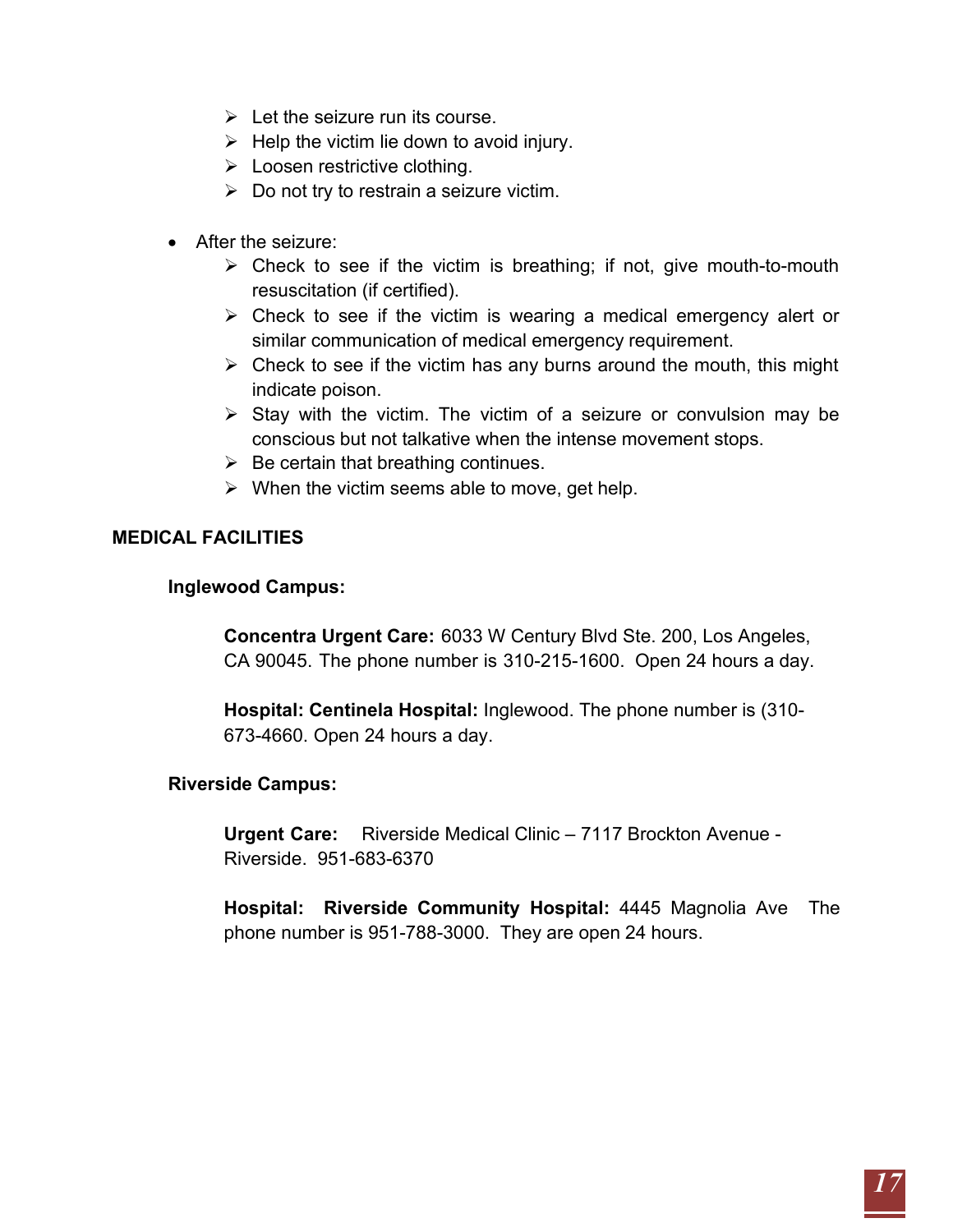### <span id="page-17-0"></span>**FIRE RESPONSE**

### **Fire: Fire Discovered**

### **STAY CALM ACTIVATE THE ALARM EVACUATE THE BUILDING ASSEMBLE AND SIGN-IN WITH EMERGENCY RESPONSE TEAM**

- 1. Activate the nearest fire alarm. Location of fire alarms and fire extinguishers are identified by each campus.
- 2. **CALL 911** and provide the following information:
	- Your name and phone number from which you are calling.
	- Location of the fire:
		- **Inglewood Campus:** 8911 Aviation Blvd.
		- **Riverside Campus:** 4130 Mennes Ave.- Hangar 8
- 3. If a fire alarm is not available, notify the following departments about the fire emergency:
	- **Inglewood Campus:** 310-642-5440
	- **Riverside Campus:** 951-228-9922
- 4. Be aware of all marked exits from your area and building. Know the routes from your work area or residence. Lit and marked exit signs are installed in all buildings on campus.
- 5. Take note of physically handicapped individuals in your area who may need assistance and either help them or notify someone who can.
- 6. DO NOT USE ELEVATORS during an emergency evacuation. The fire department may use an elevator for evacuation after reviewing the circumstances.
- 7. When the building fire alarm is sounded or when told to leave by a designated emergency official, gather your personal effects, turn off equipment, if possible, and walk quickly to the nearest marked exit and ask others to do the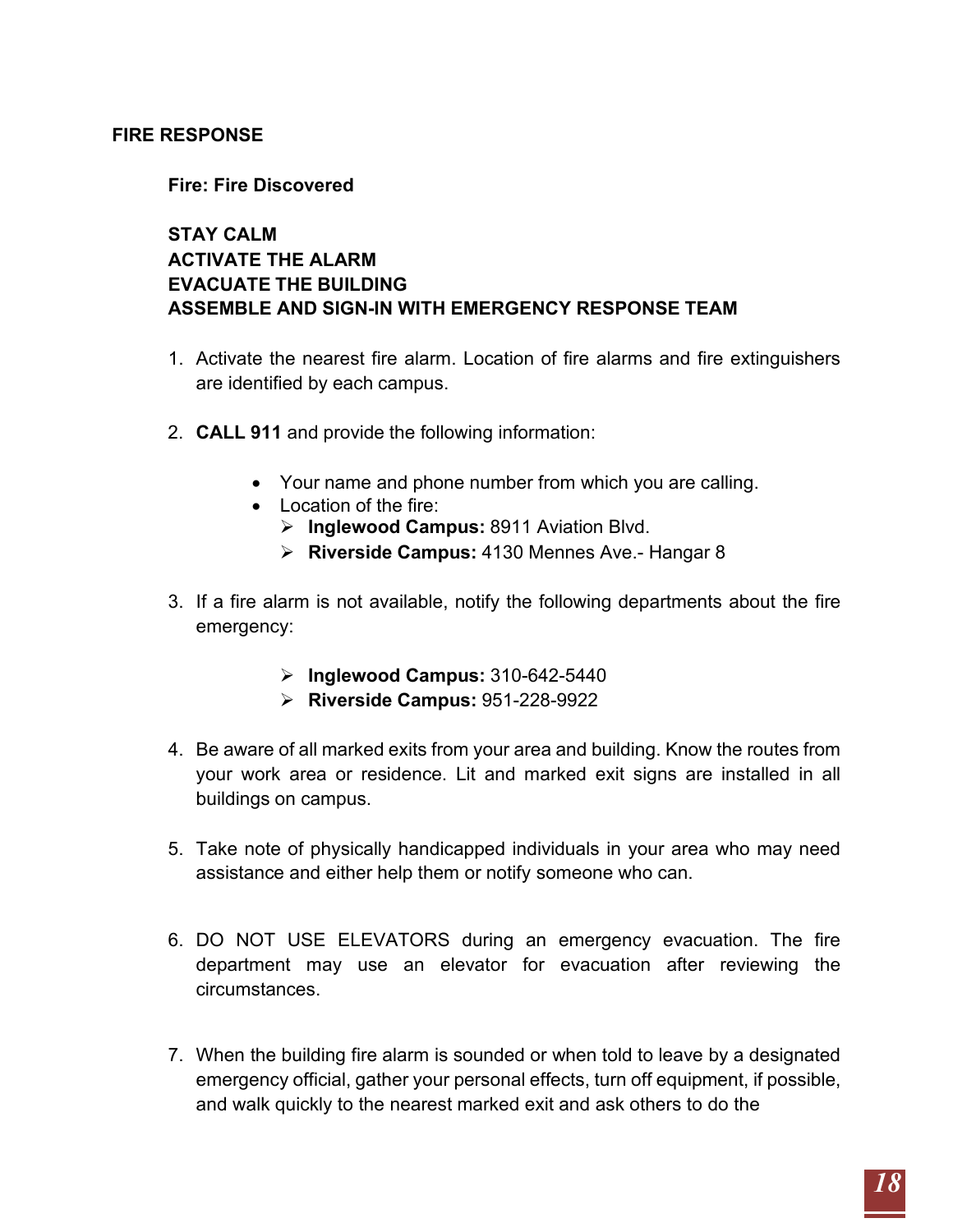same. Once outside, move to an area that has been designated as your assembly area.

- 8. Check in with your Emergency Response Team, Supervisor or Instructor.
- 9. DO NOT return to an evacuated building until the **ALL-CLEAR** signal is given.

### **Emergency Response Team, Supervisor, or Instructor:**

- 1. Coordinate an orderly evacuation of personnel.
- 2. Disconnect utilities and equipment unless doing so jeopardizes safety.
- 3. Perform an accurate head count of personnel at the designated area.
- 4. Provide Fire Department personnel with information about the facility.
- 5. Ensure that all employees and students have evacuated the area/floor.
- 6. Report any problems to the Department Chair at the assembly area.
- 7. Assist all physically challenged employees in emergency evacuation.

#### **Fire: Employee Responsibilities**

- 1. **Fighting incipient stage fires in Spartan College buildings**: All Spartan personnel, who have received the required fire extinguisher training, are authorized to respond to and fight an incipient fire located on any of Spartan's three campuses. If a Spartan employee has NOT received the required training in using portable fire extinguishers, he/she is responsible for activating the nearest fire alarm and immediately exiting the building in the event of a suspected or observed fire. Under no circumstances should the employee attempt to extinguish the fire.
- 2. **Emergency procedures and escape route assignment:** Spartan College employees are responsible for determining the location of the closest exit from the work area that leads to the outside of the building. This is the primary emergency exit. Spartan College employees are also responsible for determining the location of a secondary exit from the work area if the primary exit is not accessible. All outer doors will be marked as an EXIT. Evacuation route plans are posted. Alternate routes should be planned in case the primary route is blocked.
- 3. **Procedures to be followed by employees who remain in a building to conduct critical plant operations:** Employees who are required and permitted by the responding fire department to remain in a building to conduct critical plant operations should perform their duties only if they are not in the smoke/fire area. Employees should never risk injury when performing workrelated duties.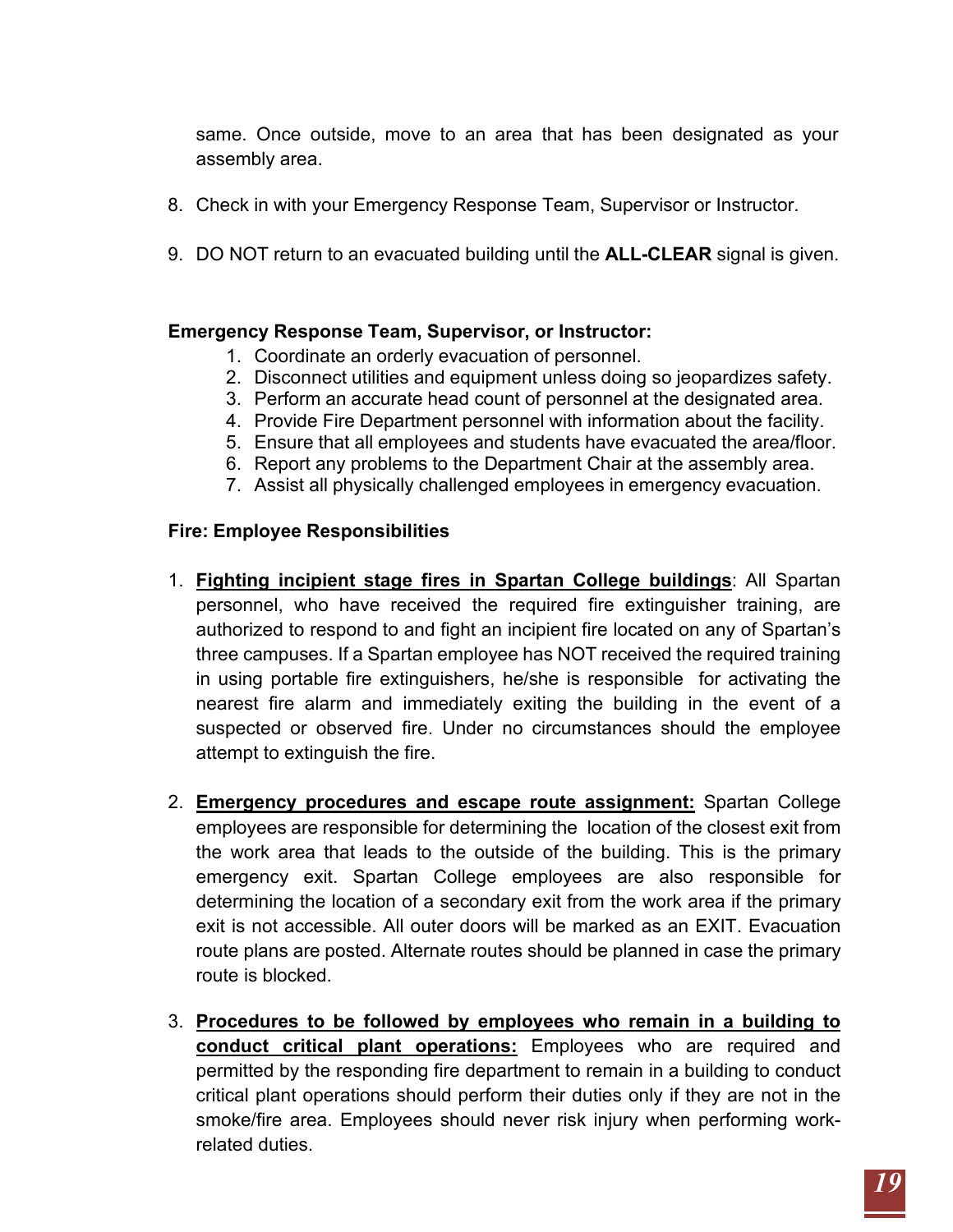- 4. **Procedures to account for all employees after emergency evacuation:** Supervisors or employees in lead positions are required to develop a procedure to account, to the maximum degree possible, for all employees, students, and visitors after an emergency evacuation has been completed. The procedure includes a designated area outside the building to whichemployees, students, and visitors should report during an emergency evacuation.
- 5. **Rescue and medical duties:** Rescue and medical treatment for injured employees will be provided by the responding fire department and ambulance services. Spartan personnel will provide emergency First Aid if properlytrained.
- 6. **Preferred means for reporting fires:** The preferred means for reporting a fire is by using the fire alarm system in a building. As quickly as possible after activating a fire alarm pull station, employees are responsible for meeting responding police officers and/or fire department personnel and identifying the location of the alarm activated and the location of smoke and/or fire.
- 7. **Safe and orderly evacuation of building occupants:** The following procedures represent acceptable guidelines for ensuring the safe and orderly evacuation of building occupants. Fire evacuation route plans are posted in all buildings and in Spartan apartment dorm rooms.
	- a) Building occupants are not to use elevators (if present) in the building.
	- b) Building occupants are to use the primary emergency exit whenever accessible. When the primary emergency exit is not accessible, building occupants are to use the secondary emergency exit. Occupants evacuating the building should go immediately to the designated meeting point away from the building. Supervisors or employees in lead positions should account, to the maximum degree possible, for employees, students, and visitors.
	- c) Building occupants are to assist individuals with disabilities (nonwheelchair) in exiting the building.
	- d) Building occupants who use wheelchairs and are on floors above ground level are to go to the closest enclosed stairwell. A faculty or staff member shall remain with building occupants who use wheelchairs until a rescue is completed or the emergency is terminated. Faculty or staff shall assign three (3) individuals to assist in this evacuation, one assisting in the front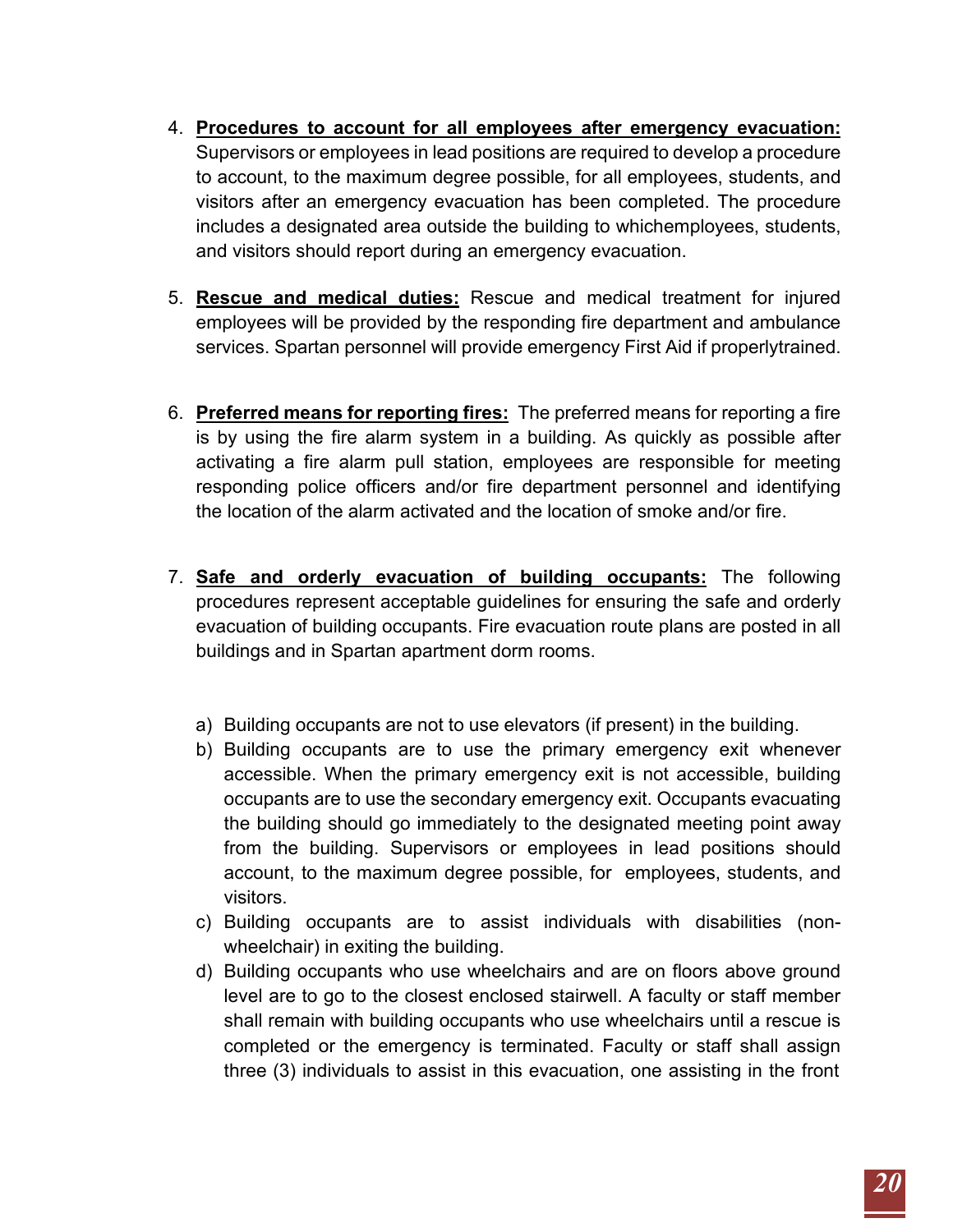and one on each side. **Obtaining information from the wheelchair person, as to the best way to assist him/her, is important.**

- e) Responding fire department personnel or law enforcement officers are to be informed immediately of the number and location of building occupants who use wheelchairs.
- f) Building occupants are not to reenter affected building(s) until permitted to do so by fire department personnel or by the responding law enforcement officers. Doors should be secured to keep personnel/students from reentering the building or a faculty member may be located at each door to stop individuals from entering buildings.

### **Fire: Building Fire Alarm System**

- 1. All Spartan College owned facilities of general occupancy are either equipped with fire alarm systems or smoke detectors. Personnel discovering the fire are responsible for immediately notifying local fire department.
- 2. Using a building fire alarm system normally is restricted to situations where smoke and/or fire has been observed. In situations where only an odor (i.e., chemical, electrical, natural gas, etc.) is detected, employees/students should observe the following procedures.
	- a) During normal work hours, Spartan College employees will notify Dean of Academic Affairs and Operations, 310-579-9436 or Campus President 310- 579-9450 for Inglewood Campus and/or AMT Program Chair 951-228-9939 or Campus Director 951-228-9921 for Riverside Campus of the location and type of odor (i.e., chemical, electrical, natural gas, etc.). Maintenance / security personnel are responsible for conducting a search of the building and for making the determination whether to notify the fire department and to activate the fire alarm system. If any questions arise as to the seriousness of the situation, maintenance / security personnel are not to hesitate in ordering an immediate evacuation of the building. If there should be any concerns about an explosive mixture from chemical or natural gas concentrations in the air, the fire alarm is not to be activated.
	- b) Outside normal work hours, employees are responsible for notifying the Spartan employee designated in charge. If unable to contact the designated Spartan supervisor, immediately evacuate the building and alert the local fire department and notify the Dean of Academic Affairs and Operations.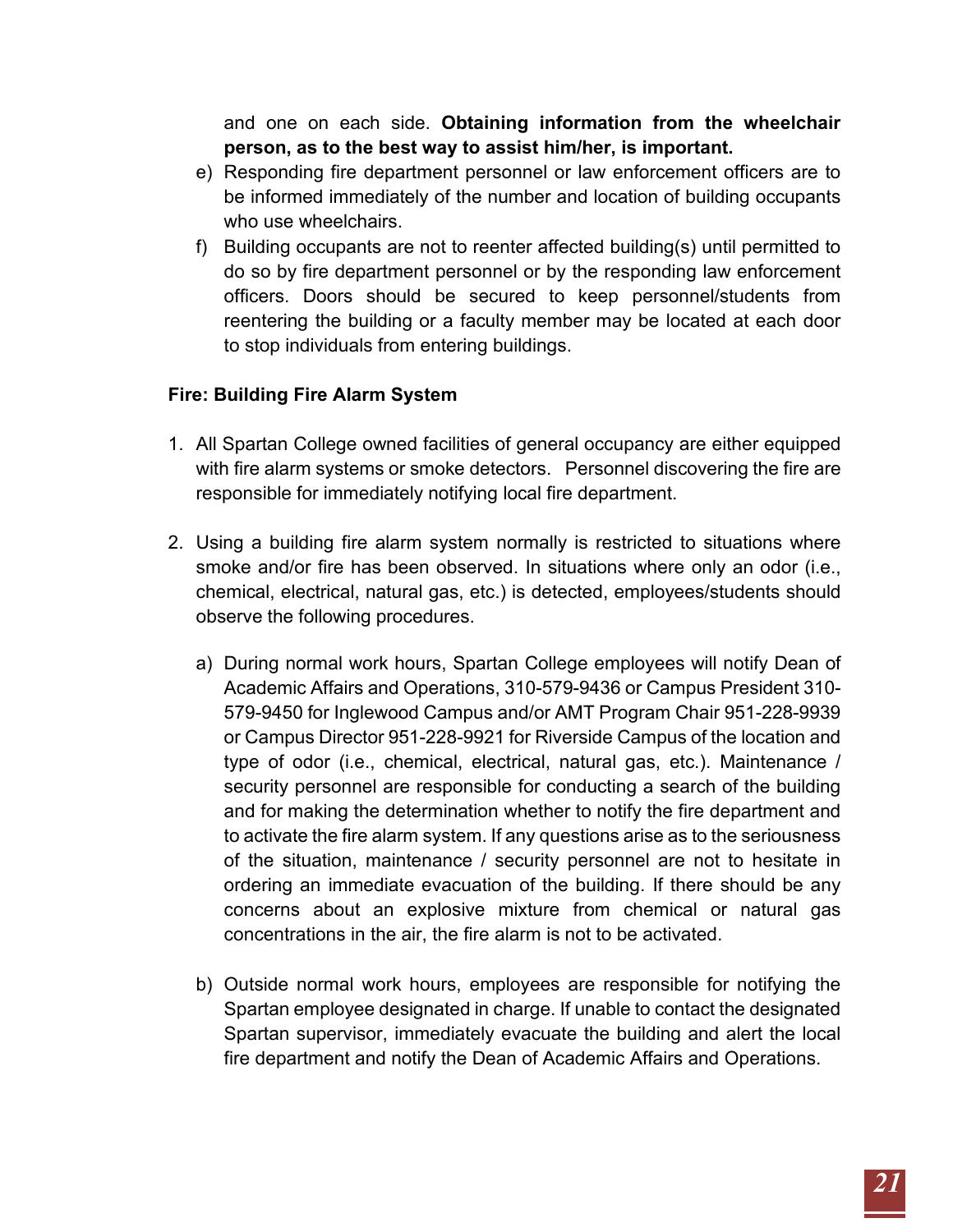### **BUILDING EVACUATIONS**

### **STAY CALM ACTIVATE THE ALARM EVACUATE THE BUILDING ASSEMBLE AND SIGN-IN WITH EMERGENCY RESPONSE TEAM**

Upon hearing a building fire alarm, all occupants must evacuate the building immediately. Faculty members and instructors are required to cease instruction and assist students in exiting the building. The only exception for remaining in the building applies to "designated personnel" who are required to operate or shut down critical systems. If smoke and/or fire are in the area of a critical system, "designated personnel" will immediately evacuate the building and report to their respective supervisor.

The individual(s) activating the fire alarm is responsible, after evacuating the building, for meeting responding fire department personnel and identifying the location of the smoke and/or fire. Spartan College personnel are to notify the Dean of Academic Affairs and Operations of any known areas within a building where the fire alarm appears not to be working or cannot be heard over ambient noise. Any system that is not operating properly is to be repaired immediately.

When faced with a fire emergency Spartan College's first concern is life safety. All employees and students are instructed to evacuate the building or areainvolved in the fire emergency. Each department and area have specific routes ofegress and rally points once clear of danger. These specific routes and procedures are outlined in each individual departmental plan. When following these routes and procedures during an evacuation it is important to remember these guidelines:

- Know at least two ways out of a building.
- Use enclosed stairwells, if available.
- Continue evacuating even if the alarm stops before you are out of the building.
- DO NOT USE ELEVATORS during an emergency evacuation. Fire department personnel may use an elevator for evacuation after reviewing the circumstances.
- Completely leave the building; do not gather in the lobbies or entrances.
- Avoid passing through smoke if there is an alternate route available.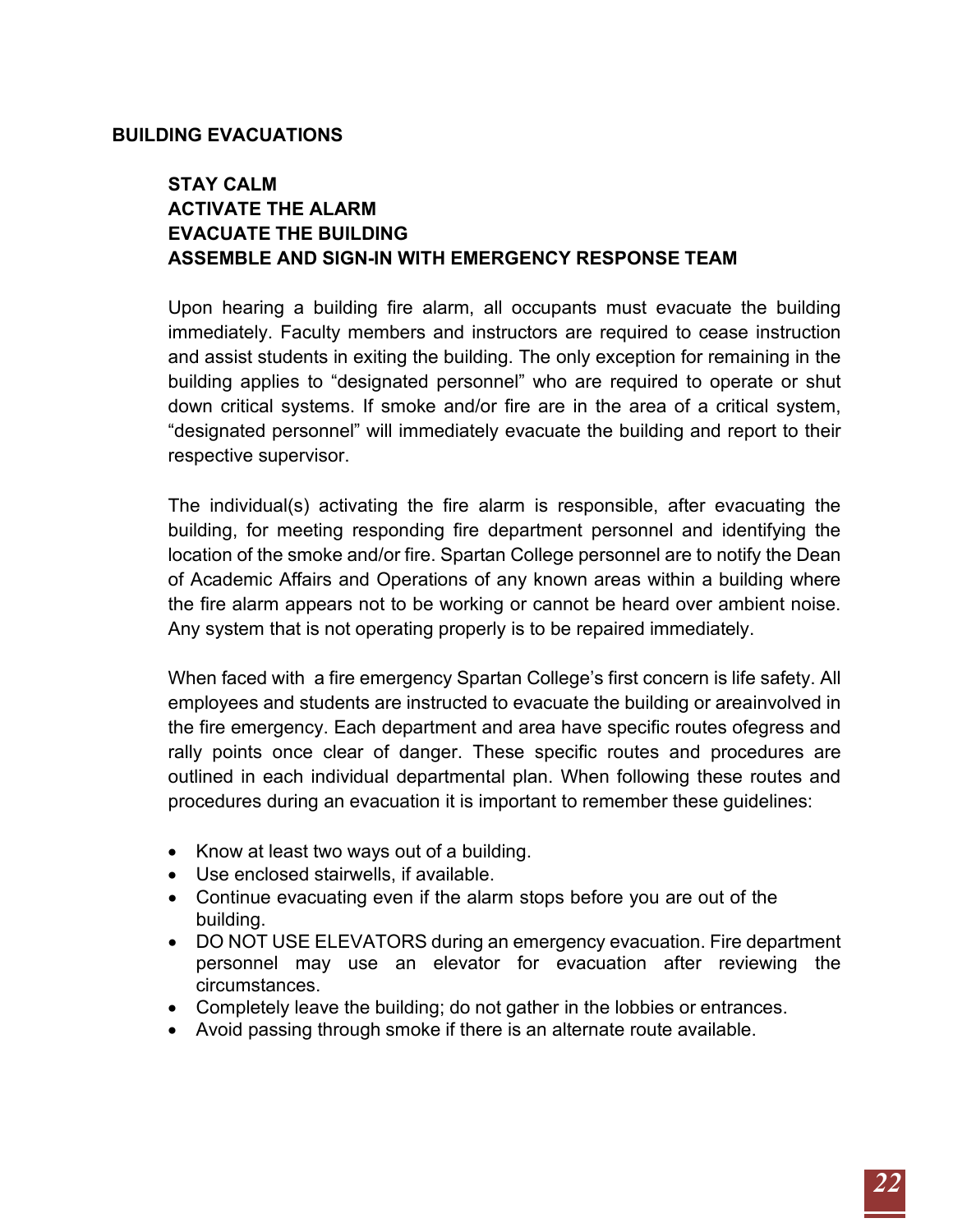- Make sure you feel the door before opening it. If it's hot, explore alternate evacuation routes and call 911.
- If there is smoke, get as close to the floor as possible, follow the walls to the nearest exit and evacuate with a wet cloth over your mouth and nose, if possible.
- If you are trapped:
- Close as many doors and windows as possible between you and the fire.
- Call 911 and give them your location.
- Place Cloth under the doors, if possible, to prevent smoke from entering

### *It is crucial that all employees and students proceed to the designated rally points so that instructors, supervisors and department chairs can account for those in their building or area.*

# <span id="page-22-0"></span>**SEVERE WEATHER AND NATURAL DISASTERS**

Spartan College Campus Security will monitor all bulletins from the NOAA Service. If a watch or warning is issued, Department Chairs, Deans and Campus President/Director will benotified. Based upon the severity of the storm, early class dismissal may be warranted.Follow these procedures. Instructors and department chairs will take roll call at the designated storm shelter areas and report the status to the Campus Security.

# **TORNADOS or SEVERE WEATHER**

1. Listen for city or campus tornado sirens or other warnings, monitor weather conditions.

# **Watch and Warning Definitions:**

- Tornado Watch: Indicates conditions are favorable for tornado development.
- Tornado Warning Indicates a tornado has been sighted or indicated by Doppler weather radar.
- Severe Thunderstorm Watch Indicates conditions are favorable for the development of severe thunderstorms.
- Severe Thunderstorm Warning Indicates severe thunderstorm is occurring.
- 2. If time allows, move to a designated tornado-safe area in the building or move to an interior room or windowless corridor on the lowest level of the building; take cover and stay low.
- 3. If possible, stay away from doors and windows. Try to put a heavy barrier between you and the window or doorway.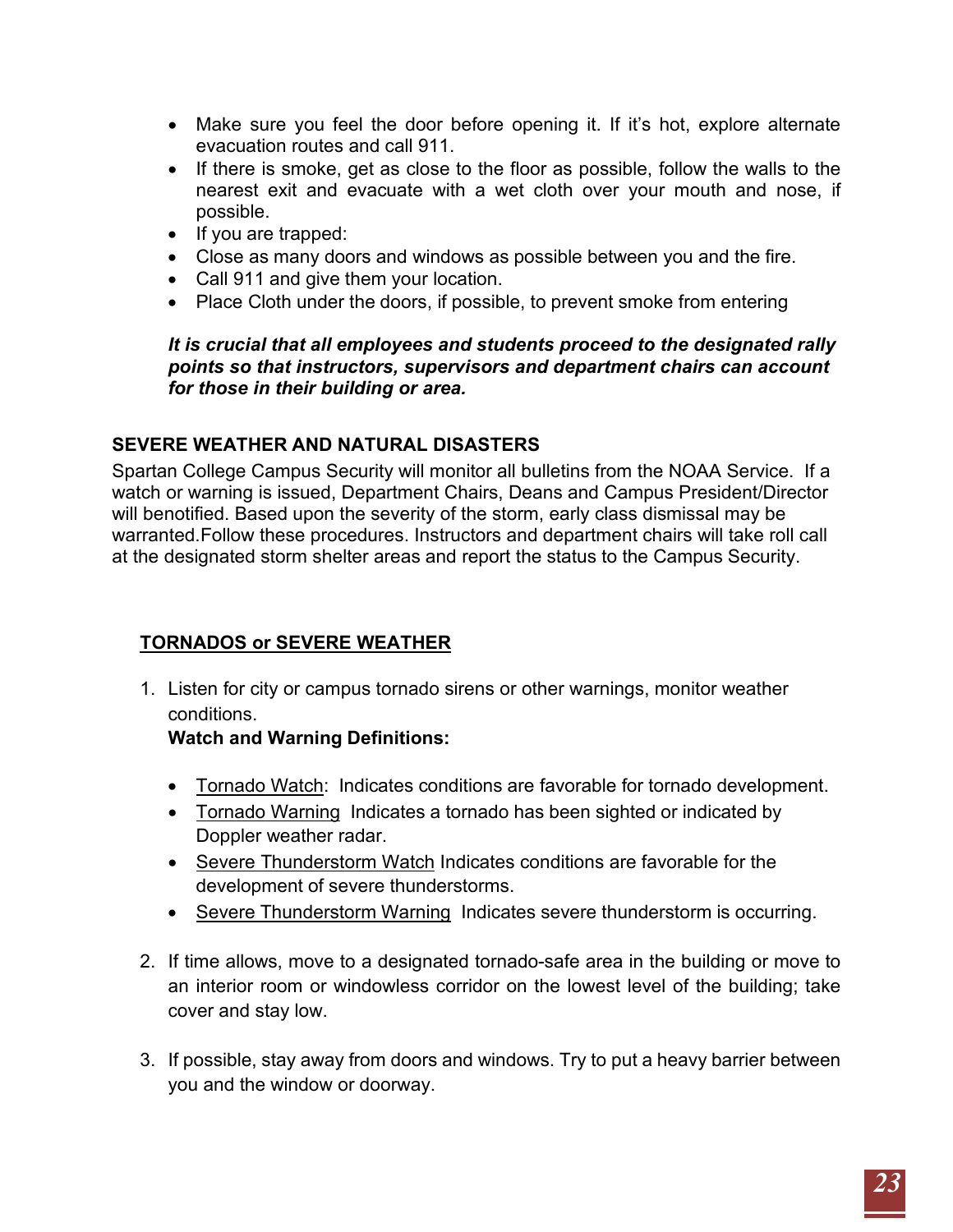- 4. Avoid lecture halls, labs, and hazmat storage areas.
- 5. Do not go outdoors to get to a shelter.
- 6. Remain sheltered until given the **ALL-CLEAR** signal.
- 7. Report injuries according to campus procedures and refer to FIRST AID section for more information.

### **DESIGNATED SHELTER AREAS**

### **INGLEWOOD CAMPUS**

Building 1 (Administration Building):

Evacuate classrooms via the nearest exit and assemble in classrooms 102 and 104

### **Riverside Campus**

Hangar 8:

Evacuate exterior offices and classrooms via the hangar floor and assemble in the interior administrative office away from exterior doors and windows.

# **FLOODS**

- Secure vital equipment, records, and chemicals.
- **Shut off all electrical equipment.**
- **Move to higher, safer ground as instructed by the Campus Safety** Authority.
- **Follow your Evacuation procedures.**
- Do not return to your building unless you have been instructed to do so by Campus Authorities.
- If flood water rises, do not attempt to wade or travel through the water. Even small amounts of water can be very dangerous.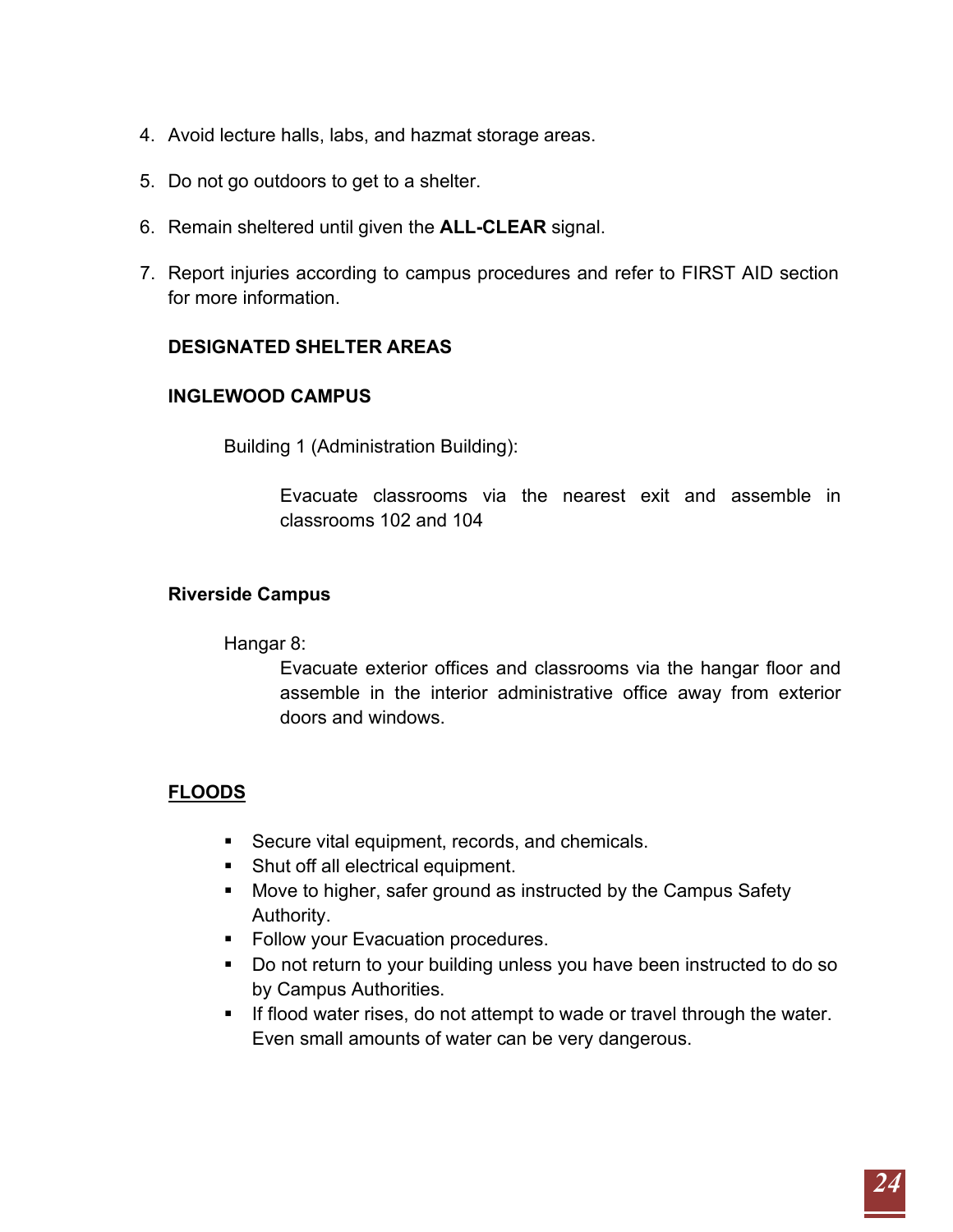# **GAS LEAK/UNUSUAL ODORS**

- Cease all operations immediately.
- Notify Campus Security.
- Do not use mobile phones or other electronic equipment.
- Do not switch the lights on or off.
- If instructed, evacuate as soon as possible.

### **EARTHQUAKE**

Unlike other emergencies, the procedures to deal with an earthquake are much less specific. Since earthquake magnitude cannot be predetermined, everyone must initiate emergency precautions within a fewseconds after the initial tremor is felt, assuming the worst possible case. The best earthquake instruction is to take precautions before the earthquake (e.g., secure or remove objects above you that could fall duringthe earthquake).

- Earthquakes are sudden and unexpected, and they can be lifethreatening. It is important not to panic during an earthquake.
- Do not flee right away. Take cover underneath a sturdy table or desk, against a wall away from windows and furniture that might fall, or in a strongly supported doorway.
- Stay where you are until the shaking stops, then carefully try to get outdoors.
- Avoid things that may have fallen or broken.
- Look out for fires caused by damaged electrical wiring and leaking gas lines.
- Once outside, stay outside. Try to move away from buildings, trees, streetlights, power lines or anything else that may fall on you.

After the Initial shock:

- Be prepared for aftershocks. Aftershocks are usually less intense than the main quake but can cause further structural damage.
- Always protect yourself.
- If the building fire alarm is sounded, walk quickly to the nearest marked exit and ask others to do the same, taking your belongings with you, if possible.
- Once outside, move to an open area clear of overhead powerlines or other structures that may fall. Keep fire lanes, hydrants, and walkways clear for emergency crews and equipment.
- Do not use elevators.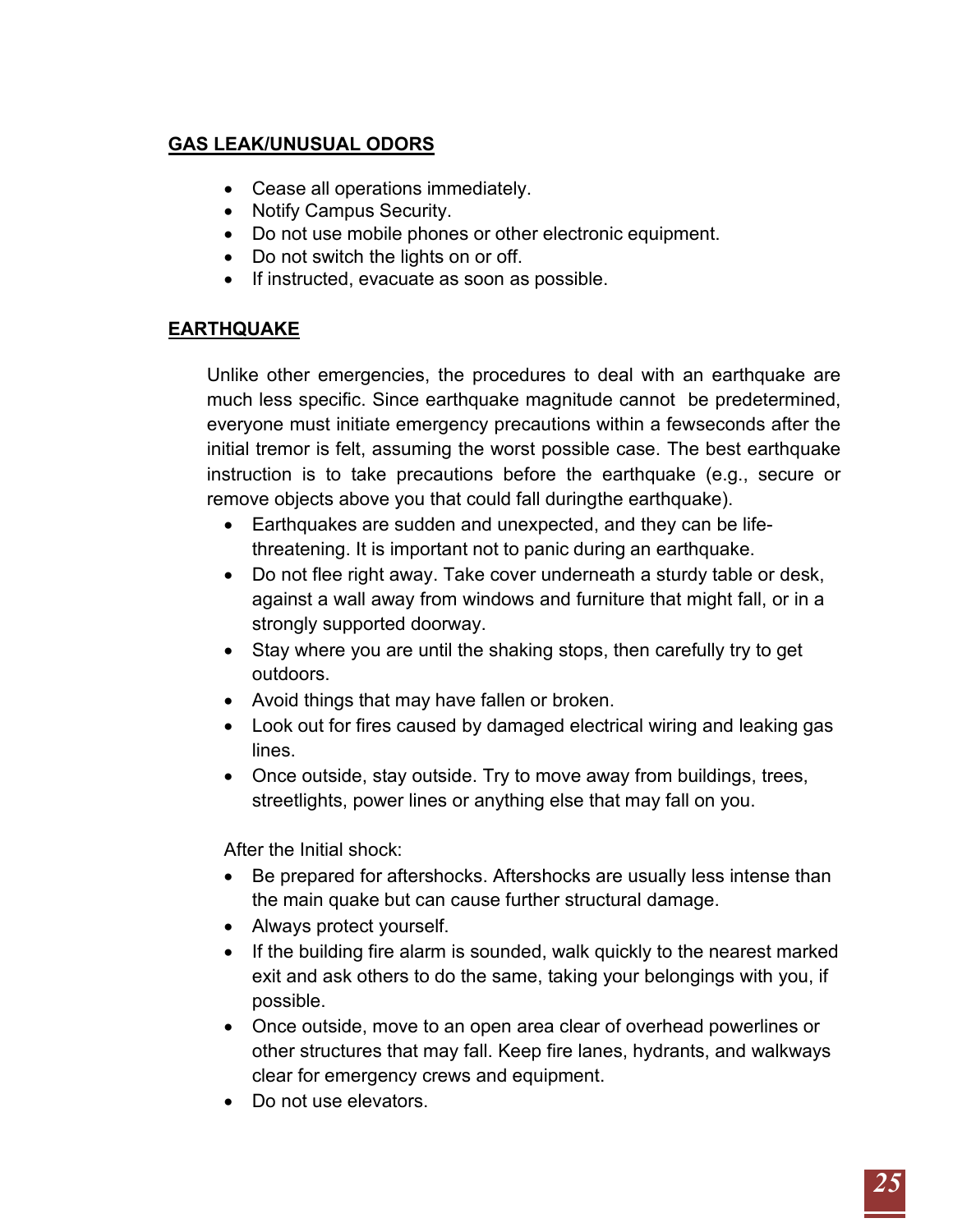- Be cooperative and follow the instructions of emergency personnel.
- Do not return to an evacuated building until the **ALL-CLEAR** signal is given. Assembly areas will be designated when a survey is completed.
- Campus Safety will search all buildings after a major earthquake.
- Should you become trapped in a building, DO NOT PANIC. Priority is given to classrooms and buildings with elevators. If a window is available, place an article of clothing outside the window as a marker for emergency personnel. If there is no window, tap on the wall at regular intervals to alert emergency crews.
- A medical station will be set up in cases of emergencies.
- Do not use lanterns, torches, lighted cigarettes, or open flames, since gas leaks could be present.
- Open windows, etc. to ventilate the building. Watch out for broken glass. Do not open the windows if a fire is present.
- If a fire is caused by the earthquake, implement fire procedures.
- Determine whether or not anyone has been caught in the elevators or was trapped by falling objects. If so, notify the Campus Emergency Response Team so that an emergency rescue operation can be initiated.
- Check water, gas, and sprinkler valves for leaks. If there are any leaks, report them to Campus Safety personnel immediately.
- If the structural integrity appears to be deteriorating rapidly, evacuate the building immediately.

# **EXTENDED POWER LOSS**

In the event of extended power loss to a facility certain precautionary measures should be taken depending on the geographical location and environment of the facility:

- Unnecessary electrical equipment and appliances should be turned off to prevent damage to electronics and sensitive equipment when power is restored.
- Facilities with freezing temperatures should turn off and drain the following lines in the event of a long-term power loss:
	- $\triangleright$  Fire sprinkler system
	- $\triangleright$  Standpipes
	- $\triangleright$  Potable water lines
	- $\triangleright$  Toilets
- Add propylene-glycol to drains to prevent traps from freezing.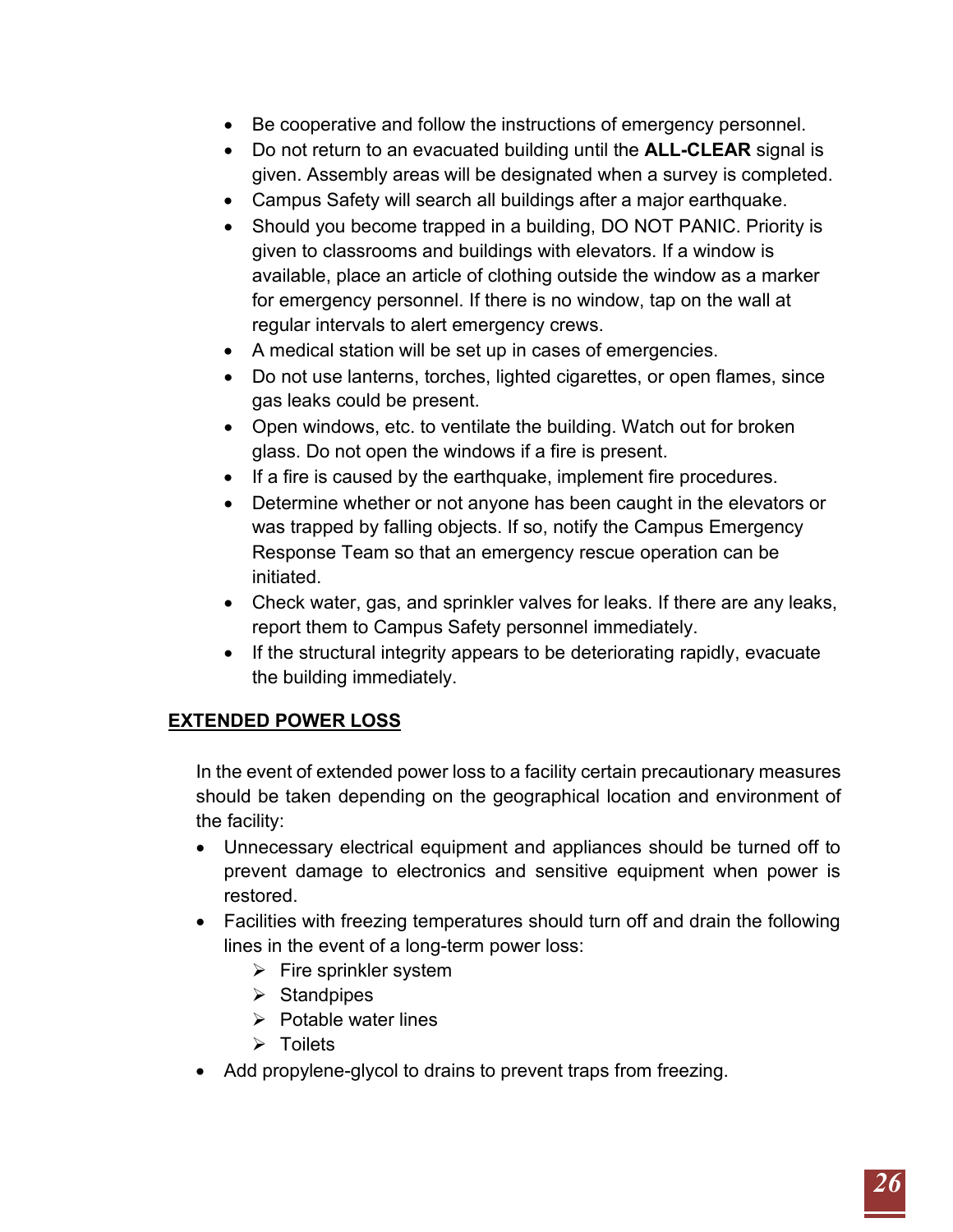• Equipment that contains fluids that may freeze due to long-term exposure to freezing temperatures should be moved to heated areas, drained of liquids, or provided with auxiliary heat sources.

### **Upon restoration of heat and power:**

Electronic equipment should be brought up to ambient temperatures before energizing to prevent condensation from forming on circuitry. Fire and portable water piping should be checked for leaks from freeze damage after the heat has been restored to the facility and the water supply has been turned back on.

### <span id="page-26-0"></span>**PANDEMIC OR EPIDEMIC**

In the event the college or community becomes exposed to a pandemic or epidemic such as COVID-19, the college leadership will determine appropriate steps to respond based on the severity, location of the outbreak and recommendations by local, state, and federal health agencies.

### **See Addendum COVID19 for Specific COVID19 Details.**

The following minimum measures will be taken:

- Local, state and national health departments and experts will be contacted for consultation.
- Student/staff communications will be completed through RAVE Mobile Alert system. The Rave Mobile Alert system provides timely notifications via email, voice and text messaging simultaneously. Updates will continue as appropriate.
- Increased cleaning of high-touch surfaces and restrooms will be performed in college buildings, campus housing and transportation.
- Disbursement of additional supplies such as antibacterial hand gels or wipes, cleaning wipes, Kleenex.

Further actions that may be required depending on the severity of outbreak:

- Group activities and events including graduations cancelled.
- Incoming student health screening.
- Incoming students start delays.
- College based travel may be cancelled or suspended.
- Classes cancelled or moved to an online only delivery method.
- On-campus housing quarantine or closure.
- Any further measures deemed appropriate to protect the health and safety of college students and staff.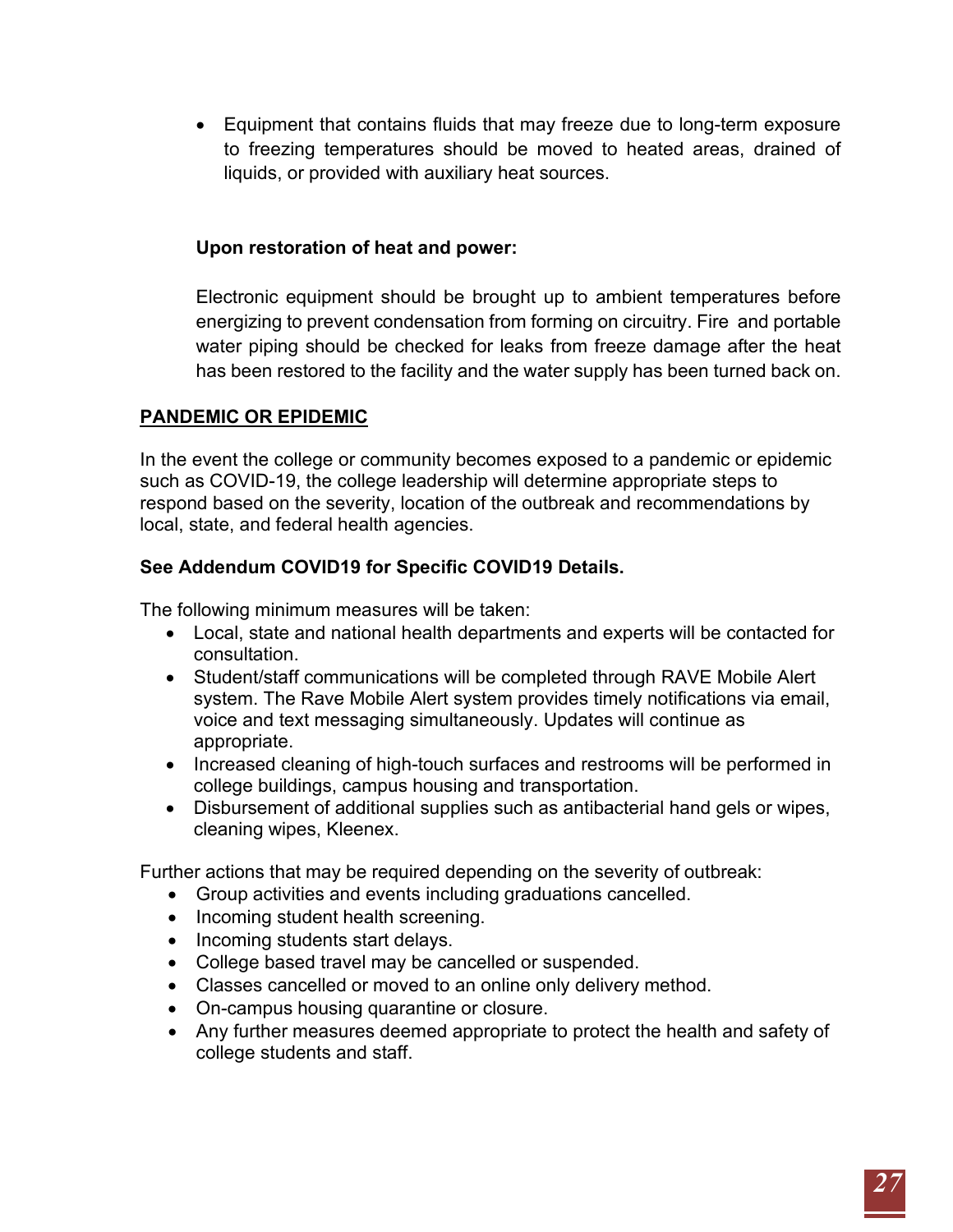Preventative Actions for Students and Staff:

- Wash your hands often with soap and water for at least 20 seconds.
- Avoid touching your eyes, nose, and mouth with unwashed hands.
- Avoid close contact with people who are sick.
- Stay home when you are sick.
- Use antibacterial wipes to clean hand tools, equipment, mobile phones, etc.
- Cover your cough or sneeze with a tissue, then discard tissue.
- Clean and disinfect frequently touched objects and surfaces.

Local, State and Federal Health Department Sites for Updates:

- California Department of Public Health: <https://www.cdph.ca.gov/>
- Centers for Disease Control and Prevention: <https://www.cdc.gov/>

### <span id="page-27-0"></span>**UNAUTHORIZED PERSONS ON CAMPUS**

Everyone is required to wear and clearly display a Spartan-issued identification badge while on campus. All staff and students are expected to wear and clearly display their photo badges.

All campus visitors during normal business hours should be directed to the receptionist in the Main Building in order to receive a dated temporary visitor badge. The visitor badge is without a photo but should be worn and clearly displayed.

Anyone on campus not displaying a Spartan-issued identification badge should be reported immediately to Security at 323-458-3222 Inglewood Campus, 951-228-9921 Riverside Campus or any member of management, or any Emergency Response Team **Member** 

### <span id="page-27-1"></span>**THREATENING, VIOLENT OR DISRUPTIVE BEHAVIOR**

Threatening behavior is expressing or showing an intention to inflict or threatening to inflict evil or injury upon someone or something. Threatening behaviors may include statements or acts of intention and/or expressions of excessive emotion. They can be indirect or direct, verbal, or nonverbal. Shaking a fist or pounding on a desk are examples of nonverbal threats. Verbal threats may be indirect expressions of frustration or anger directed toward a person or office, or they may be direct statements of the intention to harm. All members of the Spartan College community should consider any threatening behavior as potentially serious and report such behaviors to the Emergency Response team or campus administrators. Disruptive behaviors are behaviors by an individual or individuals which prevent or significantly impair the effective workplace or classroom activities.

Most people who commit violent acts exhibit warning signs. It is important to take seriously any behaviors or words that imply threats and consult appropriate people to assess the risk and plan interventions.

• In an emergency, call 911.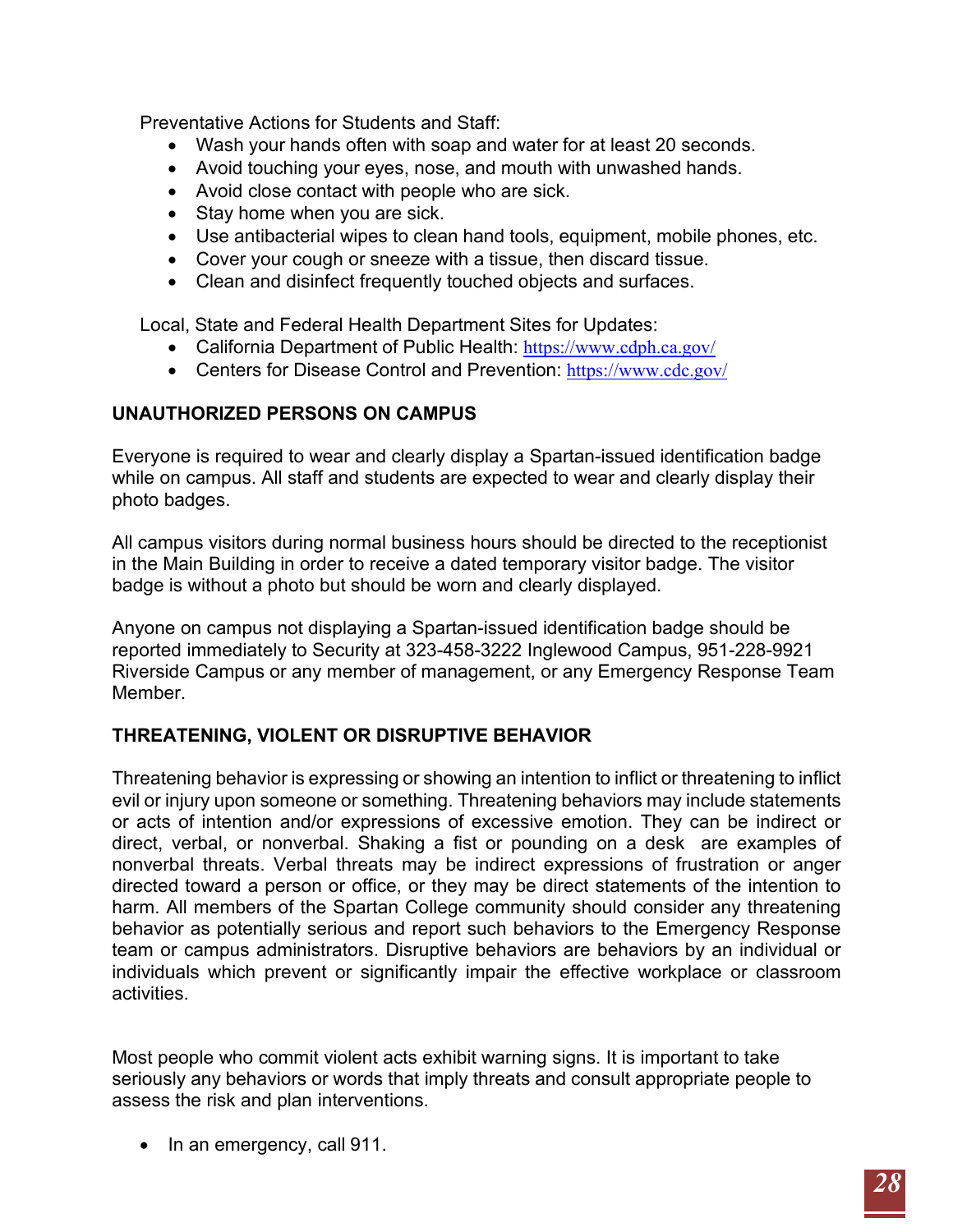• If it is not an emergency, call Campus Security immediately at:

### **Inglewood Campus:** 323-458-3222 **Riverside Campus:** 951-228-9922

- Have someone else call if you are unable to do so.
- Provide the address, location, and all details to the dispatcher.
- Get to a safe place.
- Do not provoke or become involved in disruptive behavior.
- Do not argue, yell, or joke with the individual.
- Limit eye contact with the individual.
- Stay out of arm's reach of the individual.
- Do not touch the person.
- If the disturbance is outside, stay inside, away from doors and windows.
- Do not allow menacing behavior to go unreported.
- Disruptive behaviors may also be perceived as threatening.
- If the threat is immediate, leave the situation, if possible, and call the Person-in-Charge or designated security personnel. If the threat or behavior indicates possible danger, take immediate action to protect yourself.
- For an angry or hostile student, customer, or co-worker: Stay calm. Listen attentively. Maintain eye contact. Be courteous. Be patient. Be respectful. Keep the situation in your control but try to ensure there is a barrier between the individual and yourself. Do not get backed into a corner.
- If shouting, swearing or threatening continues: Signal a co-worker or supervisor that you need help. Do not make any calls yourself.
- If someone is threatening you with a gun, knife or other weapon: Stay calm. Quietly signal for help. Maintain eye contact. Stall for time. Keep talking but follow instructions from the person who has the weapon. Don't risk harm to yourself or others. Never try to grab the weapon. Watch for a chance toescape to a safe area.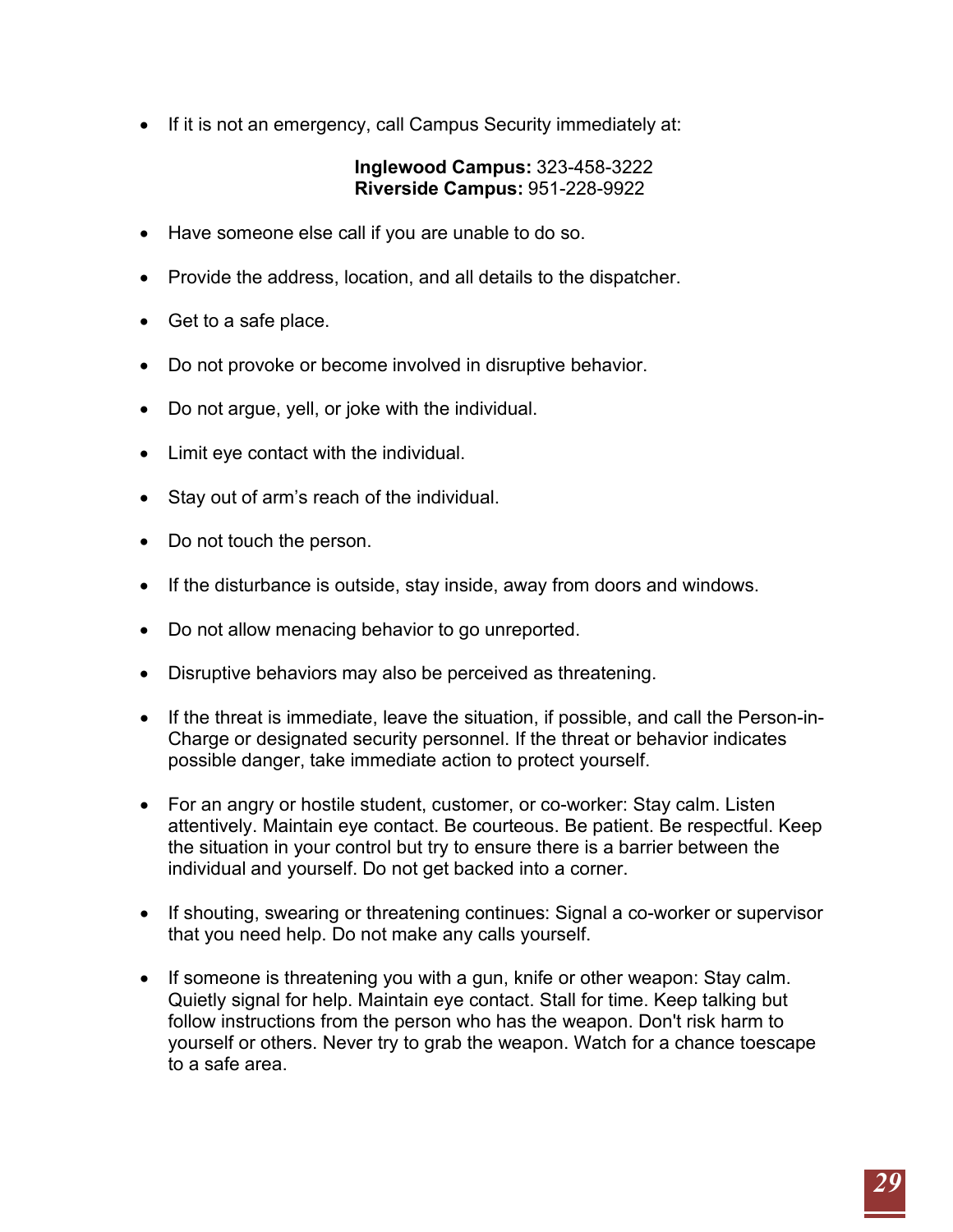- If the threat is not immediate, report the behavior to the Person-in-Charge or Emergency Response Team to receive assistance in assessing the level of danger, determining an appropriate intervention, and choosing appropriate safety measures.
- Document the incident. Fill out an Incident Report or Student of Concern Report.

### <span id="page-29-0"></span>**ACTIVE SHOOTER / VIOLENT INTRUDER / CAMPUS THREAT**

This type of incident is unpredictable, and your immediate response depends on the situation you encounter.

Notify applicable supervisor who will notify Campus Security.

Commence "A.L.I.C.E." program immediately.

Notify anyone encountered of the danger.

CALL 911 if possible and report "There has been a shooting" or "Someone has been shot" and if possible, provide the following information:

- $\triangleright$  Exact location of the incident and if the suspect is still shooting
- $\triangleright$  Conditions of victim(s) and estimated number.
- $\triangleright$  Brief description of the clothing worn by suspect(s), vehicle description, and direction of shots fired.
- $\triangleright$  Type of weapon used (handgun, rifle, etc.)
- $\triangleright$  Direction of travel or location of the suspect(s).

Spartan College of Aeronautics and Technology has adopted "A.L.I.C.E.", a comprehensive preparedness for Violent Intruder Event utilizing infrastructure, technology and Human Action to increase survival chances. This program has one primary focus: **SURVIVAL** of those who find themselves under attack.

# **ALERT**

Detailed information will be communicated to as many people as possible.

Communications will be by all available means: Handheld radios and Text.

Your sensory inputs.

# **LOCKDOWN**

Remain calm.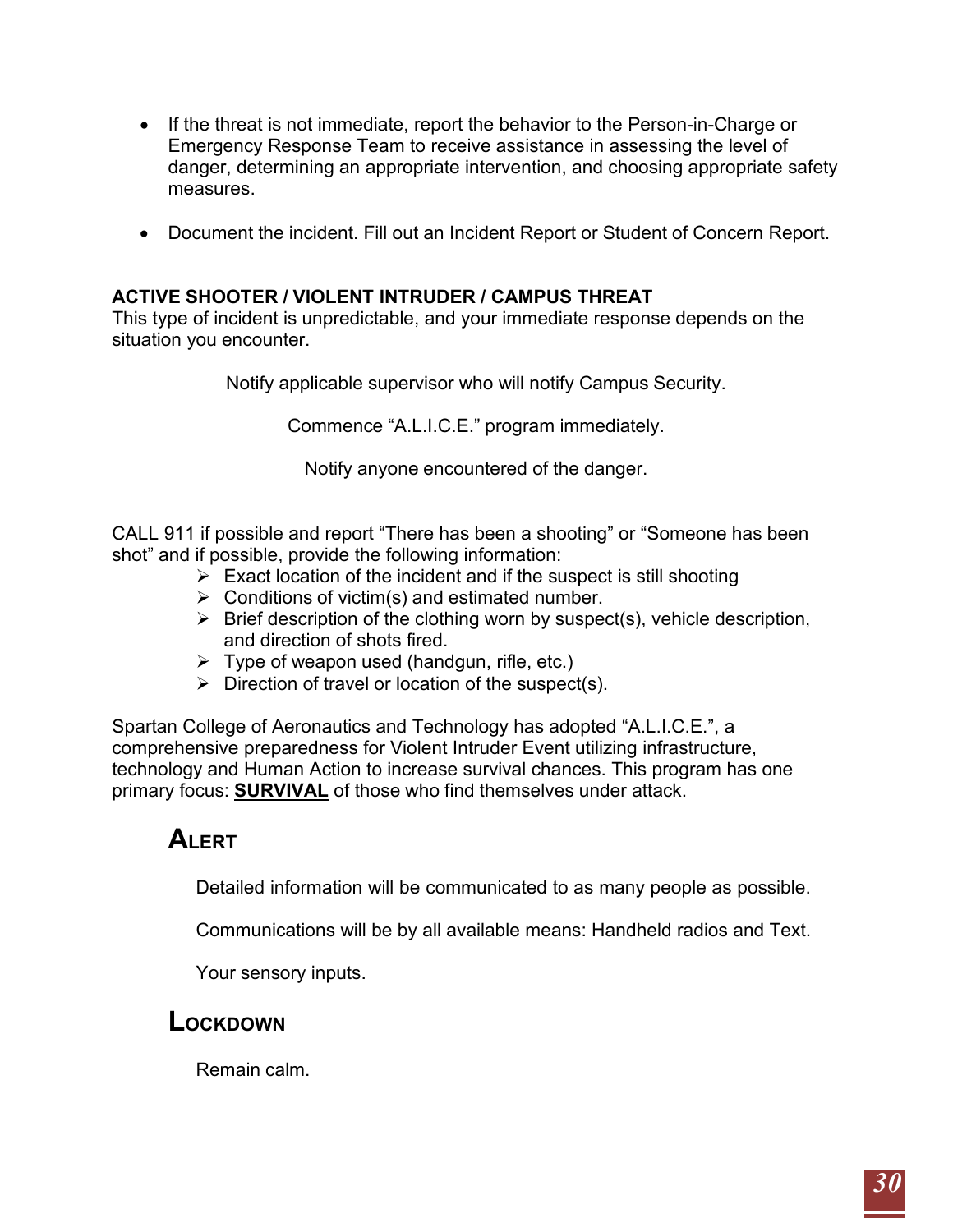Call 911 if you discover the threat or if you believe there is an imminent threat to life. Notify everyone you safely can that there is a dangerous situation outside. Use judgment about the safety of doing so. Lock doors.

Lock or confirm that someone else is locking exterior (building entrance) doors.

Move to a location within the building that has a lockable door and lock it or use a door wedge to secure door from inside.

Hide. Get out of the line of sight and fire.

Move away from the windows, doors, and outer walls, especially the basement or first floor windows and doors and pull the shades, if possible.

Crouch down in areas that are out of sight from doors and windows, such as behind furniture or the wall nearest the view from outside the room.

Close, cover, turn off or lock, if possible, windows, blinds, window in the door, lights, and ventilation.

Be quiet. Do not draw attention to yourself.

Don't talk or make sudden movements.

Turn off audio equipment.

Turn off cell phones and radios or vibrate.

Do not exit the building when a fire alarm sounds unless: You have reason to believe that there really is a fire in the building or you have been advised by a Campus Emergency Response Team, or other recognized emergency responder, to evacuate.

Be ready to move if the current position is judged to be too dangerous. Be aware of possible escape routes.

Recognized law enforcement or Spartan College administrators will notify occupants when it is safe to resume normal activities.

Students and staff in hallways or other open areas SHOULD move to the "Evacuate" reunification point as quickly as possible. Do not return to your classroom.

If you see someone other than emergency personal attempting to enter the building, notify 911 immediately but only if it is safe to do so.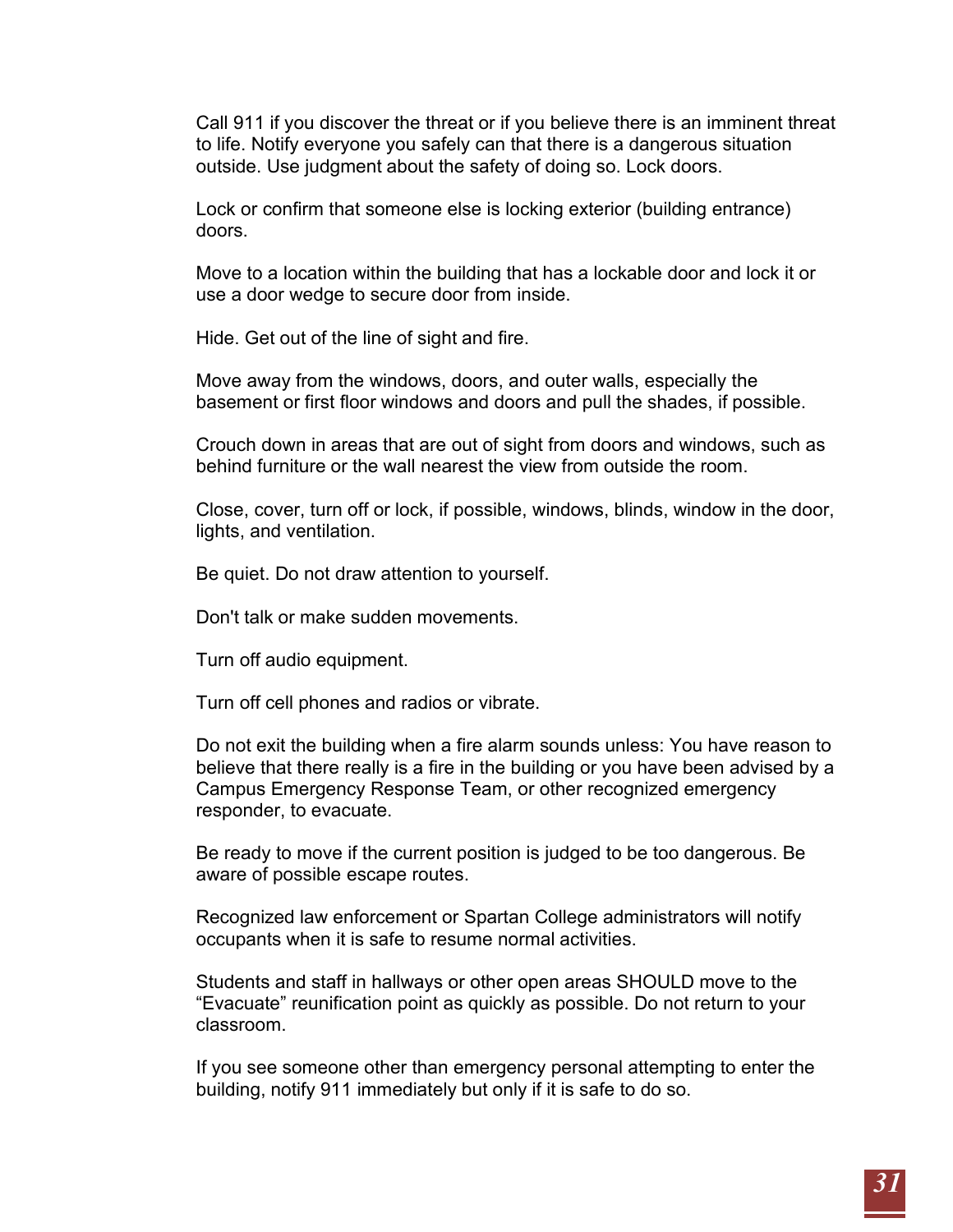NO ONE SHOULD LEAVE A SECURED ROOM UNTIL DIRECTED TO DO SO BY AUTHORIZED EMERGENCY PERSONNEL.

### **LOCKDOWN - BARRICADE**

Remain calm.

Use all materials at your disposal to barricade the door. Use belts, ropes or electric cables to secure the door if the materials are available. Heavy objects are recommended to barricade doors.

The idea is to create a stronghold that nobody can breach...**BE A HARDER TARGET**.

# **INFORM**

As real-time information is available will be provided by any means possible.

Use this information to make single or collective decisions as to the best option for survival.

Be flexible because the situation will be dynamic and fluid.

# **COUNTER**

Engage in acts that will require very high skill level: **NOISE, MOVEMENT, DISTANCE AND DISTRACTIONS**.

SWARM violently using all weapons available.

Remove and secure the weapon utilizing a trash can and hold the trash can in front of you.

Do not release the Intruder for any reason and keep detained until Campus Security, Police or other Law Enforcement arrives and takes the Intruder into custody.

# **EVACUATE**

If the Intruder is inside, you get outside.

Do not use your vehicle to evacuate.

Reunification point is: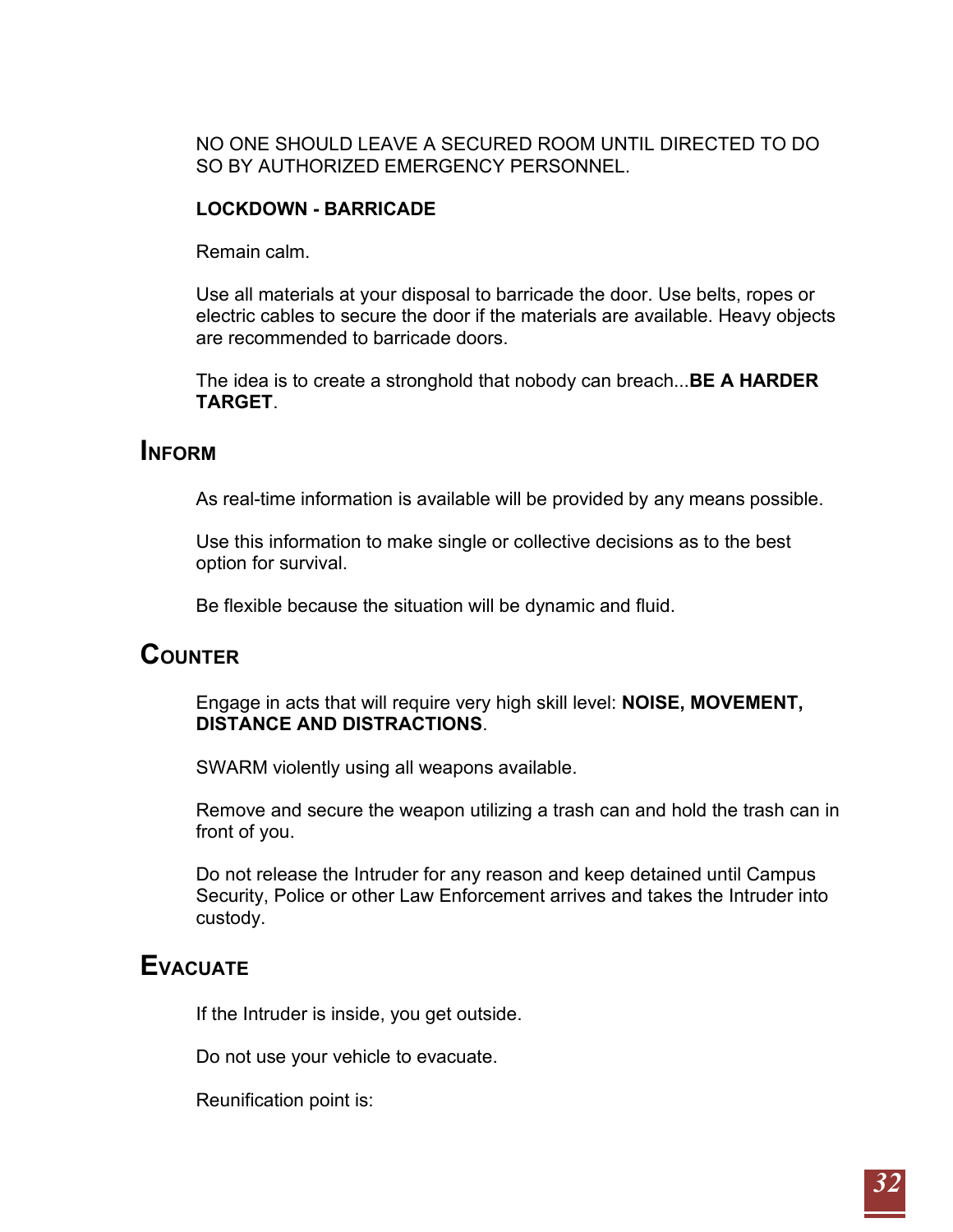**Inglewood Campus**: Administration Building **Riverside Campus:** NE Corner outside Hangar 8.

### <span id="page-32-0"></span>**BOMB THREATS AND EXPLOSIONS**

All bomb threats must be taken seriously! Even though telephone calls, e-mail or other communication stating there is a bomb on school premises are often made to disrupt normal activities, we cannot afford to dismiss any threat. Sometimes the caller feels power by causing a school to be evacuated. School administrators have no way of knowing whether a bomb exists; therefore, each bomb threat will be handled in a quick and consistent manner, following established procedures and guidelines. Safety and the prevention of panic are of paramount importance.

**In these situations, the Dean of Academic Affairs and Operations will normally activate Campus Emergency Response Teams. Once initial notification and evacuation are complete, further guidance from Spartan Campus Security or ERT members will be relaying directions to school supervision.**

Law enforcement will conduct a thorough bomb search. Spartan's staff andfaculty are only to make a cursory inspection of their area for suspicious objects and report the location of any found items.

> **DO NOT Touch a Suspicious Object. DO NOT Open Drawers or Cabinets. DO NOT Use Mobile Phones or Devices. DO NOT Turn Lights On or Off. Quickly Clear the Area**.

### **Other Considerations:**

- Attempt to control the situation to avoid panic.
- Everyone should know and understand his and her role. Practice responses.
- Bomb threats require a response, usually no less than a search by school personnel and law enforcement notification.
- Consider the impact on students and staff.

### **Telephone Bomb Threat:**

- Turn off all radios and mobile phones because they may activate certain devices.
- Take note of caller's phone number if identifiable.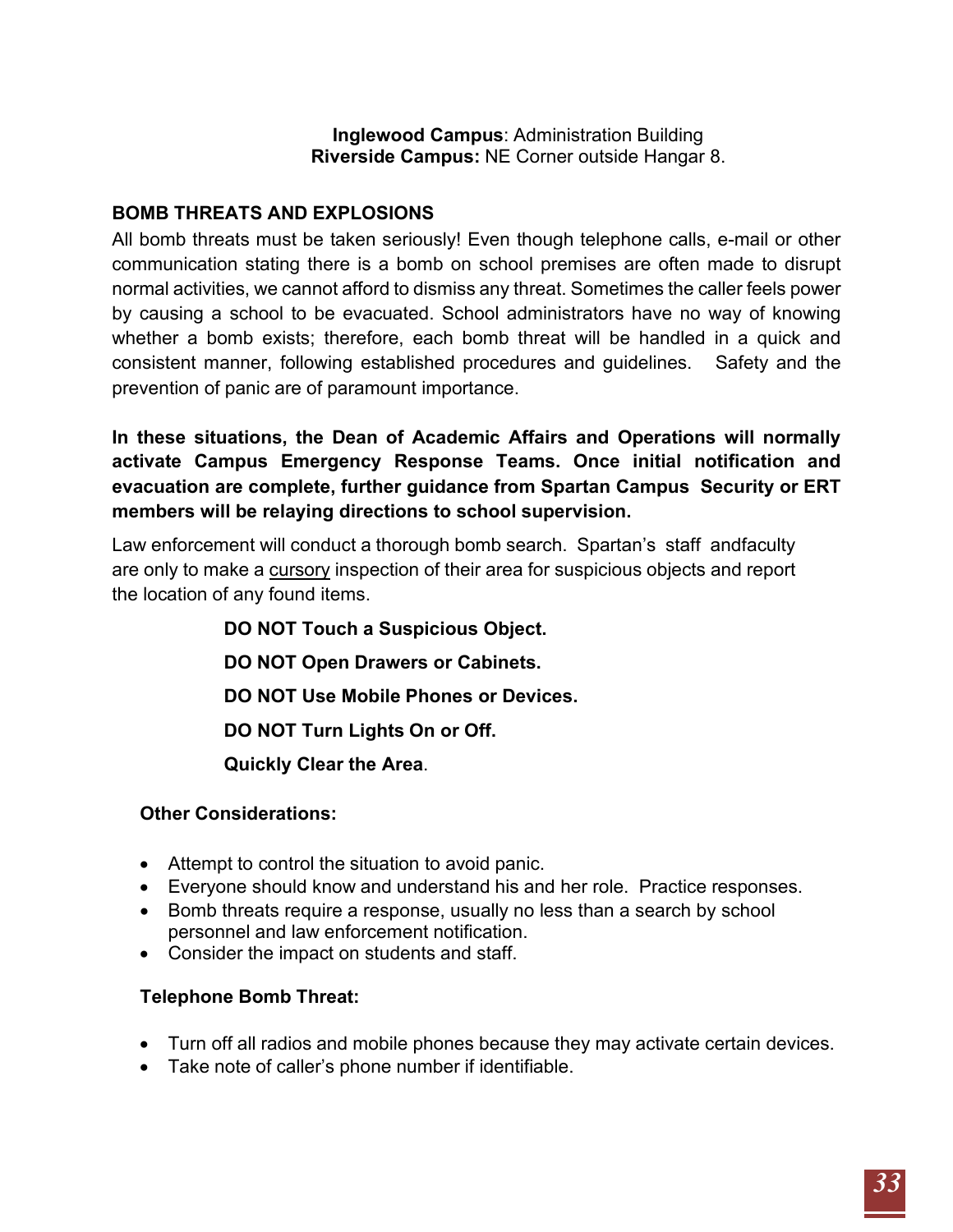- Ask for bomb location and time of detonation. Gather as much information as possible. What kind of bomb is it? What does it look like?
- **CALL 911** as soon as possible with all pertinent information/
- Most bomb threat calls are brief. Stay calm and courteous. Try to keep the caller talking.
- Signal a co-worker to listen to the telephone conversation, if possible.
- Record information. Listen for background noises. Listen closely for accents, speech impediments or age indications.
- Utilize Spartan's Bomb Threat Information Sheet, if available during the call; otherwise, complete the form after the call.
- Immediately notify the Dean of Academic Affairs and Operations.
- Dean of Academic Affairs and Operations will notify the Campus President.
- The Spartan Emergency Response Teams will activate in this situation. Follow their guidance.

# **E-mail Threat:**

- Immediately notify your Department Chair or Supervisor.
- The Department Chair or Supervisor will immediately notify the Dean of Academic Affairs and Operations.
- Dean of Academic Affairs and Operations will notify the Campus President.
- Dean of Academic Affairs and Operations and the Campus President will determine the course of action in response to this type of threat.
- Expect activation of the Spartan Emergency Response Teams depending on the time available. Dean of Academic Affairs and Operations will direct a call to local law enforcement.
- Dean of Academic Affairs and Operations will coordinate with local law enforcement officials to evaluate information received and decide upon a course of action.

# **Suspicious Package or Device Found:**

- **DO NOT TOUCH A SUSPECTED BOMB!**
- Do not transmit with a mobile phone or a radio in the vicinity of the suspicious package because these devices may activate certain devices.
- Immediately notify the Dean of Academic Affairs and Operations who will utilize the site evacuation plan or site fire drill procedure to move all staff and students away from the suspected bomb location. A minimum of 500 feet isrecommended.
- The Dean of Academic Affairs and Operations will **CALL 911** and provide the exact location and description of the package or device.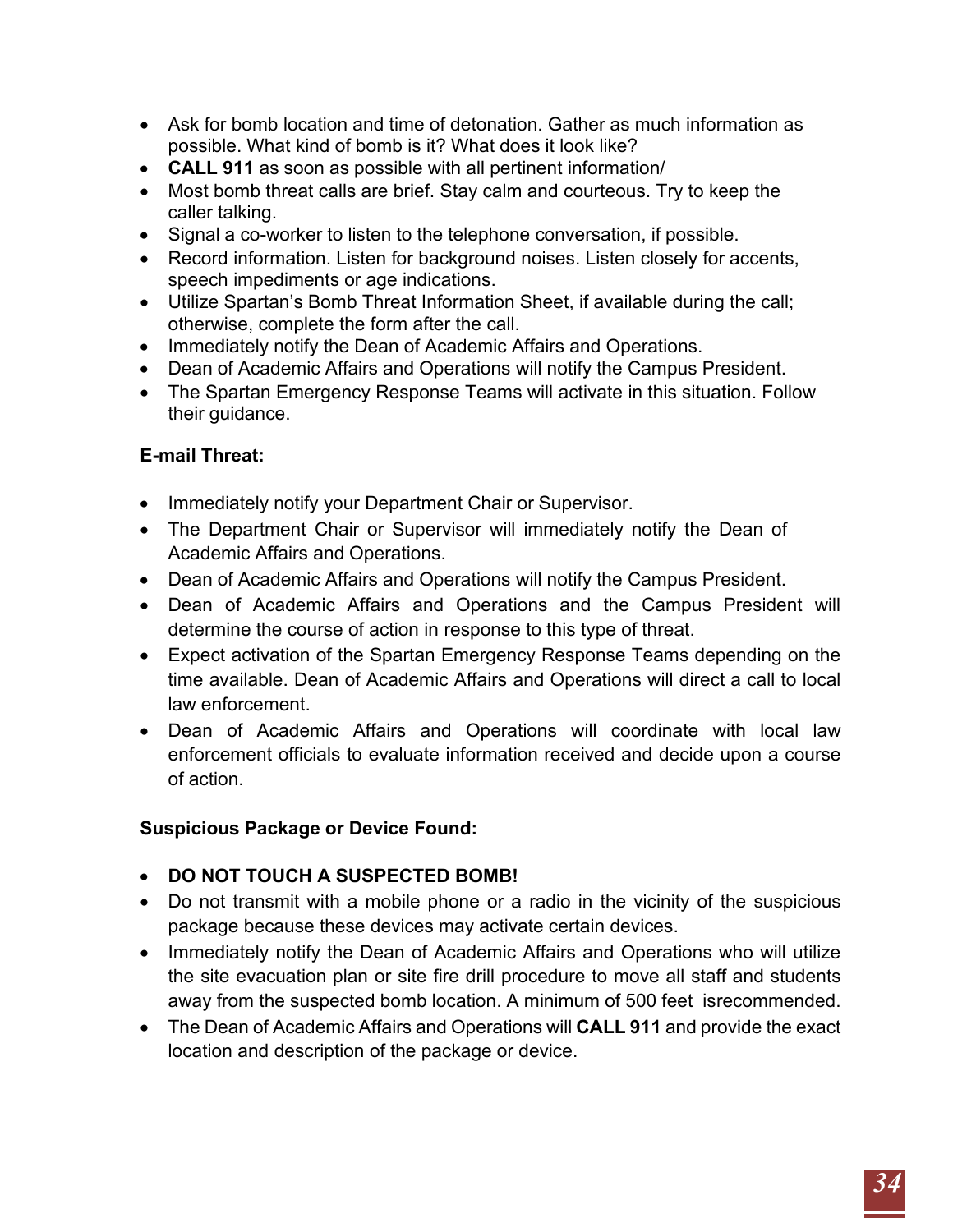- Upon arrival, law enforcement personnel will assume responsibility. All investigations will be conducted by designated law enforcement officials.
- The Spartan Emergency Response Team will activate in this situation. Follow their guidance.

# **EXPLOSIONS**

- Upon hearing an explosion, immediately take cover under or next to furniture. Try to remain as calm as possible.
- Try to identify what exploded, the extent of damage and possible life-threatening hazards to determine the next course of action.
- Take immediate action to ensure your own safety and the safety of others. Evacuate according to the site plan, if directed. Otherwise, remain in place of cover.
- If you evacuate, go to an area upwind from the explosion site to avoid possible toxic fumes. If smoke is present, stay low and exit, crawling to avoid breathing fumes.
- Faculty should turn off power supplies, electricity and gas lines, if it is safe to do so.
- Ensure no one returns for any reason until fire and local law enforcement personnel officially declare the area safe.
- Department Head / Supervisor immediately notify the Dean of Academic Affairs and Operations.
- The Spartan Emergency Response Team will activate in this situation. Follow their guidance.

# <span id="page-34-0"></span>**CHEMICAL SPILL**

In the event of a small chemical spill, the individual/s that caused the spill is responsible for prompt and proper clean up. It is also their responsibility to notify their Department Chair or Supervisor of the spill and to coordinate proper removal and disposal of the spill. For larger spills notification of a spill cleanup company or fire department may be necessary. The following outlines general procedures for small and large chemical spills.

### **When a small chemical spill has occurred:**

- Notify the Dean of Academic Affairs and Operations.
- If toxic fumes are present, secure the area (with caution tape or cones) to prevent other personnel from entering and wait until relieved by Campus Security.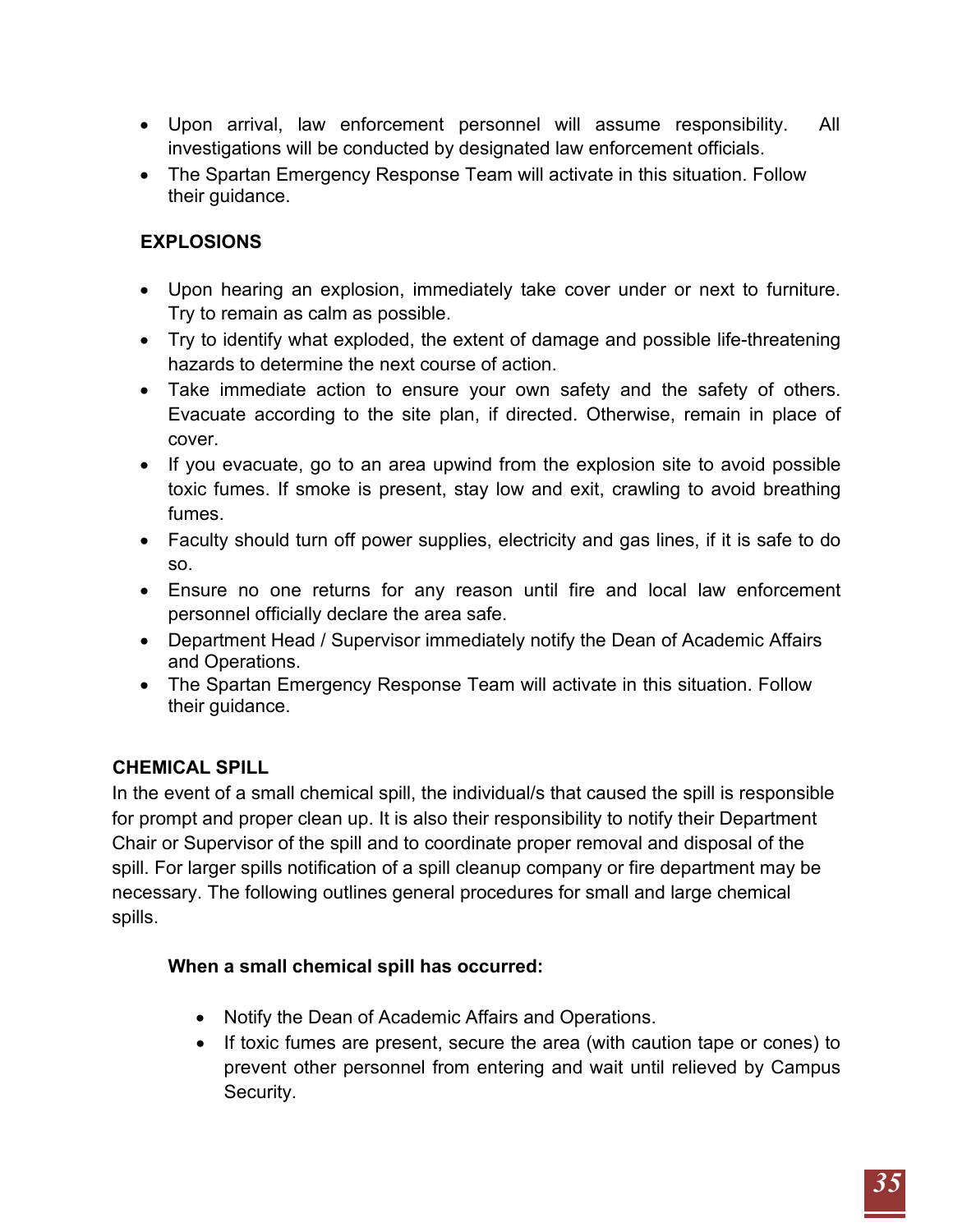- Deal with the spill in accordance with the instructions described in the SDS.
- Small spills must be handled in a safe manner, while wearing the proper PPE.
- Review the general spill cleanup procedures.
- The Department Chair or Supervisor will arrange for proper disposal with Facilities Personnel.

### **When a large chemical spill has occurred:**

- Immediately notify the Dean of Academic Affairs and Operations.
- Evacuate building as necessary.
- Contain the spill with available equipment (e.g., pads, booms, absorbentpowder, etc.).
- Secure the area and alert other site personnel and wait until relieved by Campus Security.
- Do not attempt to clean the spill unless trained to do so.
- Attend to injured personnel and call the medical emergency number, if required.
- If it is a very large release, contaminates more than one room, has toxic or flammable vapors, or may cause immediate threat to human life, activate the fire alarm to evacuate or start selective evacuation.
- If the spill is serious and people have been badly contaminated, call 911 from campus phones and report, "I am calling from (location) to report a hazardous materials spill and chemical exposure to (give details including chemicals involved, number of people exposed, and amount of exposure) at (building location and room number)."
- Call a local spill cleanup company or the Fire Department (if arrangement has been made) to perform a large chemical spill cleanup.

### **TIMELY NOTIFICATION AND ALERT SYSTEMS**

In the event of emergency weather, evacuation, lockdown, active shooter or campus threat situation, timely notification and alerts will be activated by Campus Authority using RAVE – Mobile Alert System. The RAVE system interfaces with CampusVue and PayCom to provide current student and employee contact information to initiate email, voice message and text notifications. Students and employees should ensure any changes in contact information are updated in a timely manner.

# **FIRE SAFETY PLAN**

<span id="page-35-0"></span>Positive fire prevention tactics can limit the probability of a fire and thus, protect Spartan students, employees, and staff. A list of fire prevention tactics for all departments is provided below to help reduce our fire risk.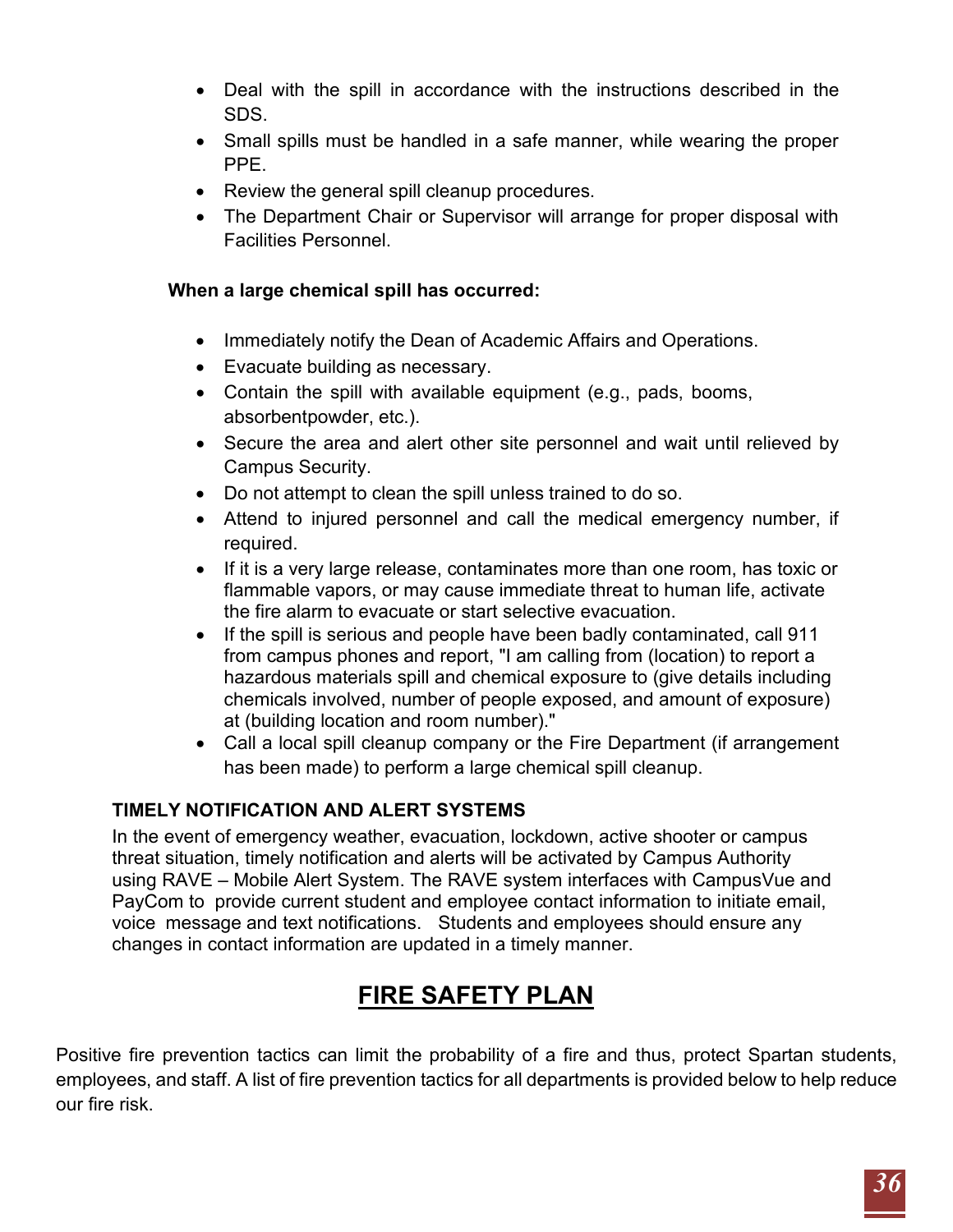### **Fire Prevention:**

- Evaluate and analyze your own areas.
- Be certain all smoke detectors in your area are in working order; change the batteries biannually (time change).
- Practice good housekeeping.
- Do not store combustible materials such as paper, clothing or combustible liquids near an ignition source.
- Avoid overloading electrical outlets and limit the use of extension cords (never place an extension cord under a rug).

### **General Policy**

- a. Fire safety standards promulgated by OSHA are contained in 29 CFR 1910.38, Fire Prevention, and in Subpart L, 29 CFR 1910.155-165, Fire Detection, Alarms and Suppression. The standards mandate that Spartan College develop and implement a fire safety plan that includes:
	- Determining the response level to incipient stage fires;
	- Developing a plan based on selected response level; and,
	- Maintaining fire detection, alarm, and suppression systems.
- b. This policy applies to Spartan College employees in all departments.
- c. Spartan College employees are required to read and understand the contents of the Spartan College Fire Safety Plan and to take appropriate action in the event of a fire emergency in any Spartan College facility.

### **Definitions:**

- a. Incipient stage fire: A fire in the initial or beginning stage that can be controlled by using a portable fire extinguisher and that does not require using personal protective equipment.
- b. Area of rescue assistance: Designated areas of protection on floors of a building above ground level where individuals who physically cannot use the stairways for evacuation are to wait for rescue assistance. If a building is fully covered by a sprinkler system, any point in the building is an area of refuge.
- c. Designated personnel: Spartan College employees who have received annual training on the proper use of portable fire extinguishers.

### **Response Level**

- a. OSHA provides three options for the response level to incipient stage fires.
	- **Option A. Requires** all employees to evacuate the workplace when a fire alarm sounds.
	- **Option B**. Provides portable fire extinguishers and designates personnel to use them to fight incipient stage fires.
	- **Option C**. Provides portable fire extinguishers and permits all personnel to fight incipientstage fires.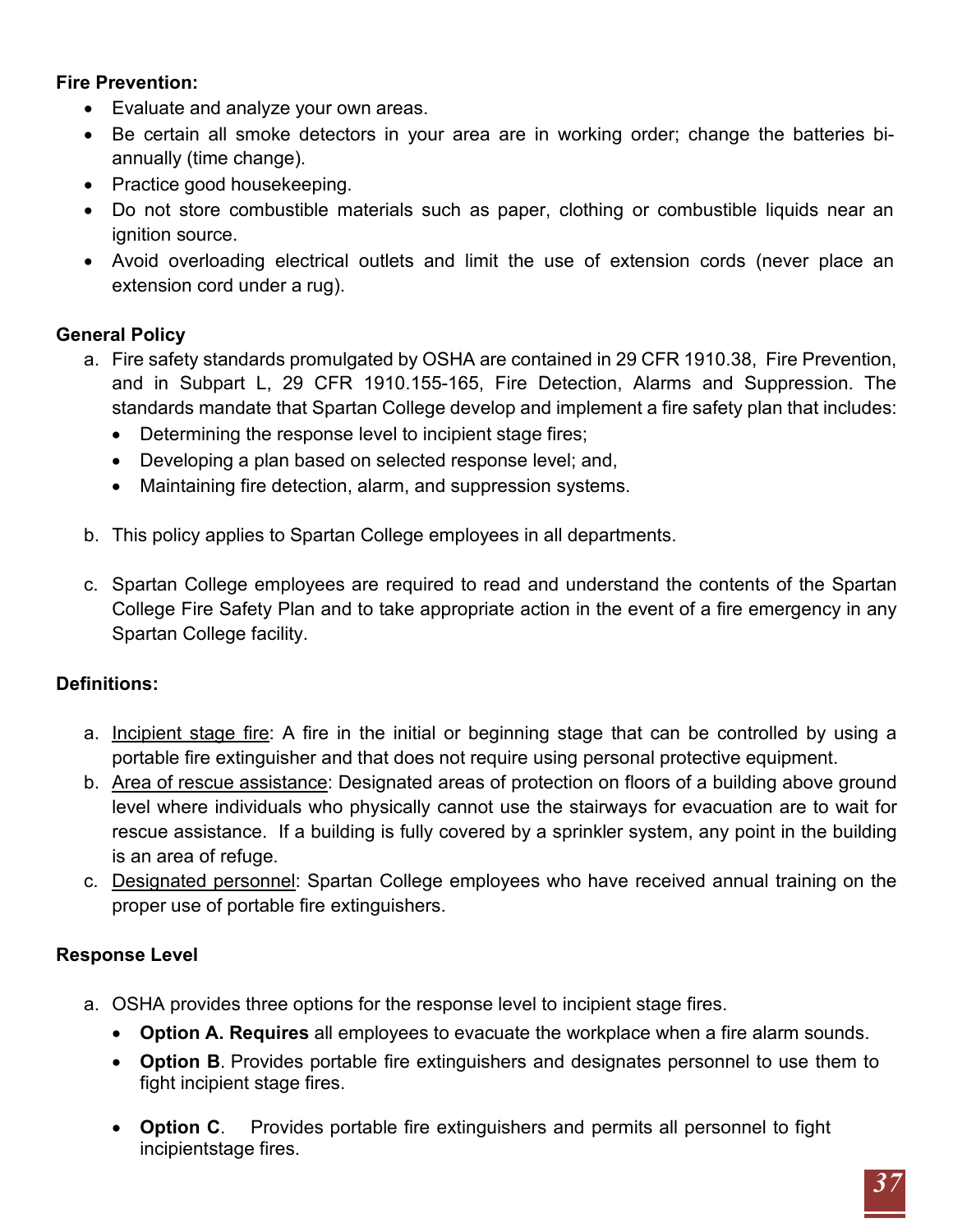- b. Spartan College has elected to exercise OSHA Option B whereby designated and trained personnel (on a voluntary basis) are designated to fight incipient stage fires. Ideally, the employee nearest the fire should be the first person to "fight" the fire.
- c. By electing to exercise OSHA Option B, Spartan College has provided a copy of the Spartan College Emergency Operation Plan to each employee and will provide initial fire extinguisher training recurring annual training as required. Spartan also has instructed their personnel that they **must** evacuate a building immediately if the fire becomes uncontrollable.

# **SEXUAL ASSAULT**

<span id="page-37-0"></span>Sexual Assault is any sexual act directed against another person forcibly and/or against that person's will; or not forcibly or against the person's will where the victim is incapable of giving consent because of his/her temporary or permanent or physical incapacity (or because of his/her youth).

### **If you are a victim of a sexual assault your first priority is to get to a place of safety.**

You should then obtain the necessary medical treatment.

If you are a victim of sexual assault and need assistance in notifying Spartan Security or the local police, notify any Campus Safety Authority.

Do not change your clothes until you have had a medical examination.

Remember, time is a factor in collecting evidence and preservation.

Filing a police report will not obligate the victim to prosecute nor will it subject the victim to scrutiny or judgmental opinions from the officers. It may help to catch a perpetrator.

Student victims have the option to change their academic classes and on-campus living situations, if applicable, after an alleged sexual assault if such changes are reasonably available.

The accuser and the accused are entitled to the same opportunities to have others present during a Spartan disciplinary proceeding and both the accuser and the accused shall be informed of the outcome of any institutional disciplinary proceeding of an alleged sexual offense.

A Spartan student found guilty of violating Spartan's Sexual Assault Policy may be suspended or expelled from Spartan for the first offense.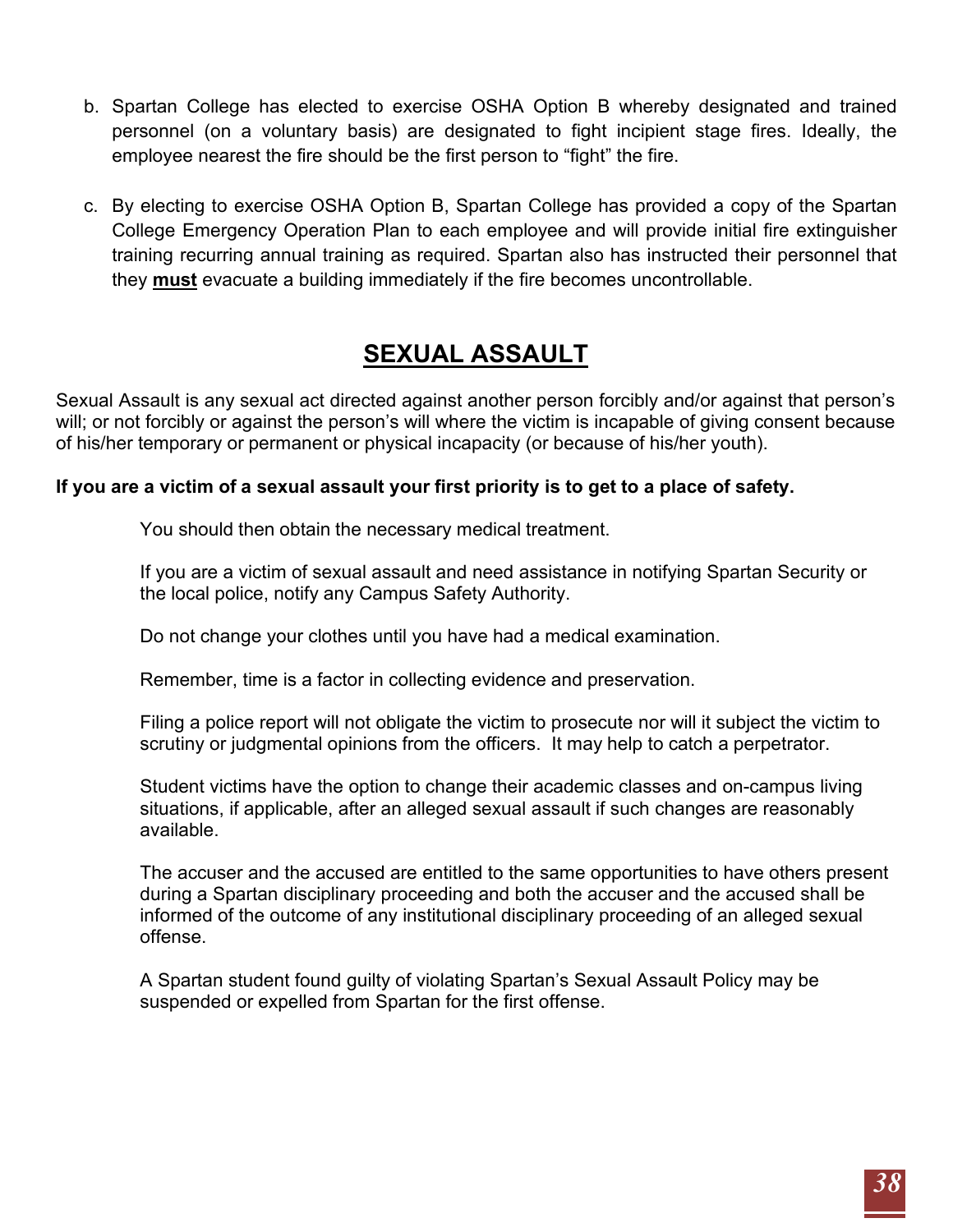A Spartan employee found guilty of violating the College's Sexual Assault Policy may be disciplined up to and including termination from employment at Spartan for the first offense.

Spartan College of Aeronautics' California Title IX Coordinator is Colleen Meyer, Director of Career Services and the system Title IX Coordinator is Shonna Dent, Director of Internal Audit Compliance.

https:/[/www.lighthouse-services.com/\\_StandardCustomURL/IncidentLandingPageV2.asp](http://www.lighthouse-services.com/_StandardCustomURL/IncidentLandingPageV2.asp)

# <span id="page-38-0"></span>**WORK RELATED INJURY, ILLNESS AND ACCIDENT REPORTING PROCEDURES AND POLICY:**

Every employee must report any work-related injury or illness to his/her supervisor immediately or as soon as is practical. Upon being notified of the injury or illness, the supervisor should complete a "Incident Report Form." In the event an injury or illness requires immediate medical attention, the supervisor should direct the employee from Inglewood Campus to Centinela Hospital. Riverside Campus employees should be directed to Riverside Community Hospital. Serious injuries or illnesses occurring at any time should be addressed by calling 911.

### **PROCEDURE:**

### **Reporting Work-Related Accidents/injuries/illnesses**

It is the responsibility of the employee to report any work-related injury and illness to his/her supervisor immediately following the incident. Failure to report work-related injuries and illnesses in atimely manner may result in a denial of benefits under the worker's compensation law.

Upon being advised of the incident, the supervisor will report immediately to the scene of theoccurrence to assure prompt medical attention for the employee(s) involved. After required treatmentis secured, the supervisor should address any safety hazards which may have caused or contributed to the incident and report them to the Dean of Academic Affairs and Operations immediately.

It is essential that the "Report of Accident" form be completed. It is the responsibility of the supervisor on duty to fill out this form accurately and completely. The supervisor should also document the names of any persons that witnessed the incident. If no medical treatment is required, the supervisor should forward the original "Report of Accident" form to the Human Resources office.

### **Lost Time from Work**

If an employee loses time from work following a work-related injury or illness, the supervisor must notify the H.R. office. Once the employee returns to work, the supervisor should notify the H.R. office.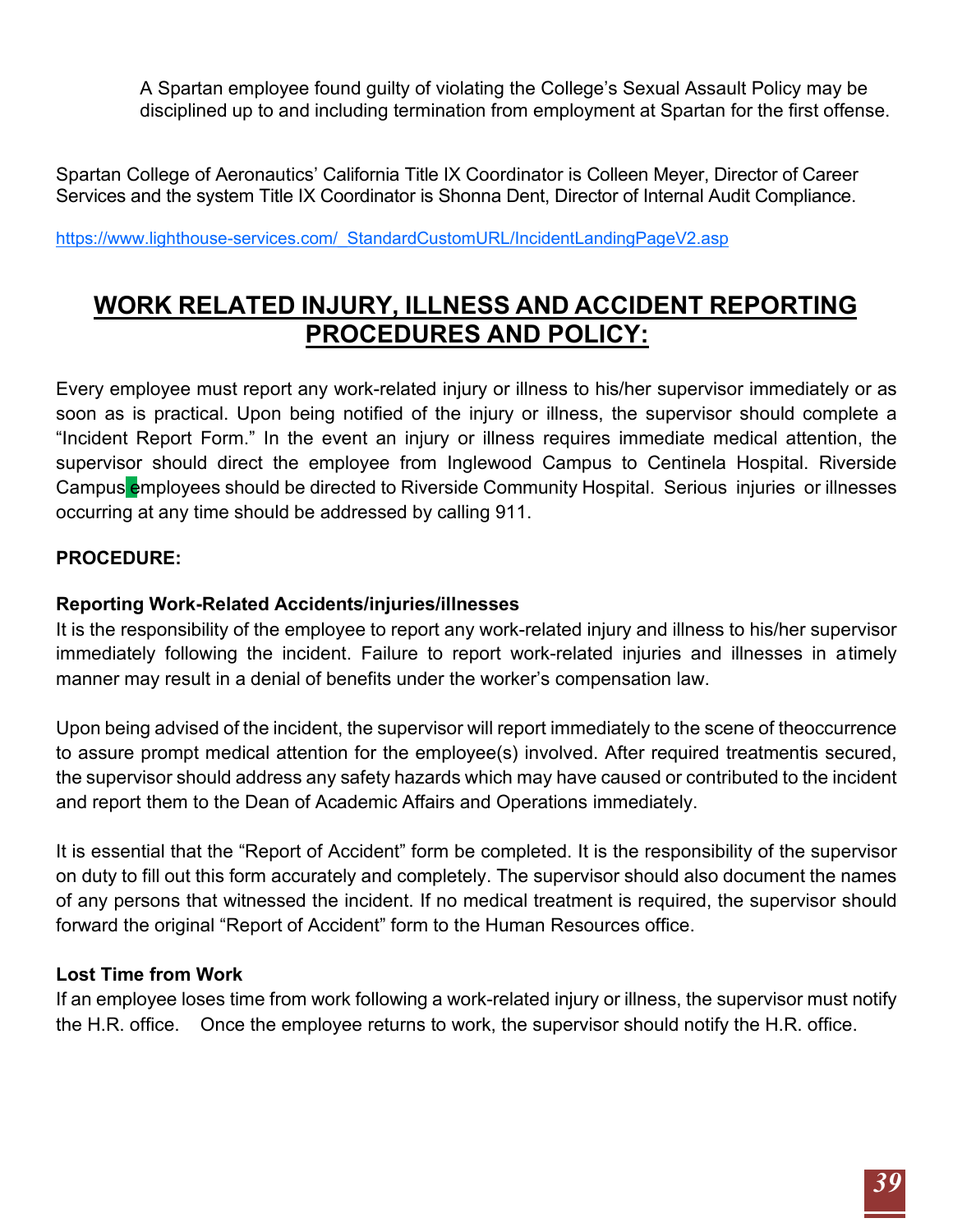# **WRITTEN HAZARD COMMUNICATION PLAN**

### <span id="page-39-0"></span>**PURPOSE:**

The purpose of this plan is to establish a program and procedures for hazardous chemical substances at Spartan College of Aeronautics.

Every workplace contains substances which pose potential health problems to employees if exposed to them in concentrations or in a manner not prescribed. Spartan College recognizes its employees have the right and need to know the properties and potential safety and health problemsof substances to which they may be exposed. With this policy, Spartan intends to ensure the transmission of necessary information to employees regarding substances in the workplace, pursuantto Title 380 Department of Labor, Chapter 45, and the Federal Occupational Safety and Health Act Hazard Communication Standard, 29 Code of Federal Regulations 1910.1200.

### **DEFINITIONS:**

**Exposure:** Coming into contact with a hazardous chemical through inhalation, ingestion, skin contact or absorption.

*Health Hazard***:** Immediate or long-term affliction to the body, such as an illness or disease, caused by exposure to hazardous materials.

**Physical Hazard:** Negative effects to the employee's physical surroundings as well as the employee's health, caused by exposure to hazardous materials.

*Hazardous Chemical***:** Any chemical that is a physical or health hazard.

# **RESPONSIBILITIES**

### **1. Spartan's Safety Officer will:**

- Issue and administer this program and ensure it satisfies the requirements of all applicable federal, state, or local hazard communication requirements.
- Review the safe use of current and new chemical products used on Spartan's Campuses.
- Ensure Material Safety Data Sheets are available and in use at the following locations:
	- $\triangleright$  Inglewood Campus: Front Desk
	- $\triangleright$  Riverside Campus: Main Hangar Floor, Hangar 8

### **2. The Department Chairs, Managers and Supervisors**

- Provide initial and annual training of employees on the hazard communication program. https://oshatrain.org/pages/professional-training-courses.html
- Maintain the training records of all their Spartan personnel including their respective training sessions.
- Immediately respond to any personnel concern or requests for information.
- Assess the risks and provide training to employees on the use and storage of chemicals.
- Ensure their SDS inventory is consistent and complete.
- Identify hazardous chemicals used in non-routine tasks, assess their risks and provide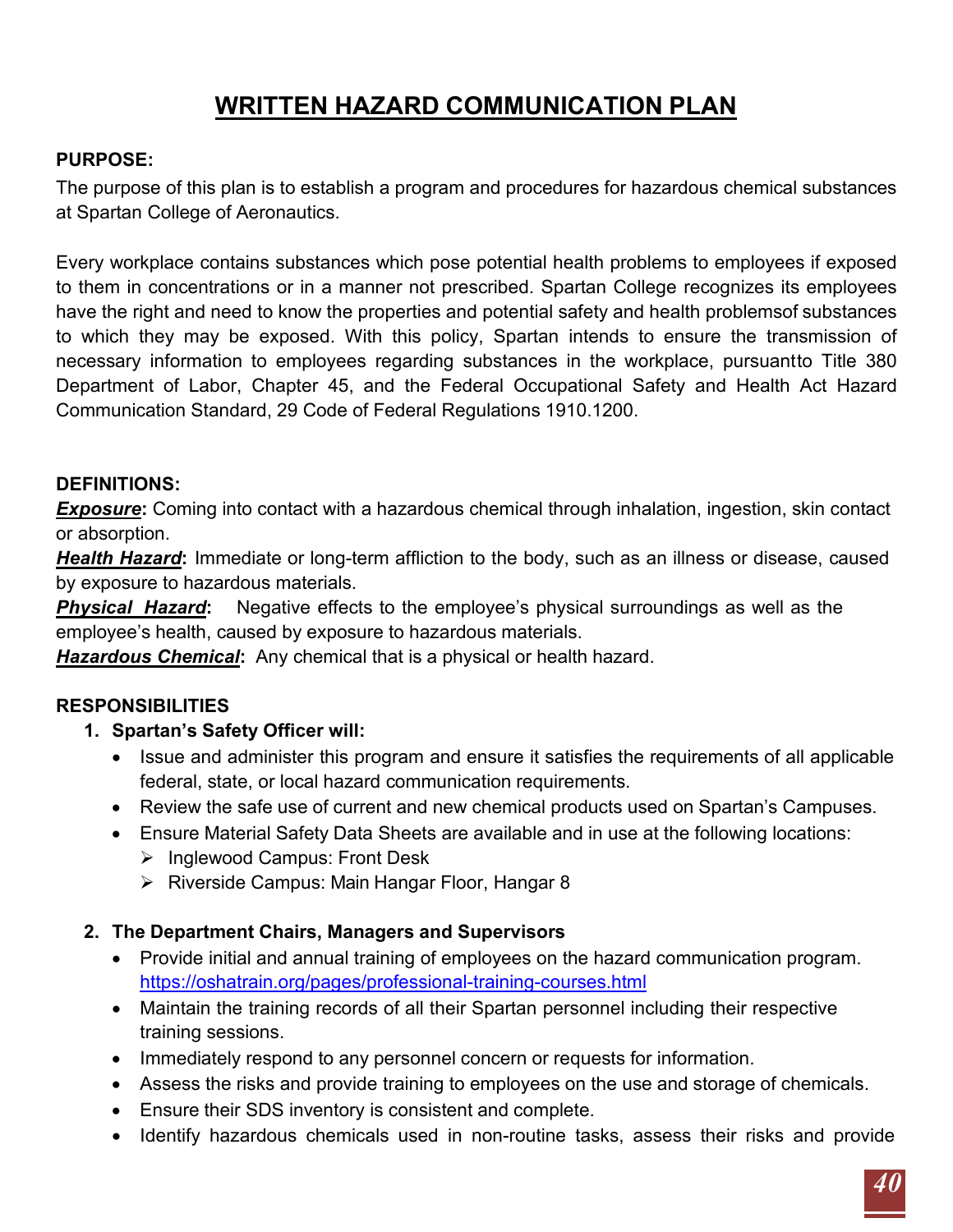appropriate training to control the associated risks.

• Provide awareness and precautions to take when dealing with hazardous chemicals.

### **3. Spartan's Facilities Department**

- Inform outside contractors performing work on Spartan's Campuses about the location of potential hazards.
- Maintain an inventory of Material Safety Data Sheets for all building and ground maintenance chemicals.

### **HAZARD COMMUNICATION PROCEDURES**

### **GENERAL**

- The work environment will be kept clean and safe from recognized health hazards to protect the health and personal safety of Spartan personnel.
- Spartan will strive to minimize employee or student exposure to hazardous chemicals.
- Employees will be trained to recognize health hazards, use appropriate engineering controls and wear personal protective equipment.
- Efforts will be made to minimize the use of hazardous chemicals in the workplace consistent with required instructional duties and responsibilities.
- If the use of hazardous chemicals creates an imminent danger situation, the operation will immediately be discontinued.
- Anyone witnessing a potential unsafe condition must report the situation and location immediately to their Instructor, Supervisor or Department Chair.

# **DISCRIMINATION**

- No Spartan employee or student will face termination or expulsion or any form of discrimination or reprisal for reporting or filing a safety or health complaint.
- Anyone experiencing or suspecting discrimination or reprisal should report their suspicions to the Chief Compliance Officer or Human Resources.

# **TRAINING (When applicable.)**

- HAZCOM training will be provided for all employees by Spartan's Safety Officer.
- HAZCOM training will be provided for all students by their instructor, prior to exposure to hazardous chemicals and before new chemical hazards are introduced to the work area.
- HAZCOM training will cover as a minimum:
	- $\checkmark$  Names of the hazardous chemicals used in the work area.
	- $\checkmark$  Appearance or odor of hazardous chemicals when released in the work area.
	- $\checkmark$  Physical hazards and health effects.
	- $\checkmark$  Measures employees (or students) can take to protect themselves to include the proper wear of Personal Protective Equipment (PPE).
- Employees will be trained on the proper use of Spartan's labeling system and who to contact for additional information.
- Employees will be trained on where SDS are kept within their departments and the SDS content and use.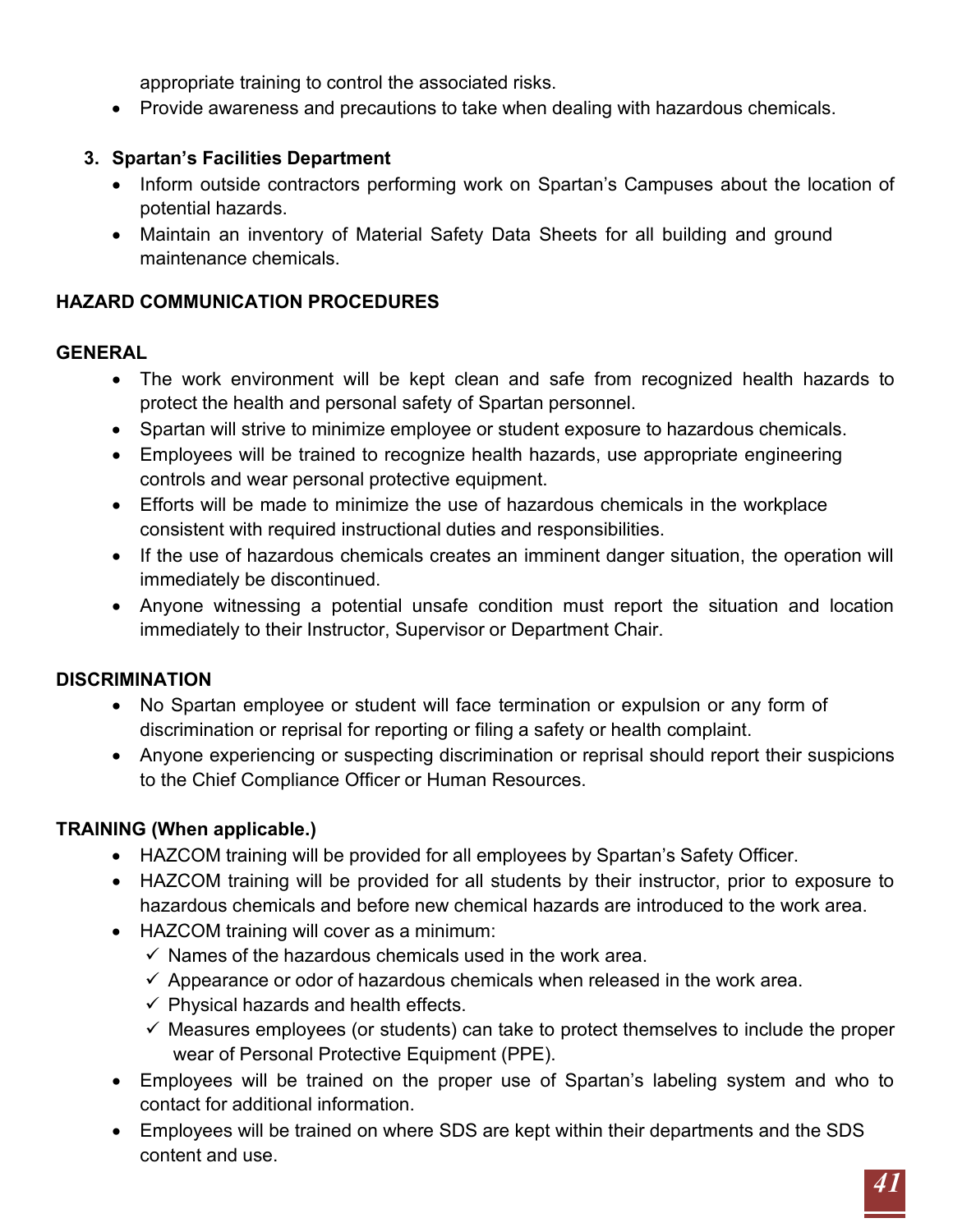- Employees will be trained on good work practices and procedures to minimize exposures. Students will receive classroom instruction on good work practices and procedures to minimize exposures.
- Training for HAZCOM is provided by OSHA on the internet. Employees will study and test on the HAZCOM program. The test results can be emailed directly to the Safety Officer.

### **LABELING OF CHEMICAL CONTAINERS**

Original chemical product containers or packages containing hazardous chemicals will be labeled with the following information:

- $\triangleright$  Trade name or chemical name of the hazardous substance.
- $\triangleright$  Name and address of the chemical product manufacturer.
- $\triangleright$  Appropriate hazard warnings in the form of words, pictures or symbols that convey the hazard of the substance in the container.
- All containers shall be compatible with the chemical.
- All containers shall have the name of the material, appropriate hazard warnings.

# **HAZARDOUS MATERIALS INVENTORY LIST BY DEPARTMENT**

• A list of hazardous chemicals will be maintained by each Program Chair.

# **LADDER SAFETY AND FALL PROTECTION**

<span id="page-41-0"></span>Neither the Ladder Standard (29CFR1926 Subpart X) nor the Fall Protection Standard (29CFR1926 Subpart M) requires fall protection for workers while working on portable ladders. Spartan College does not use fixed ladders in the performance of their job.

In using a portable ladder, safety precautions should be observed. Make sure you have an appropriate ladder and use correct technique for placement and climbing.

# **CHOOSE THE CORRECT LADDER**

There are three basic portable ladder types:

- Type I- Industrial: heavy-duty with a load capacity not more than 250 pounds.
- Type II- Commercial: medium-duty with a load capacity not more than 225 pounds. (Suited for painting and similar tasks.)
- Type III- Household: light duty with a load capacity of 200 pounds.

There are many types of ladders available on the market. If it is intended to be portable and used by a single person, it should fit into one of the three basic categories. Only choose ladders with the UL seal from Underwriter's Laboratory. Ladders commonly come in three materials:

aluminum, wood, or fiberglass. Aluminum is the most durable, but will conduct electricity, makingit dangerous for use around electricity. Wood may rot. Fiberglass is the best combination of durability and non-conductivity but is also the most expensive.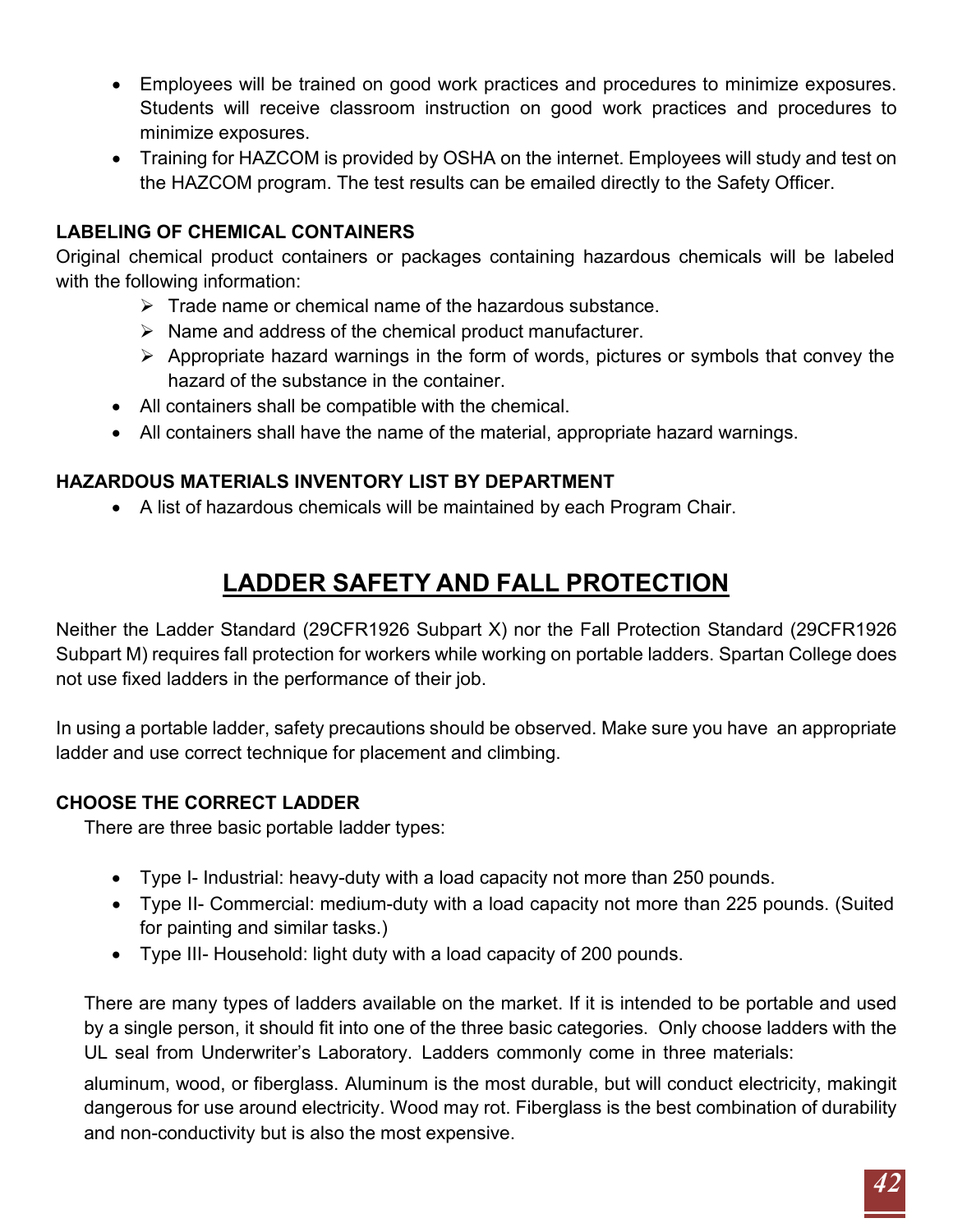# **USING A LADDER**

- Make sure the ladder is suited for the type of job you plan to do.
- Before using a ladder, especially a ladder that has been stored for a while, inspect it for cracks or broken joints.
- Place your ladder on a stable, even, flat surface. Never place a ladder on top of another object.
- Use the 1:4 ratio to ensure a stable working platform. Place the base of the ladder 1 foot away of whatever it leans against for every 4 feet of height to the point where the ladder contacts at the top.
- When using an A-frame stepladder, make sure the brace is locked in place.
- If climbing onto another surface, make sure the ladder extends at least three feet past the platform you're climbing onto.
- Secure tall ladders by lashing or fastening the ladder to prevent movement.
- Always face the ladders when climbing or descending
- Keep both feet on the ladder-never put one foot on a rung and the other foot on a different surface.
- Do not climb higher than the second rung on stepladders or the third rung on straight or extension ladders.
- Never stand on the top or the paint shelf of a stepladder.
- Keep your belt buckle (if you have one) positioned between the rungs so it doesn't catch.
- Never leave ladders unattended.
- When working with electricity, use a ladder made of wood or fiberglass.

### **MAINTAINING LADDERS**

Inspect ladders regularly. Stepladders and extension ladders should be inspected for broken or frozen joints or latches. Aluminum ladders should be inspected for cracks and broken welds. Aluminum ladders should also be inspected for rough spots and burrs before first use.

Wood ladders should be inspected for cracked wood, splinters, and rot. Look for broken or loose hardware. Protect wood ladders with linseed oil or clear sealant. Never paint a wooden ladder.

Fiberglass ladders are protected with a clear sealant. If the fiberglass is damaged through the sealant, sand lightly before applying another coat of lacquer.

# **PERSONAL PROTECTIVE EQUIPMENT PROGRAM**

# <span id="page-42-0"></span>**PERSONAL PROTECTIVE EQUIPMENT**

The Occupational Safety and Health Administration (OSHA) require employers to protect their employees from workplace hazards using engineering or work practice controls. If the machine or work environment can be physically changed to prevent the employee exposure to the potential hazard, then the hazard can be eliminated with an engineering control. If employees can be removedfrom exposure to the potential hazard by changing the way they do their jobs, then the hazard can be eliminated with a work practice control. When these controls are not feasible or do not provide enough protection, the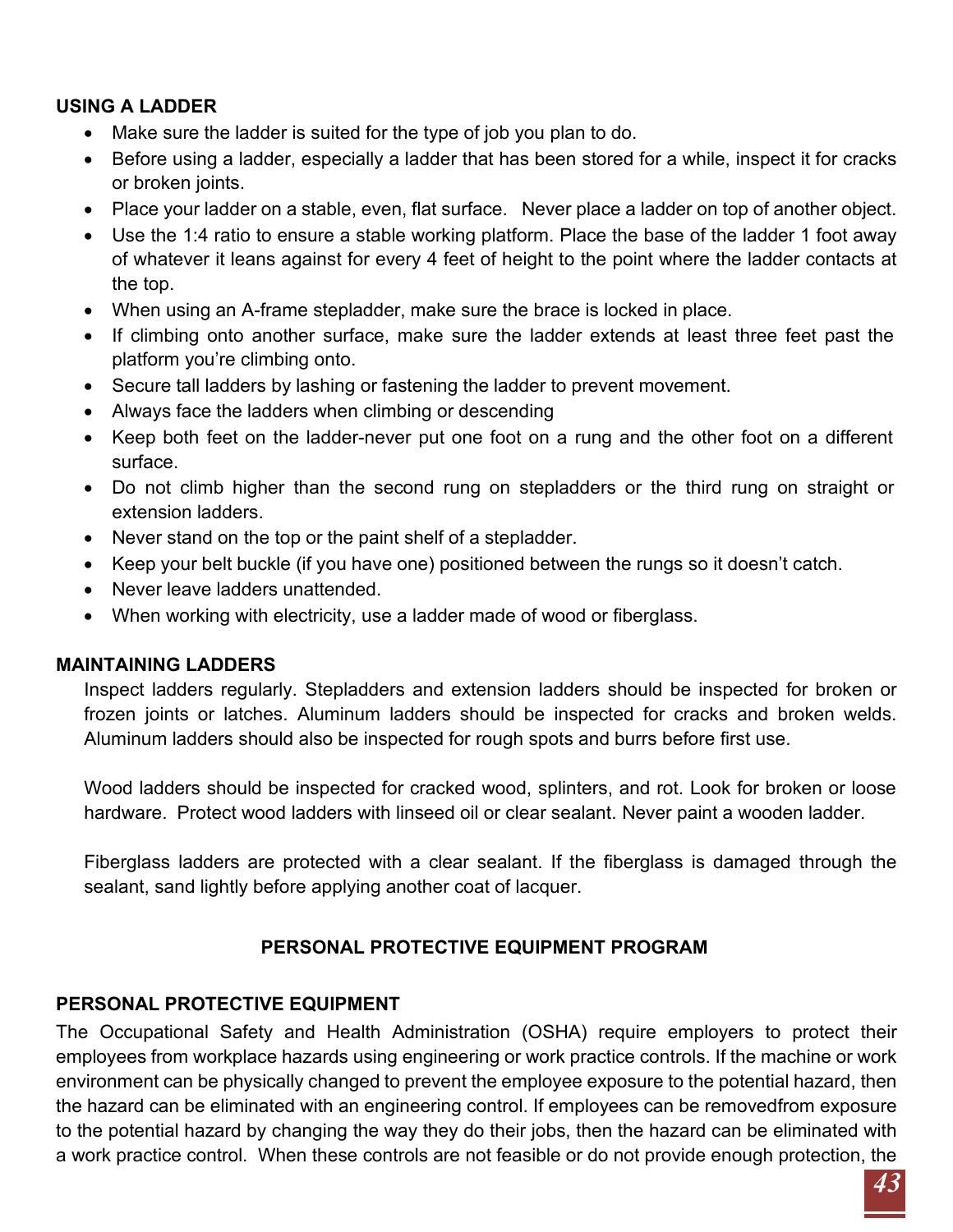use of personal protective equipment (PPE) is required. Employers are required to assess the workplace to determine if hazards are present, or are likely to be present, that would require the use of PPE.

If PPE is to be used to reduce the exposure of employees to hazards, a PPE program should be developed and maintained. The components the program should contain are:

- Identification and evaluation of hazards in the workplace
- Procedures on personal protective equipment selection
- Procedures on personal protective equipment maintenance
- Procedures for the evaluation of the effectiveness of the personal protective equipment
- Procedures to train employees on the effective use of PPE

Personal protective equipment should not be used as a substitute for engineering, work practice, and/or administrative controls. PPE should be used in conjunction with these controls to provide employee safety and health in the workplace. Personal protective equipment includes all clothing andother work accessories designed to create a barrier against workplace hazards.

Using personal protective equipment requires hazard awareness and training on the part of the user. Employees must be aware that the equipment does not eliminate the hazard. If the equipment fails, exposure will occur. To reduce the possibility of failure, equipment must be properly fitted and maintained in a clean and serviceable condition. Selection of the proper personal protective equipment for a job is important. Employers and employees must understand the equipment's purpose and its limitations. The equipment must not be altered or removed even though an employee may find it uncomfortable. (Sometimes equipment may be uncomfortable simply becauseit does not fit properly.)

# **HAZARD ASSESSMENT**

Employers are required to assess the workplace to determine if hazards that require the use of personal protective equipment are present or are likely to be present. If hazards or the likelihood of hazards are found, employers must select and have affected employees use properly fitted personal protective equipment suitable for protection from these hazards.

During the hazard assessment survey, managers and supervisors should identify any hazards that require the use of head, eye, hearing, face, hand, and/or foot protection. Potential hazards to look for are:

- Impact- Chipping, grinding, machining, masonry work, woodworking, sawing, drilling, chiseling, powered fastening, riveting, and sanding
- Penetration- Sharp objects that could go through the skin: nails, knives, saws
- Compression- Construction, plumbing, smithing, building maintenance, trenching, utility work, moving equipment operations (powered industrial trucks, lawn equipment, etc.)
- Hazardous chemical exposures- pouring, mixing, painting, cleaning, siphoning, dip tank operations, dental and health care services
- Heat- welding, pouring molten metal, smithing, baking, cooking, and drying
- Light radiation- welding: electric arc, gas cutting, torch brazing, soldering, and glare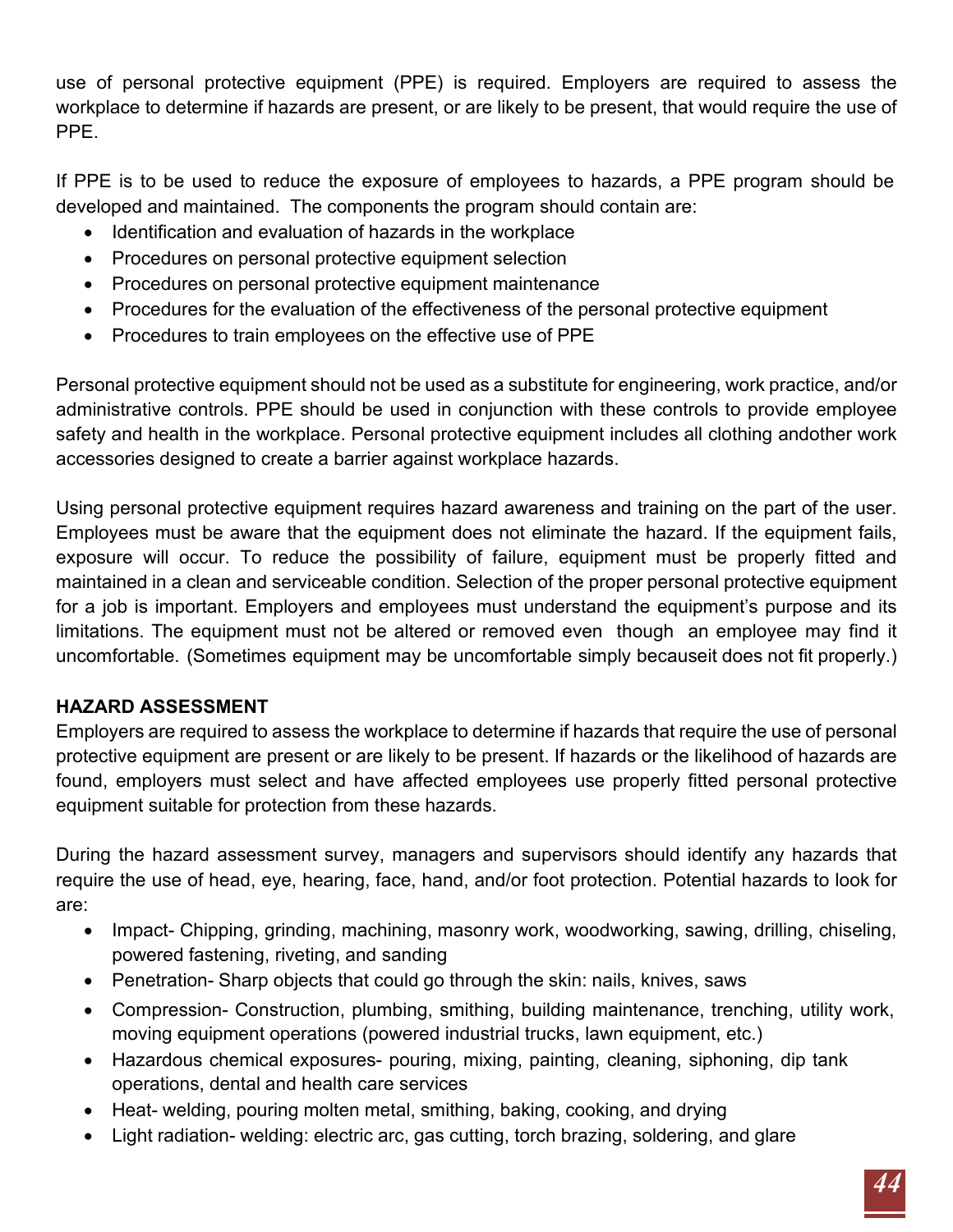- Electrical hazards- building and tool maintenance, utility work, construction, wiring, computer and arc or resistance welding
- Harmful dusts- sawing, drilling, sanding, abrasive blasting, and grinding

Employers must certify, in writing, that a workplace hazard assessment has been performed and keep it on file.

### **CHOOSING PERSONAL PROTECTIVE EQUIPMENT**

Select the protective equipment that ensures a level of protection greater than the minimum required to protect employees from the hazards. Careful consideration must be given to comfort and fit. Care should be taken to ensure that the correct size is selected. Defective or damaged personal protective equipment shall not be used.

### **TRAINING** (When Applicable)

Before doing work requiring the use of personal protective equipment, employees must be trained to know:

- When personal protective equipment is necessary
- What type is necessary based on job function
- How it is to be worn
- The limitations of the personal protective equipment
- Proper care, maintenance, useful life, and disposal of PPE

Each affected employee must demonstrate an understanding of the required training, and the ability to use PPE properly, before being allowed to perform work requiring the use of PPE. Training will be conducted on the internet at the OSHA website. https://oshatrain.org/pages/professional-trainingcourses.html If the employee does not have the required skill and understanding, retraining is required. Each written certification shall contain the name of each employee trained, the dates of training, and identify the subject certified.

### **CONCLUSION**

To have effective personal protective equipment program, one supervisor from each department must be responsible for its coordination. The first-line supervisors must be convinced of the hazards and must be held accountable for their employees to receive training during orientation. Employees should be motivated to continue to use protective gear though an on-going safety program.

Personal protective equipment can be effective only if the equipment is selected based on itsintended use, employees are trained in its use, and the equipment is properly tested, maintained, andworn.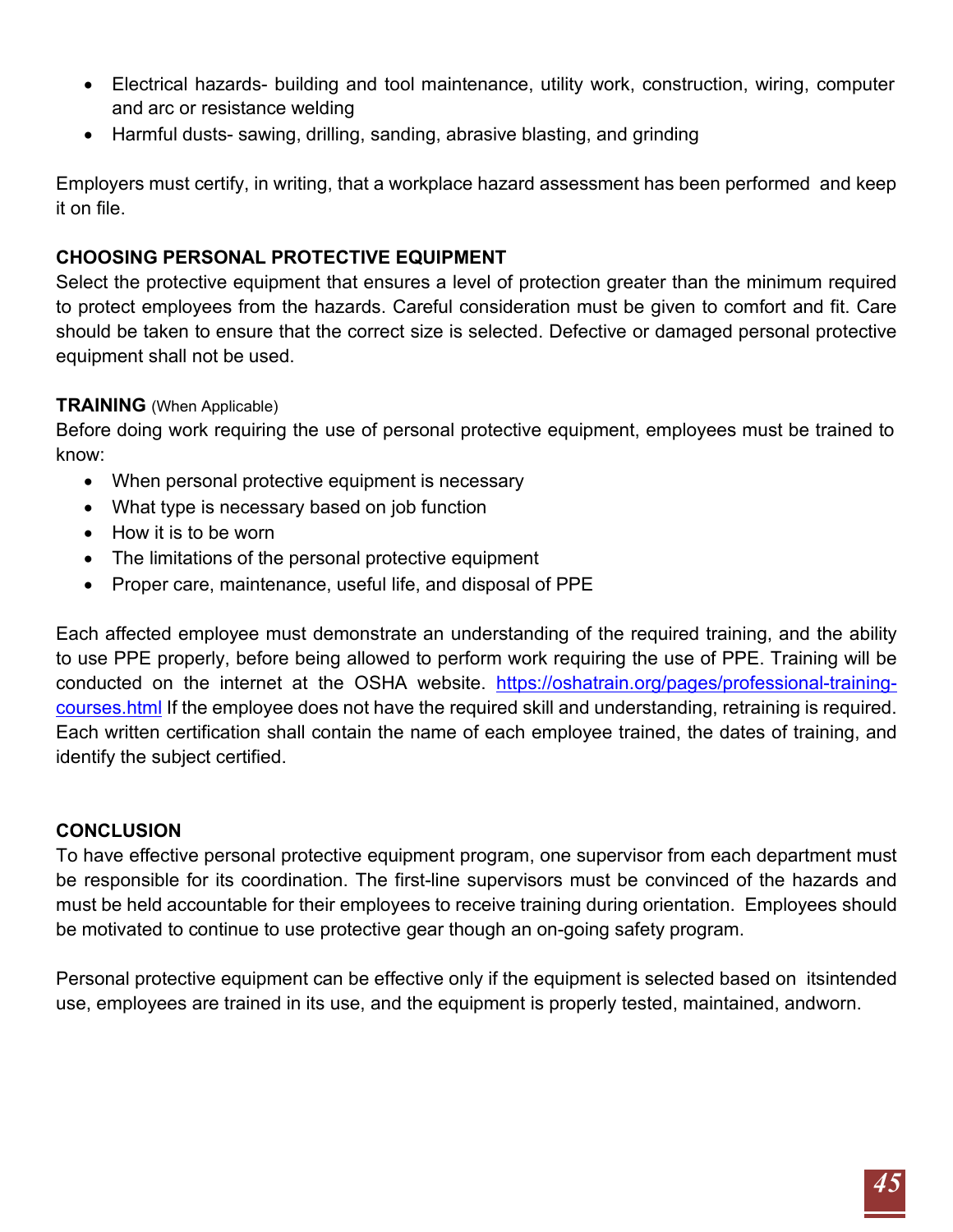# **LOCKOUT / TAGOUT POLICY**

### <span id="page-45-0"></span>**INTRODUCTION**

Locking and tagging out equipment safeguards those working on the equipment from being injured by its being unexpectedly energized or releasing stored energy. This document describes the acceptable procedures on the Spartan College Campus for locking and tagging out equipment. It summarizes the applicable requirements for lockout/tagout procedures and is intended to help campus departments comply with applicable OSHA regulations.

### **DEFINITIONS**

- Affected person: Any person whose job requires that he/she operates or uses a piece of equipment on which maintenance or service is being performed; or whose job requires that he/she works in the area of the equipment; or any person in close proximity to the equipment.
- High pressure steam: Steam under pressure of more than 20 pounds per square inch.
- Lock: A keyed padlock with two keys: one in the possession of a qualified worker and the other retained by the head of the department. The lock is to be identified for use by a specific worker.
- Primary voltage: Voltages of 7200 volts A. C. or more to ground.
- Qualified worker: A worker who has demonstrated by experience or training that he/she understands the operation of the equipment and can safely service or repair the equipment.
- Tag: A printed or handwritten document that clearly indicates a device is not to be operated, who tagged out the equipment, and the time and date the equipment was tagged out. The tag should be made of appropriate material for the environment in which it is used.

### **WHAT THIS POLICY COVERS**

This Policy applies to all work on the Spartan College campus involving the installation, service, maintenance, adjustment, or other handling of machines, powered equipment, or utility systems where the unexpected energizing of the equipment or a release of stored energy could cause injury or death. Potentially hazardous energies covered by this policy include electrical, mechanical, hydraulic, pneumatic, chemical, and thermal energies.

- Work on or around powered equipment is covered by this policy if:
	- o A person may contact electrified or otherwise energized components while performing the work.
	- $\circ$  A person is required to remove or bypass any guard, interlock, or other safety device (including equipment covers) to perform the work.
	- $\circ$  A person is required to place any part of his/her body into an area on the machinery or piece of equipment where work is performed during the equipment's operation.
- Examples of activities covered by these procedures include, but are not limited to, un-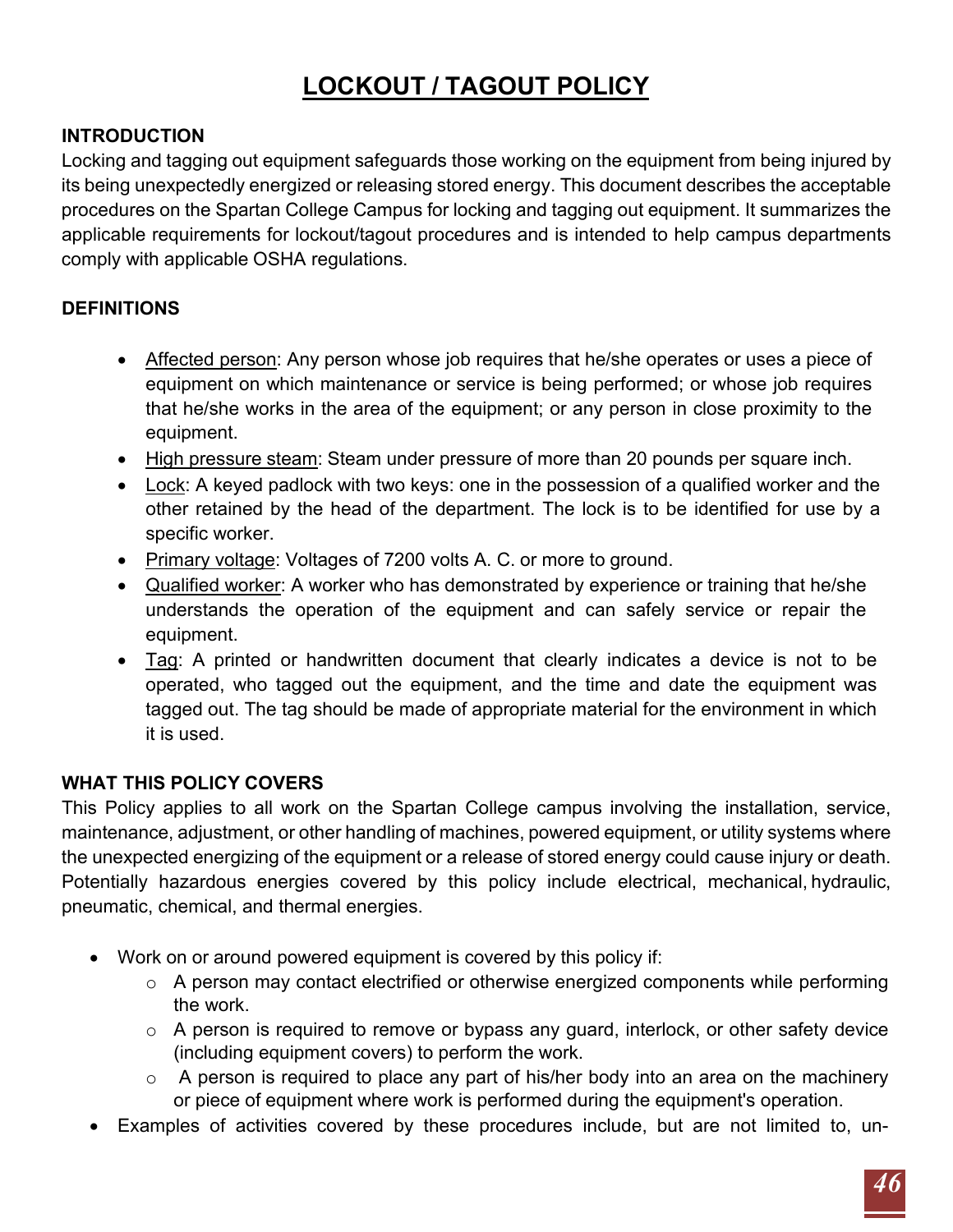jamming a printing press, adjusting the internal electronics of a piece of equipment, repairing boilers, repairing high voltage electrical service equipment, and changing the fan motor on an air handling unit.

### **WORK NOT COVERED**

This Policy DOES NOT apply to:

- Minor tool changes and adjustments and other minor service activities that take place during normal operations if they are routine, repetitive, and integral to the use of the equipment for production, provided that the work is performed using alternate measures that provide effective protection. (An example of this would be changing a drill bit on a drill press.)
- Work on electrical equipment that is connected by a cord and plug where the hazard of the equipment being accidentally turned on or releasing stored energy is eliminated by unplugging the equipment. The person working on the equipment must have exclusivecontrol over the plug.
- Work on equipment that cannot be shut down, provided that:
	- o Department management demonstrates that continuity of service is essential.
	- $\circ$  Shut down of the system is impractical.
	- o Special equipment is provided, or special protective procedures are used that will provide effective protection for personnel. (Examples include work on electrical circuits supplying network computer equipment or work on utility lines.)

# **WHO SHOULD FOLLOW THIS POLICY?**

- All Spartan College facilities personnel, and staff, who install, adjust, service, or maintain machines, powered equipment, or utility systems must comply with the policy and procedures in this document.
- Contractors are required to adhere to these procedures for work on Spartan College owned equipment. The contractor's equivalent procedures may be applied to work on their own equipment.

### **RESPONSIBILITIES**

### **Facility Supervisor**

It is the responsibility of Facilities Supervisor to implement this policy in their respective department, and to provide lockout/tagout training for workers who could be injured by accidentally energized equipment or equipment that could release stored energy.

### **Qualified Worker**

It is the responsibility of each qualified worker to use lockout/tagout procedures and equipment as outlined in this document. He/she is also to inform his supervisor of the lack or loss of any of his/her lockout/tagout equipment.

### **LOCKOUT PROCEDURES**

- All affected persons are to be notified that the equipment will be off and locked out.
- All energy sources for the equipment should be identified.
- The equipment shall be shut off or otherwise de-energized, being careful to de-energize all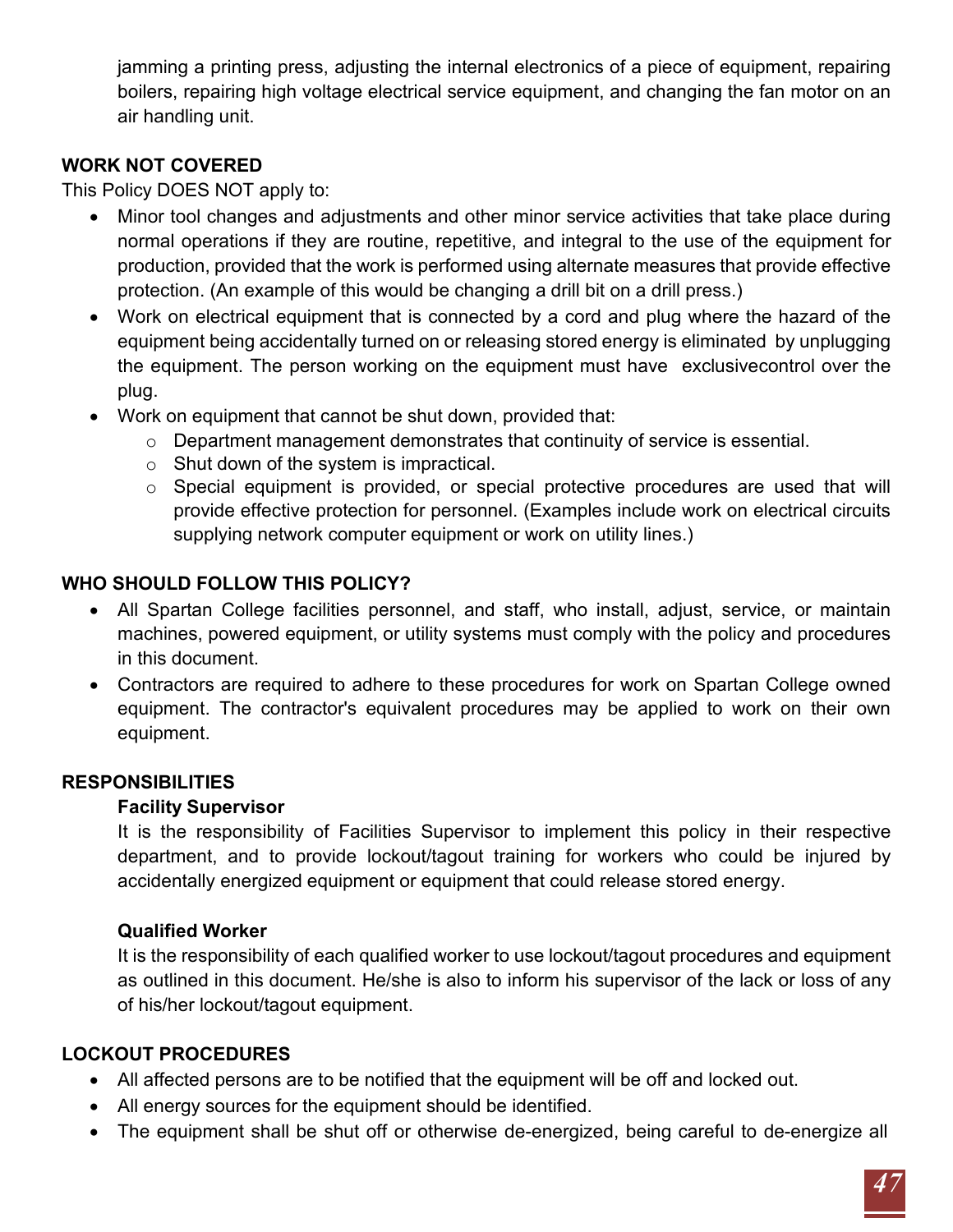energy sources. This includes all valves, switches, breakers, or other controls that supplies energy to the equipment. In the case of mechanical energy, a block may be used to stop the release of stored energy.

- A lock is to be placed on each energy source disconnect or energy release block.
	- $\circ$  The lock is to be placed directly on the equipment if provided with an integral lockout device.
	- $\circ$  If there is no integral lockout device on the equipment, securely attach an independently manufactured lockout device on the equipment and then place the lock on the lockout device.
	- o If none of the above is possible, use the **TAGOUT** procedure.
- A tag must be secured to the lock indicating that the equipment is not to be energized and who owns the lock.
- It should be verified that the lockout does prevent the release of energy.

# **TAGOUT PROCEDURES**

- This procedure is to be used only if it is not reasonable to use the lockout procedure.
- All affected persons are to be notified that the equipment will be off and tagged out.
- All energy sources for the equipment should be identified.
- The equipment shall be shut off or otherwise de-energized, being careful to de-energize all energy sources. This includes all valves, switches, breakers, or other controls that supplies energy to the equipment. In the case of mechanical energy, a block may be used to stop the release of stored energy.
- Securely place a tag on each energy source disconnect or energy release block.

# **AUTHORIZATION TO WORK ON ENERGIZED EQUIPMENT**

Facilities staff may oversee or perform work on energized equipment such as described in this document only if they are qualified for the work. The Facilities Supervisor is to determinewho is qualified to work on energized equipment. Only the supervisor may authorize work on energized equipment.

# **REMOVAL OF LOCKOUT TAGOUT EQUIPMENT**

- Lockout/tagout equipment must be removed by the worker who placed it.
- Before the removal of a lockout/tagout the following must be completed:
	- o Removal of all non-essential items.
	- o Check to see that all workers and bystanders are in a safe position.
	- o Inform all affected personnel.
- If the worker who applied the lockout/tagout is not present, and his supervisor deems it necessary to energize the equipment, the following must be done by the supervisor:
	- o Verify that the worker is not on campus.
	- o Make all reasonable effort to contact the worker.
	- o Determine the purpose of the lockout/tagout, and whether it is safe to operate the equipment in its current condition.
	- o Remove all nonessential items.
	- o Inform all affected personnel.